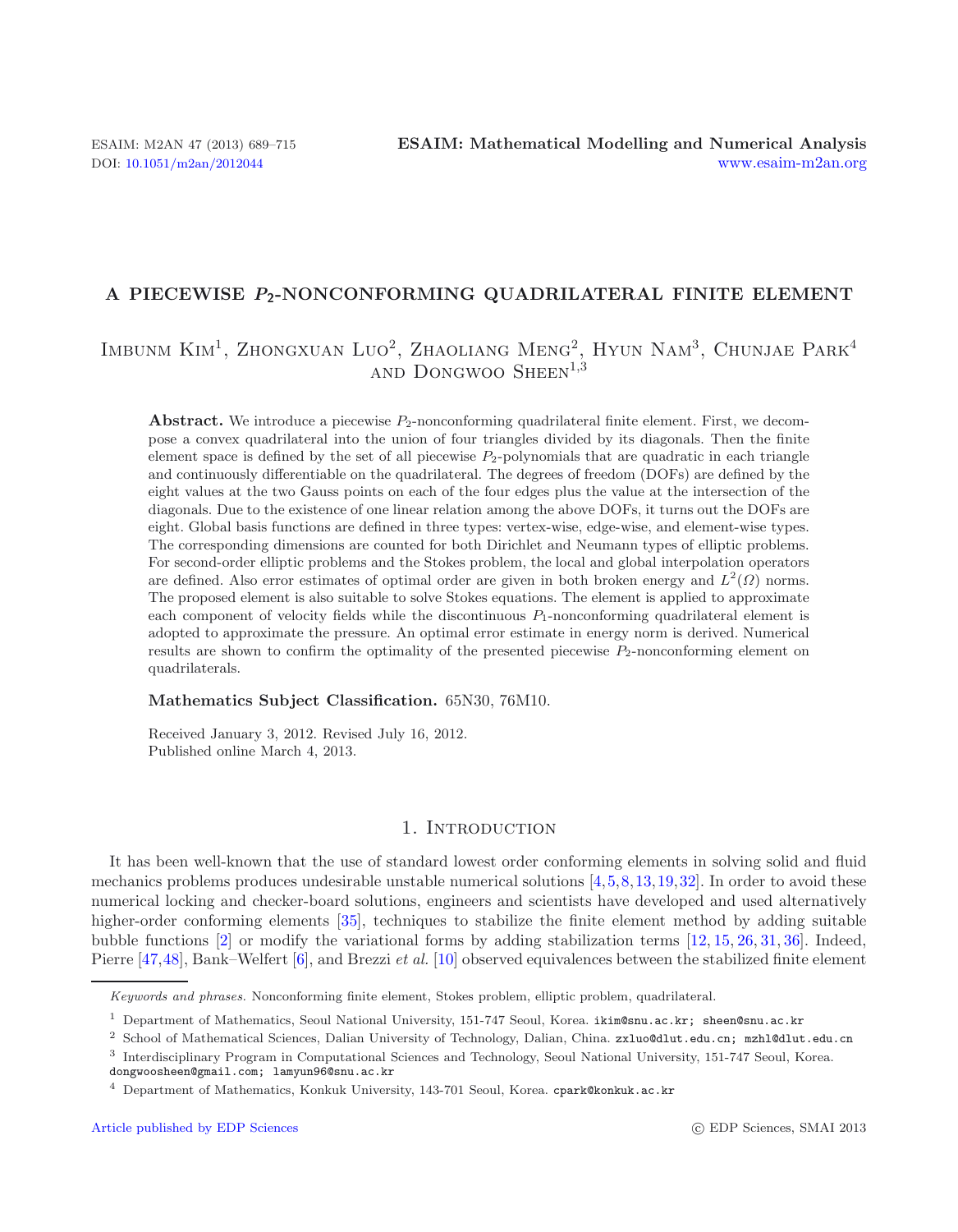methods and the use of bubble functions in the Galerkin framework . In another direction, the nonconforming finite element methods successfully provide stable numerical solutions. See, for instance, [\[16,](#page-25-11) [17,](#page-25-12) [21](#page-25-13), [28](#page-25-14)[–30,](#page-25-15) [49\]](#page-26-2) for Stokes and Navier–Stokes problems and [\[3,](#page-24-4) [9](#page-25-16), [27,](#page-25-17) [38](#page-25-18), [40,](#page-25-19) [43](#page-26-3), [45,](#page-26-4) [57](#page-26-5)] for elasticity related problems, and the references therein.

In 1973, the nonconforming finite elements for triangles or tetrahedrons were introduced by Crouzeix and Raviart [\[21\]](#page-25-13). The idea, at least in the  $P_1$ -nonconforming finite element case, is to employ the DOFs associated with the values at the midpoint of each edge of triangles in 2D or at the centroid of each face of tetrahedrons in 3D, by replacing those associated with the values at the vertices in the case of the conforming elements. These nonconforming elements were shown to provide stable finite element pairs for the Stokes problem and to give optimal orders of convergence [\[21\]](#page-25-13), where they together with the piecewise constant element are used to approximate the velocity and pressure fields, respectively.

Even though the triangular or tetrahedral meshes are popular to use, in many cases where the geometry of the problem has a quadrilateral nature, one wishes to use quadrilateral or hexahedral meshes with proper elements. In this direction, nonconforming elements based on quadrilaterals have been proposed by several mathematicians and engineers, including the Wilson element [\[42](#page-26-6), [56\]](#page-26-7), which was analyzed by Shi [\[51\]](#page-26-8). Han [\[34\]](#page-25-20) introduced a rectangular element with five local DOFs, Rannacher–Turek [\[49](#page-26-2)] presented the rotated  $Q_1$  nonconforming element of four DOFs, which was modified by Cai–Douglas–Santos–Sheen–Ye [\[16,](#page-25-11)[17](#page-25-12),[25\]](#page-25-21) later. Park and Sheen presented the  $P_1$ -nonconforming finite element on quadrilateral meshes which has the lowest DOFs [\[46](#page-26-9)]. A posteriori error estimates for simplicial and quadrilateral nonconforming element methods have been developed by Carstensen and Hu  $[18]$  $[18]$ . Recently, Altmann and Carstensen introduced the  $P_1$ -nonconforming element for arbitrary triangulations into quadrilaterals and triangles of multiply connected domain [\[1\]](#page-24-5).

Higher degree nonconforming finite elements have been developed basically by using higher order polynomials on both triangular and quadrilateral meshes. A generalization to higher degree nonconforming elements requires the patch test [\[37\]](#page-25-23), which implies that a successful  $P_k$ -nonconforming element needs to satisfy a jump condition such that on each interface the jump of polynomials between two adjacent elements should be orthogonal to  $P_{k-1}$  polynomials. This implies that a  $P_2$ -nonconforming element, if exists, must be continuous at the two Gauss points on each edge. However, to define the DOFs at the Gauss points causes a trouble due to the existence of a quadratic polynomial which vanishes at the six Gauss points of edges of any triangle and that of a quadratic polynomial which vanishes at the eight Gauss points of edges of any rectangle. Therefore, a special attention is required to be paid when the DOFs for  $P_2$ -nonconforming elements are defined. A successful  $P_2$ -nonconforming element on triangles has been introduced by Fortin and Soulie [\[30\]](#page-25-15), which is equivalent to an enrichment of the  $P_2$ -conforming element with a nonconforming element-wise bubble function. The three dimensional analogue has been introduced by Fortin [\[29\]](#page-25-24). Nonconforming elements based on quadrilaterals have been proposed by Sander and Beckers  $[50]$  and analyzed by Shi  $[52]$  $[52]$ . Later, Lee and Sheen  $[41]$  proposed a  $P_2$ -nonconforming element on rectangles meshes, corresponding to the triangular Fortin–Soulie element. The finite element space proposed in [\[41\]](#page-25-25) is locally  $P_2 \oplus \text{Span}\{x^2y, xy^2\}$  is identical to the incomplete biquadratic element proposed by Sander-Beckers [\[50\]](#page-26-10), but the DOFs are different: the DOFs defined in [\[50](#page-26-10)] are the four vertex values and the four edge midpoint values, while those in [\[41](#page-25-25)] are the eight values at the two Gauss points on each edge and the integral over the rectangle. However, this element cannot be generalized to the arbitrary quadrilateral meshes. Recently, Köster *et al.* [\[39](#page-25-26)] presented a higher degree nonconforming elements on arbitrary quadrilateral meshes using nonparametric basis functions and additional nonconforming cell bubble functions. Recently, the mimetic finite difference methods have been developed rapidly for general polygonal meshes; for instance, see [\[11](#page-25-27)[,14](#page-25-28),[22](#page-25-29)[–24](#page-25-30)[,33](#page-25-31)], and the references therein. Especially, among the higher-order mimetic finite difference schemes constructed on quadrilateral meshes in [\[33\]](#page-25-31), the degrees of freedom for a quadratic element consist of one interior value and eight flux normals on edges, which is different from our element to be presented.

The purpose of this paper is to introduce a piecewise  $P_2$ -nonconforming finite element on arbitrary convex quadrilateral meshes that passes the generalized patch test. Our finite element space is locally  $P_2 \oplus \text{Span}\{(\ell_{13}^+)^2, (\ell_{13}^+)^2\}$  $\ell_{24}^{+}$  )<sup>2</sup>} with two ramp functions  $\ell$ <br>spline space on quadrilateral [*A*, 5]  $\ell_{13}^+$ , and  $\ell_{24}^+$  defined in [\(2.3\)](#page-3-0). Indeed, the space has been<br>55. Our approach is to use this space as a composite finite used as a bivariate spline space on quadrilateral [\[44](#page-26-12),[55\]](#page-26-13). Our approach is to use this space as a composite finite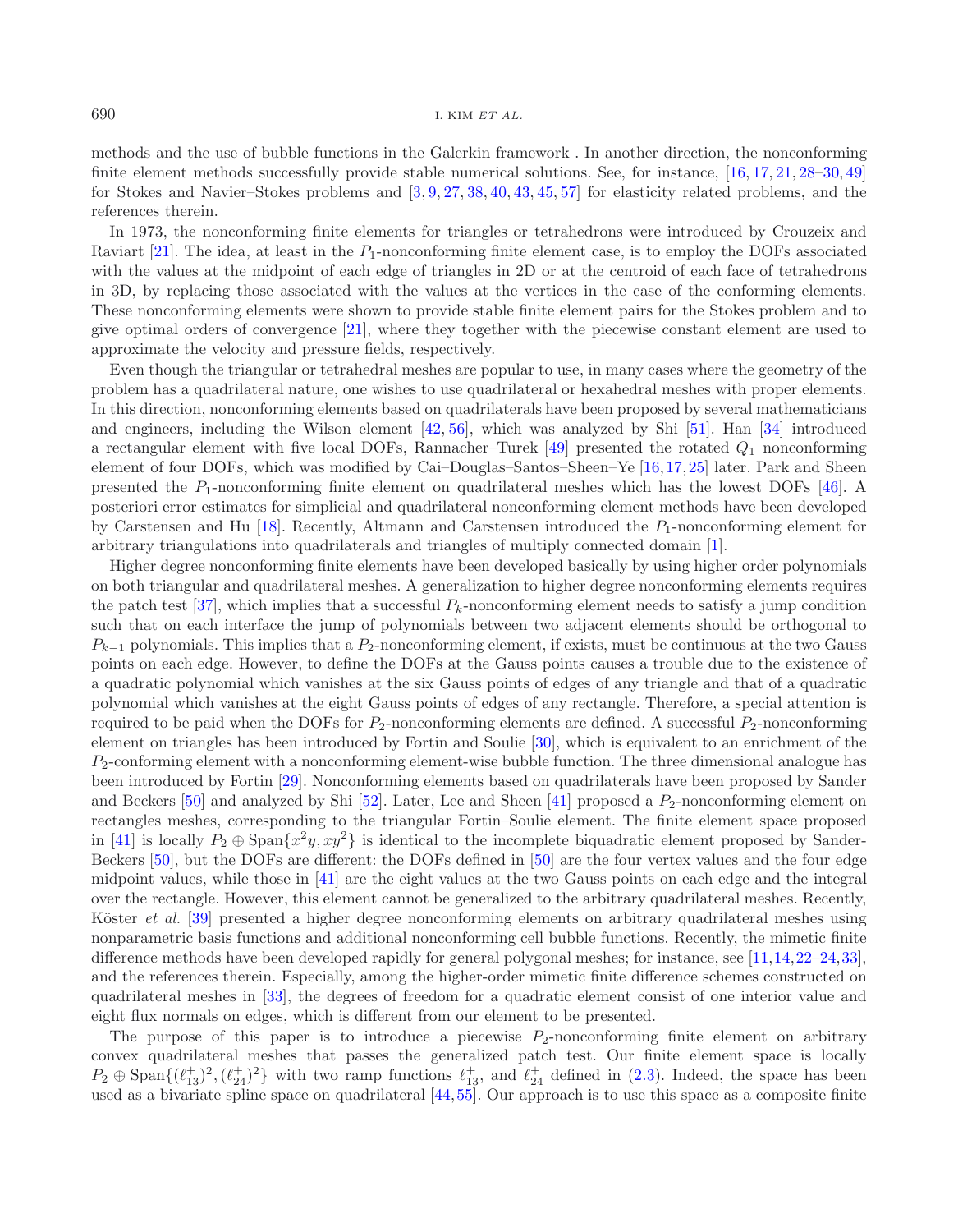element to solve second–order elliptic problems and the Stokes problem. For the Stokes problem, we will adopt a proposed piecewise  $P_2$ -nonconforming element for the velocity, and piecewise  $P_1$ -nonconforming element as in [\[46\]](#page-26-9), for the pressure. We define the DOFs as the eight values at the two Gauss points on each edge, and the value at the intersection of two diagonals of the quadrilateral. Indeed, the DOFs associated with the eight values at the Gauss points are linearly dependent and any seven of them are linearly independent. Thus the total DOFs are eight. Three types of local and global bases are defined. The first and second types of local and global bases are defined associated with vertices and edges. The last type of bases is defined by the value at the intersection of two diagonals. In this case, the basis function vanishes at all Gauss points on the edges, and thus this is essentially a bubble function. After defining local and global interpolations, we derive the optimal order error estimates for second-order elliptic problems and the Stokes problem in broken energy norm. In addition,

It turns out that our nonconforming finite element space is the union of the conforming piecewise  $P_2$  and the bubble space, similarly to the  $P_2$ -nonconforming simplicial element of Fortin and Soulie [\[30\]](#page-25-15).

The contents of the paper are as follows. In Section 2 the piecewise  $P_2$  spline function space is analyzed and equipped with basis functions. In the following section the piecewise  $P_2$ -nonconforming quadrilateral element is defined. The dimension and basis functions for the Dirichlet and Neumann problems are given. Then in Section 4, projection and interpolation operators are defined and convergence analysis is given. Also, the optimal order error estimates are shown in both discrete energy and  $L^2$  norms for elliptic problems. In Section 5, the proposed element is applied to solve Stokes equations. An optimal order error estimate in broken energy norm for the Stokes equations is given. Finally, in Section 6, numerical results for the elliptic and Stokes problems are presented.

## 2. THE PIECEWISE  $P_2$  SPLINE FUNCTION SPACES ON QUADRILATERALS

In this section, we first recall a bivariate spline space on a decomposed quadrilateral  $Q$  [\[44](#page-26-12)[,55\]](#page-26-13), which consists of a piecewise  $P_2$  polynomial space. We analyze the structure of the space in detail and endow it with suitable DOFs. Local basis functions are constructed. We then define global basis functions.

#### **2.1. Analysis of the piecewise** *P***<sup>2</sup> spline function spaces**

an optimal order error estimate in  $L^2(\Omega)$ -norm is shown for elliptic problems.

For a convex quadrilateral Q, denote by  $Q^*$  the subdivision of Q by connecting its diagonals such that  $Q^*$ is decomposed into the four non-overlapping triangles  $T_j$ ,  $j = 1, \dots, 4$ , as shown in Figure [1.](#page-3-1) The space of multivariate spline functions  $S_k^r(Q^*)$  is defined by a set of functions which are piecewise polynomials of degree  $k$  possessing rth order continuous partial derivatives in  $Q$  that is  $k$  possessing rth order continuous partial derivatives in  $Q$ , that is

$$
S_k^r(Q^*) := \{ f \in C^r(Q) | f|_{T_j} \in P_k(T_j), j = 1, \cdots, 4 \},\tag{2.1}
$$

where  $P_k(T_i)$  denotes the space of polynomials of degree  $\leq k$  on  $T_i$ .

Throughout the section, for a convex quadrilateral Q, designate by **<sup>O</sup>** the intersection point of two diagonals, by  $\mathbf{V}_j, j = 1, \dots, 4$ , the counterclockwisely numbered vertices of Q, by  $\mathbf{M}_j$  the midpoints of the segments  $\overline{\mathbf{V}_{j-1}\mathbf{V}_j}$ , by  $\mathbf{B}_j$  and  $l_j$  the midpoints and lengths of the segments  $\overline{\mathbf{OV}_j}$ ,  $j = 1, \dots, 4$ , modulo 4, respectively, as shown in Figure [2.](#page-3-2)

In the case of  $S_2^1(Q^*)$ , it is known [\[44](#page-26-12),[55](#page-26-13)] that the dimension of  $S_2^1(Q^*)$  is eight. We will recall this result<br>d show that  $f \in S_2^1(O^*)$  is uniquely determined by eight values of  $f$  at the four vertices and four mi and show that  $f \in S_2^1(Q^*)$  is uniquely determined by eight values of f at the four vertices and four midpoints of edges of O of edges of Q.

<span id="page-2-0"></span>**Proposition 2.1.** The dimension of  $S_2^1(Q^*)$  is eight. Furthermore, for any given real numbers  $a_j, a'_j, j = 1, \ldots, 4$  there exists a unique  $f \in S^1(Q^*)$  such that 1,  $\cdots$ , 4, *there exists a unique*  $f \in S_2^1(Q^*)$  *such that* 

$$
f(\mathbf{V}_j) = a_j, \ f(\mathbf{M}_j) = a'_j, \quad j = 1, \cdots, 4.
$$
 (2.2)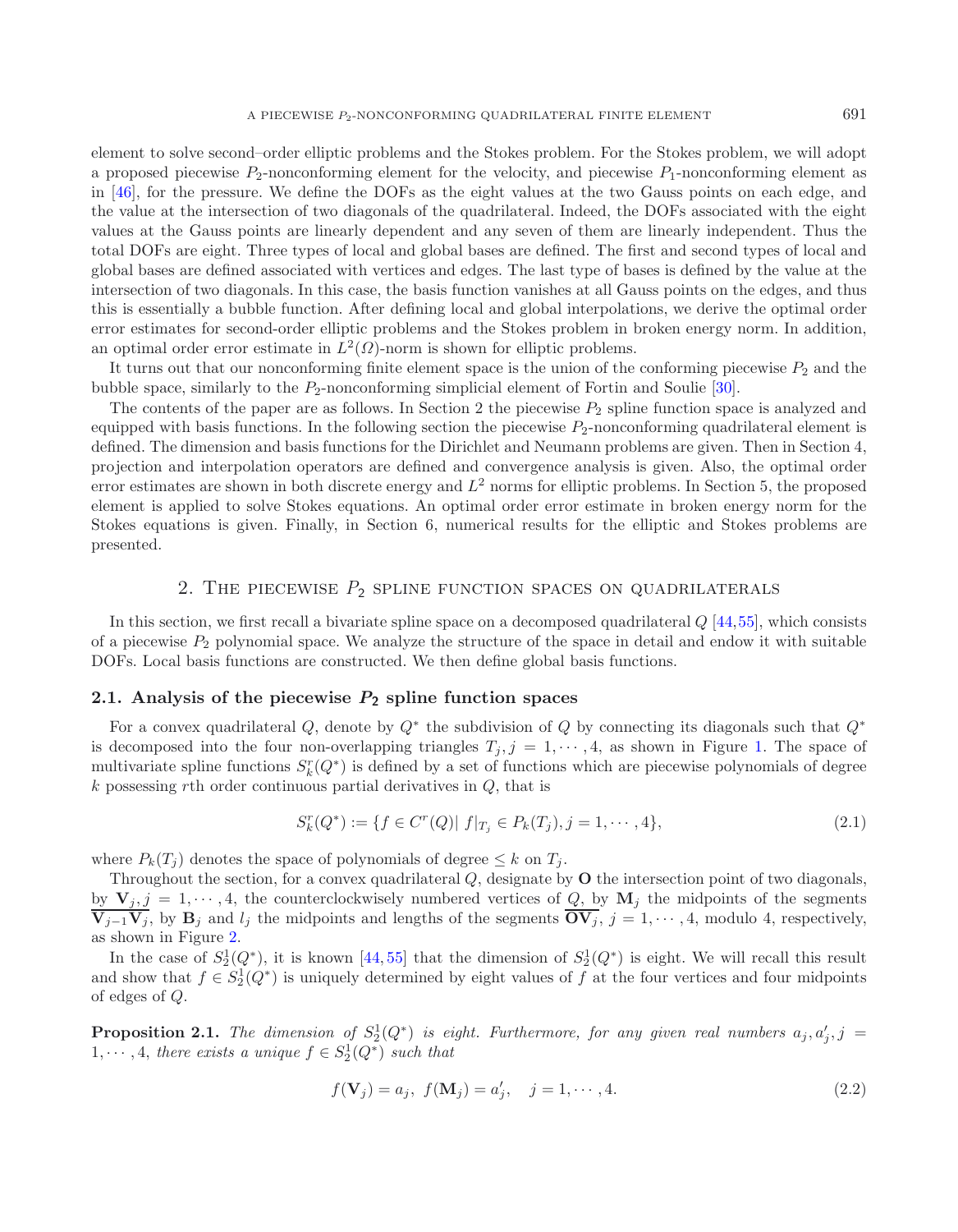<span id="page-3-1"></span>

(a) A convex quadrilateral *Q* (b) *Q*∗ is decomposed into the four non-overlapping triangles  $T_1, \cdots, T_4$ 

FIGURE 1. A quadrilateral  $Q$  and its subdivision  $Q^*$ .

<span id="page-3-2"></span><span id="page-3-0"></span>

FIGURE 2. A quadrilateral  $Q^*$  with vertices  $\mathbf{V}_j$ 's, edges  $\mathbf{E}_j$ 's, and midpoints  $\mathbf{M}_j$ 's.  $\mathbf{B}_j$  and  $l_j$ are the midpoints and lengths of the segments  $\overline{OV_j}$ , respectively.

*Proof.* Let  $\ell_{13}$  and  $\ell_{24}$  be the linear polynomials satisfying

$$
\ell_{13}(\mathbf{V}_1) = \ell_{13}(\mathbf{V}_3) = \ell_{24}(\mathbf{V}_2) = \ell_{24}(\mathbf{V}_4) = 0. \quad \ell_{13}(\mathbf{V}_2) = \ell_{24}(\mathbf{V}_1) = 1,
$$

Also define the two ramp functions  $\ell_{13}^+$  and  $\ell_{24}^+$  by

$$
\ell_{13}^+(x,y) = \max(\ell_{13}(x,y),0) \quad \text{and} \quad \ell_{24}^+(x,y) = \max(\ell_{24}(x,y),0). \tag{2.3}
$$

Since  $\text{Span}\{(\ell_{13}^+)^2, (\ell_{13}^+)^2\}$  $\ell_{24}^{+1}$ )<sup>2</sup>} is a subspace of  $S_2^1(Q^*)$  and its intersection with  $P_2(Q)$  is null,  $S_2^1(Q^*)$  contains the dependent set following linearly independent set

$$
\{1, x, y, xy, x^2, y^2, (\ell_{13}^+)^2, (\ell_{24}^+)^2\},\
$$

which implies that the dimension of  $S_2^1(Q^*)$  is at least eight.<br>Thus in order to prove the proposition it is enough to

Thus, in order to prove the proposition, it is enough to show that the associated homogeneous system of equations has only the trivial solution. In other words, assume that  $f \in S_2^1(Q^*)$  vanishes at  $\mathbf{V}_j, \mathbf{M}_j, j = 1, \dots, 4$ .<br>Then we only have to prove that f is identically zero Then we only have to prove that  $f$  is identically zero.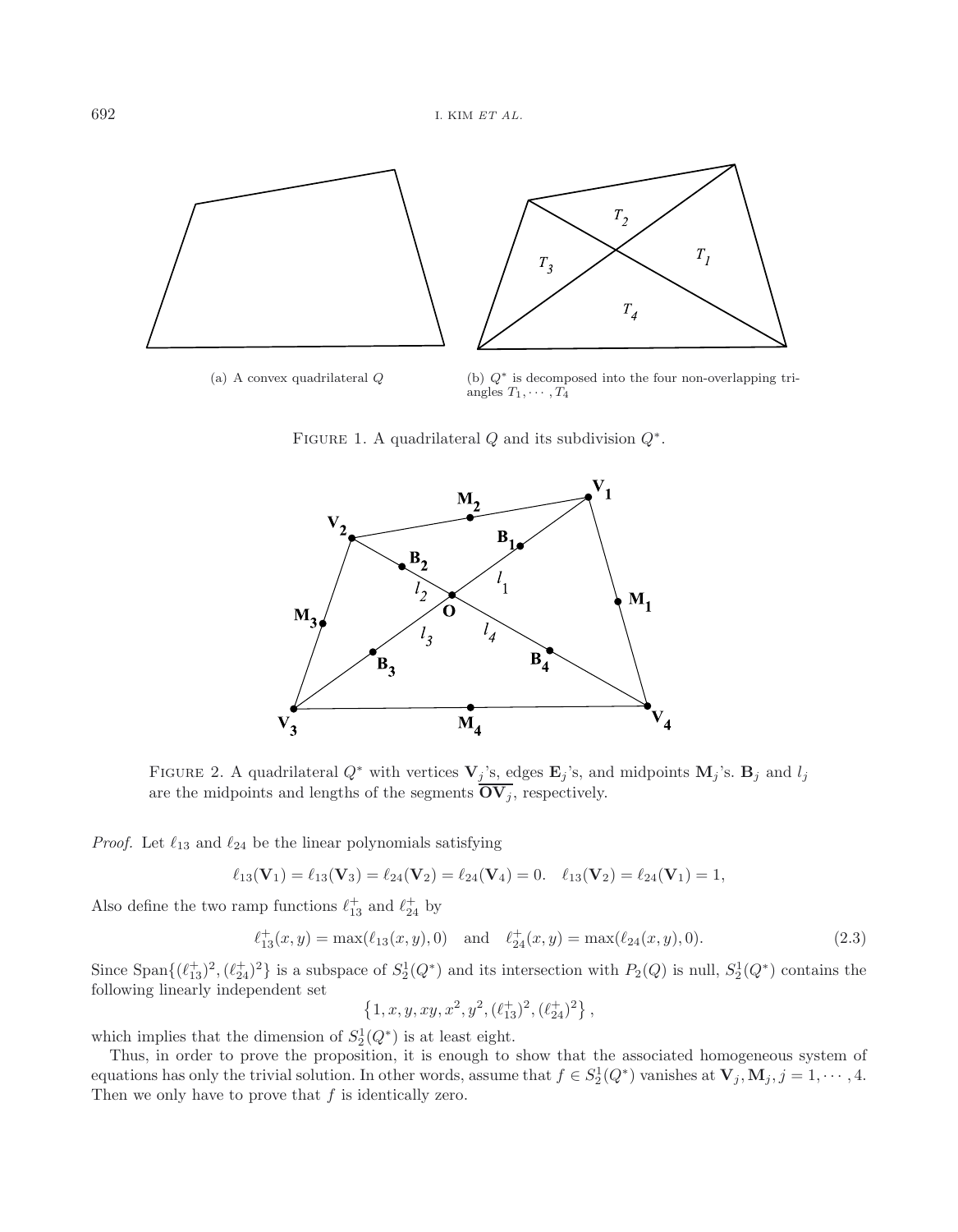Let  $\xi \in S_1^0(Q^*)$  be the continuous piecewise linear polynomial such that

$$
\xi(\mathbf{O}) = 1, \ \xi(\mathbf{V}_j) = 0, \quad j = 1, \cdots, 4.
$$

Since  $\xi(\mathbf{B}_j) \neq 0$ , for  $j = 1, \dots, 4$ , there exists a unique continuous piecewise linear polynomial  $p \in S_1^0(Q^*)$  such that that

$$
p(\mathbf{O}) = f(\mathbf{O}), \quad p(\mathbf{B}_j) = f(\mathbf{B}_j) / \xi(\mathbf{B}_j), \quad j = 1, \cdots, 4.
$$

Since  $p\xi$  and f belong to  $S_2^0(Q^*)$  and their values coincide at the thirteen points  $\mathbf{O}, \mathbf{V}_j, \mathbf{M}_j, \mathbf{B}_j$ , for  $j = 1, \dots, 4$ , in  $\Omega$  one sees that in Q, one sees that

$$
f\equiv p\xi.
$$

Let  $T_1 = \Delta O V_4 V_1$ , and  $T_2 = \Delta O V_1 V_2$  be two subtriangles in  $Q^*$  and  $p_j = p|_{T_j}, \xi_j = \xi|_{T_j}, j = 1, 2$ . Since  $\nabla f \in C^0(\overline{T_1 \cup T_2})$ ,  $\nabla f$  is well defined on  $\partial T_j \cap \partial T_j$  and  $\nabla f \in C^0(\overline{T_1 \cup T_2}), \nabla f$  is well-defined on  $\partial T_1 \cap \partial T_2$  and

$$
p(\nabla \xi_2 - \nabla \xi_1) + \xi(\nabla p_2 - \nabla p_1) = 0 \quad \text{on} \quad \partial T_1 \cap \partial T_2.
$$

Note that  $\nabla \xi_1$  and  $\nabla \xi_2$  are constant vectors perpendicular to the segments  $\overline{V_1V_4}$  and  $\overline{V_1V_2}$ , respectively. Hence it follows that  $p(\mathbf{V}_1) = 0$  due to  $\xi(\mathbf{V}_1) = 0$  and  $(\nabla \xi_2 - \nabla \xi_1)(\mathbf{V}_1) \neq \mathbf{0}$ . A repetition of the argument on the other vertices of Q implies that

$$
p(\mathbf{V}_j) = 0, \quad j = 1, \cdots, 4.
$$

Then,  $p \equiv f(\mathbf{O})\xi$ , since they belong to  $S_1^0(Q^*)$  and their values coincide at five points  $\mathbf{O}, \mathbf{V}_j$ , for  $j = 1, \dots, 4$ , in  $\Omega$ in Q.

Recalling that  $f \equiv p\xi$ , we have  $f = f(\mathbf{O})\xi^2$ . But  $\xi^2 \notin S_2^1(Q^*)$ , since

<span id="page-4-1"></span><span id="page-4-0"></span>
$$
\nabla \xi_j^2 = 2\xi_j \nabla \xi_j, \quad \nabla \xi_j \neq \nabla \xi_{j+1}
$$

on  $\partial T_j \cap \partial T_{j+1}$ . This shows that  $f \equiv 0$  since  $f \in S_2^1(Q^*)$ . This completes the proof.  $\Box$ 

Next, we consider how  $f \in S_2^1(Q^*)$  is determined by the eight values at the vertices and edge midpoints  $\mathbf{M} \cdot i = 1, \ldots, 4$  then f is  $\mathbf{V}_j, \mathbf{M}_j, j = 1, \dots, 4$ . If we clarify five more values of f at the interior points,  $\mathbf{O}, \mathbf{B}_j, j = 1, \dots, 4$ , then f is uniquely determined on each subtriangle in  $Q^*$ , separately. With the aid of following Lemma, we will address an explicit form of  $f \in S_2^1(Q^*)$ , which is useful, in the subsequent Theorem [2.3.](#page-5-0)

<span id="page-4-2"></span>**Lemma 2.2.** Let a triangle  $\triangle ABC$  be divided into two triangles  $T_1 = \triangle OCB$  and  $T_2 = \triangle OCA$  by a point O on *the segment*  $\overline{AB}$  *as shown in Figure [3.](#page-5-1) Denote the midpoints of*  $\overline{OA}, \overline{OB}, \overline{CA}, \overline{CB}$  *and*  $\overline{CO}$  *by*  $O_A, O_B, C_A, C_B$ and  $C_O$ , respectively. Let  $g \in C^0(T_1 \cup T_2)$  satisfy  $g|_{T_i} \in P_2(T_i)$ ,  $j = 1, 2$ . Then the following condition is *sufficient and necessary for*  $g \in C^1(T_1 \cup T_2)$ .

$$
D_g(C_A, C_O) - D_g(C_O, C_B) = D_g(O_A, O) - D_g(O, O_B) = \frac{1}{2}(D_g(A, O) - D_g(O, B)),
$$
\n(2.4)

*where*

$$
D_g(Q, R) = \frac{g(Q) - g(R)}{|Q - R|}, \quad Q, R \in \mathbb{R}^2.
$$

*Proof.* Let  $g \in C^0(T_1 \cup T_2)$  satisfy  $g|_{T_j} \in P_2(T_j)$ ,  $j = 1, 2$ . Set  $g_1 = g|_{T_1}$  and  $g_2 = g|_{T_2}$  and let  $\eta$  be the unit vector parallel to the vector  $\overrightarrow{AB}$ . Notice that  $g \in C^1(T_1 \cup T_2)$  if and only if

$$
\frac{\partial g_1}{\partial \eta}(O) = \frac{\partial g_2}{\partial \eta}(O), \quad \frac{\partial g_1}{\partial \eta}(C) = \frac{\partial g_2}{\partial \eta}(C),\tag{2.5}
$$

since the directional derivatives  $\frac{\partial g_1}{\partial \eta}$  and  $\frac{\partial g_2}{\partial \eta}$  are linear functions.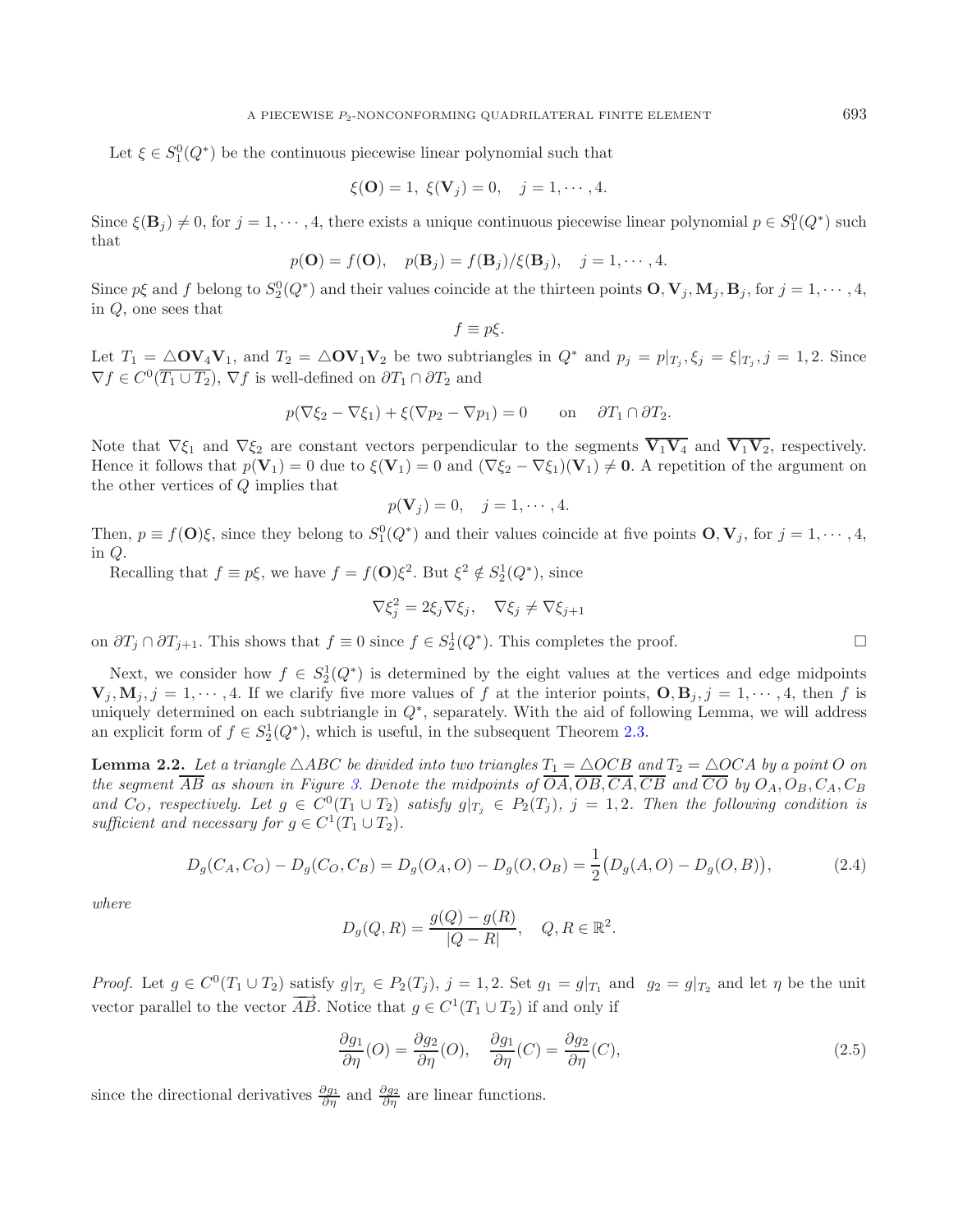<span id="page-5-2"></span><span id="page-5-1"></span>

FIGURE 3. Points and subtriangles in a triangle  $\triangle ABC$ .

It is useful to notice that a univariate function  $p$  on the interval  $[a, b]$  satisfies

<span id="page-5-3"></span>
$$
p'\left(\frac{a+b}{2}\right) = \frac{p(b)-p(a)}{b-a},\tag{2.6}
$$

whenever  $p$  is quadratic. We utilize  $(2.6)$  to have

$$
\frac{\partial g_1}{\partial \eta} \left( \frac{C_A + C_O}{2} \right) = -D_{g_1}(C_A, C_O),\tag{2.7a}
$$

$$
\frac{\partial g_1}{\partial \eta} \left( \frac{O_A + O}{2} \right) = -D_{g_1}(O_A, O),\tag{2.7b}
$$

<span id="page-5-4"></span>
$$
\frac{\partial g_1}{\partial \eta}(O_A) = -D_{g_1}(A, O). \tag{2.7c}
$$

Since  $\frac{\partial g_1}{\partial \eta}$  is linear and  $\frac{C_A+C_O}{2}$  and  $\frac{O_A+O}{2}$  are the midpoints of the segments  $\overline{CO_A}$  and  $\overline{O_AO}$ , respectively, we have, from  $(2.7)$ ,

$$
\frac{\partial g_1}{\partial \eta}(C) = 2 \frac{\partial g_1}{\partial \eta} \left( \frac{C_A + C_O}{2} \right) - \frac{\partial g_1}{\partial \eta}(O_A) = -2D_g(C_A, C_O) + D_g(A, O),\tag{2.8a}
$$

$$
\frac{\partial g_1}{\partial \eta}(O) = 2 \frac{\partial g_1}{\partial \eta} \left( \frac{O_A + O}{2} \right) - \frac{\partial g_1}{\partial \eta}(O_A) = -2D_g(O_A, O) + D_g(A, O). \tag{2.8b}
$$

By the same argument for  $g_2$ , we establish

$$
\frac{\partial g_2}{\partial \eta}(C) = -2D_g(C_O, C_B) + D_g(O, B),\tag{2.9a}
$$

$$
\frac{\partial g_2}{\partial \eta}(O) = -2D_g(O, O_B) + D_g(O, B). \tag{2.9b}
$$

<span id="page-5-5"></span> $\Box$ 

<span id="page-5-0"></span>From  $(2.8)$  and  $(2.9)$ , the conditions in  $(2.5)$  are equivalent to  $(2.4)$ , which completes the proof.

**Theorem 2.3.** Let  $f \in S_2^0(Q^*)$ . Then  $f \in S_2^1(Q^*)$  if and only if the values of f at the eight boundary points<br>**V**. M,  $i = 1, ..., A$  and the five interior points **O** B,  $i = 1, ..., A$  satisfy the following relationships:  $\mathbf{V}_j, \mathbf{M}_j, j = 1, \dots, 4$ , and the five interior points  $\mathbf{O}, \mathbf{B}_j, j = 1, \dots, 4$ , satisfy the following relationships:

$$
f(\mathbf{O}) = \frac{2}{(l_1 + l_3)(l_2 + l_4)} \sum_{j=1}^{4} f(\mathbf{M}_j) l_{j+1} l_{j+2} - \frac{1}{2} \left( \frac{l_1 f(\mathbf{V}_3) + l_3 f(\mathbf{V}_1)}{l_1 + l_3} + \frac{l_2 f(\mathbf{V}_4) + l_4 f(\mathbf{V}_2)}{l_2 + l_4} \right),
$$
(2.10)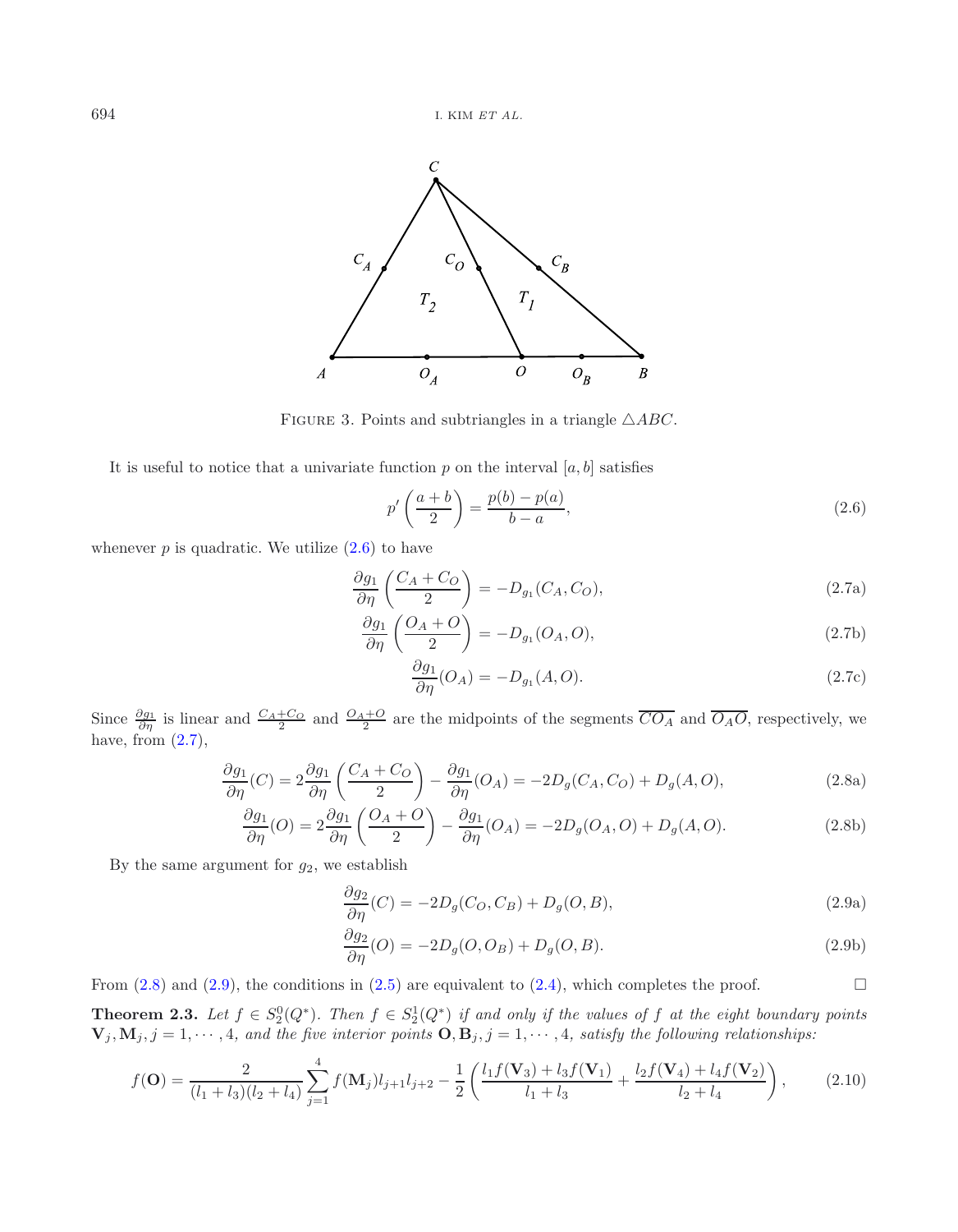<span id="page-6-0"></span>
$$
f(\mathbf{B}_{j}) = \frac{l_{j+1}f(\mathbf{M}_{j}) + l_{j-1}f(\mathbf{M}_{j+1})}{l_{j+1} + l_{j-1}} - \frac{1}{4} \left( \frac{l_{j+1}f(\mathbf{V}_{j-1}) + l_{j-1}f(\mathbf{V}_{j+1})}{l_{j+1} + l_{j-1}} - f(\mathbf{O}) \right), \quad j = 1, \cdots, 4,
$$
 (2.11)

<span id="page-6-1"></span>*where the indices are calculated up to modulo 4.*

The equation [\(2.10\)](#page-5-5) implies that the value of a function  $f \in S_2^0(Q^*)$  at the intersection of diagonals is uniquely determined by the function values at  $V \cdot M \cdot i = 1 \cdots 4$  Equation (2.11) means that the values at the determined by the function values at  $\mathbf{V}_j$ ,  $\mathbf{M}_j$ ,  $j = 1, \dots, 4$ . Equation [\(2.11\)](#page-6-0) means that the values at the midpoints between the intersection of diagonals and the vertex points are determined by those at  $O, V_j$  and  $M_j, j = 1, \cdots, 4.$ 

*Proof.* Let  $f \in S_2^1(Q^*)$ . Then [\(2.11\)](#page-6-0) follows from Lemma [2.2](#page-4-2) considering the triangle  $\Delta V_{j-1}V_jV_{j+1}$ , we have

$$
\frac{2}{l_{j-1}}(f(\mathbf{M}_j) - f(\mathbf{B}_j)) - \frac{2}{l_{j+1}}(f(\mathbf{B}_j) - f(\mathbf{M}_{j+1})) = \frac{1}{2l_{j-1}}(f(\mathbf{V}_{j-1}) - f(\mathbf{O})) - \frac{1}{2l_{j+1}}(f(\mathbf{O}) - f(\mathbf{V}_{j+1})),
$$

which implies [\(2.11\)](#page-6-0) for  $f(\mathbf{B}_j)$ . In order to prove [\(2.10\)](#page-5-5), we apply Lemma [2.2](#page-4-2) again to the triangle  $\Delta V_{j-1}V_jV_{j+1}$ to get

$$
\frac{2}{l_{j-1}}(f(\mathbf{B}_{j-1}) - f(\mathbf{O})) - \frac{2}{l_{j+1}}(f(\mathbf{O}) - f(\mathbf{B}_{j+1})) = \frac{1}{2l_{j-1}}(f(\mathbf{V}_{j-1}) - f(\mathbf{O})) - \frac{1}{2l_{j+1}}(f(\mathbf{O}) - f(\mathbf{V}_{j+1})).
$$
 (2.12)

Eliminating  $f(\mathbf{B}_{j-1})$  and  $f(\mathbf{B}_{j+1})$  from [\(2.12\)](#page-6-1) with the aid of [\(2.11\)](#page-6-0), we establish [\(2.10\)](#page-5-5).

Conversely, let  $f \in S_2^0(Q^*)$  satisfy [\(2.10\)](#page-5-5) and [\(2.11\)](#page-6-0). Then we will show  $f \in S_2^1(Q^*)$ . By Proposition [2.1,](#page-2-0)<br>ere exists  $g \in S_2^1(O^*)$  such that there exists  $g \in S_2^1(Q^*)$  such that

$$
g(\mathbf{V}_j) = f(\mathbf{V}_j)
$$
 and  $g(\mathbf{M}_j) = f(\mathbf{M}_j)$ ,  $j = 1, \dots, 4$ .

Since  $g \in S_2^1(Q^*)$  should satisfy  $(2.10)$ ,  $(2.11)$ , we have

$$
g(\mathbf{O}) = f(\mathbf{O}), \quad g(\mathbf{B}_j) = f(\mathbf{B}_j), \quad j = 1, \cdots, 4.
$$

Then, in each subtriangle in  $Q^*$ , f and g are quadratic and agree with the values at vertices and midpoints.<br>This of course means  $f = g$  and thus  $f \in S_2^1(O^*)$ This of course means  $f \equiv g$ , and thus  $f \in S_2^1(Q^*)$ .  $\Box$   $\Box$ 

We now investigate the relation of  $f \in S_2^1(Q^*)$  on the values at the Gauss points of each edge in Q. Let  $\mathbf{G}_{2j-1}$ <br>d  $\mathbf{G}_{\infty}$  be the Gauss points on the segments  $\overline{\mathbf{V} \cdot \cdot \mathbf{V}}$ ,  $i = 1, ..., 4$  where the indice and  $\mathbf{G}_{2j}$  be the Gauss points on the segments  $\mathbf{V}_{j-1}\mathbf{V}_j$ ,  $j=1,\dots,4$ , where the indices are counterclockwisely numbered as depicted in Figure 4. numbered as depicted in Figure [4.](#page-7-0)

The following properties of univariate quadratic functions are useful: let  $p$  be a quadratic function and  $g_i, j = 1, 2$ , the two Gauss points for the interval [a, b] such that  $g_1 < g_2$ , then p satisfies that

$$
p(g_1) + p(g_2) = \frac{4}{3}p\left(\frac{a+b}{2}\right) + \frac{1}{3}\left(p(a) + p(b)\right),\tag{2.13a}
$$

$$
p(g_1) - p(g_2) = \frac{1}{\sqrt{3}} (p(a) - p(b)).
$$
\n(2.13b)

We then have the following proposition.

**Proposition 2.4.** For any  $f \in S_2^0(Q^*)$ , the following relationship holds:

$$
\sum_{j=1}^{4} (f(\mathbf{G}_{2j}) - f(\mathbf{G}_{2j-1})) = 0.
$$
\n(2.14)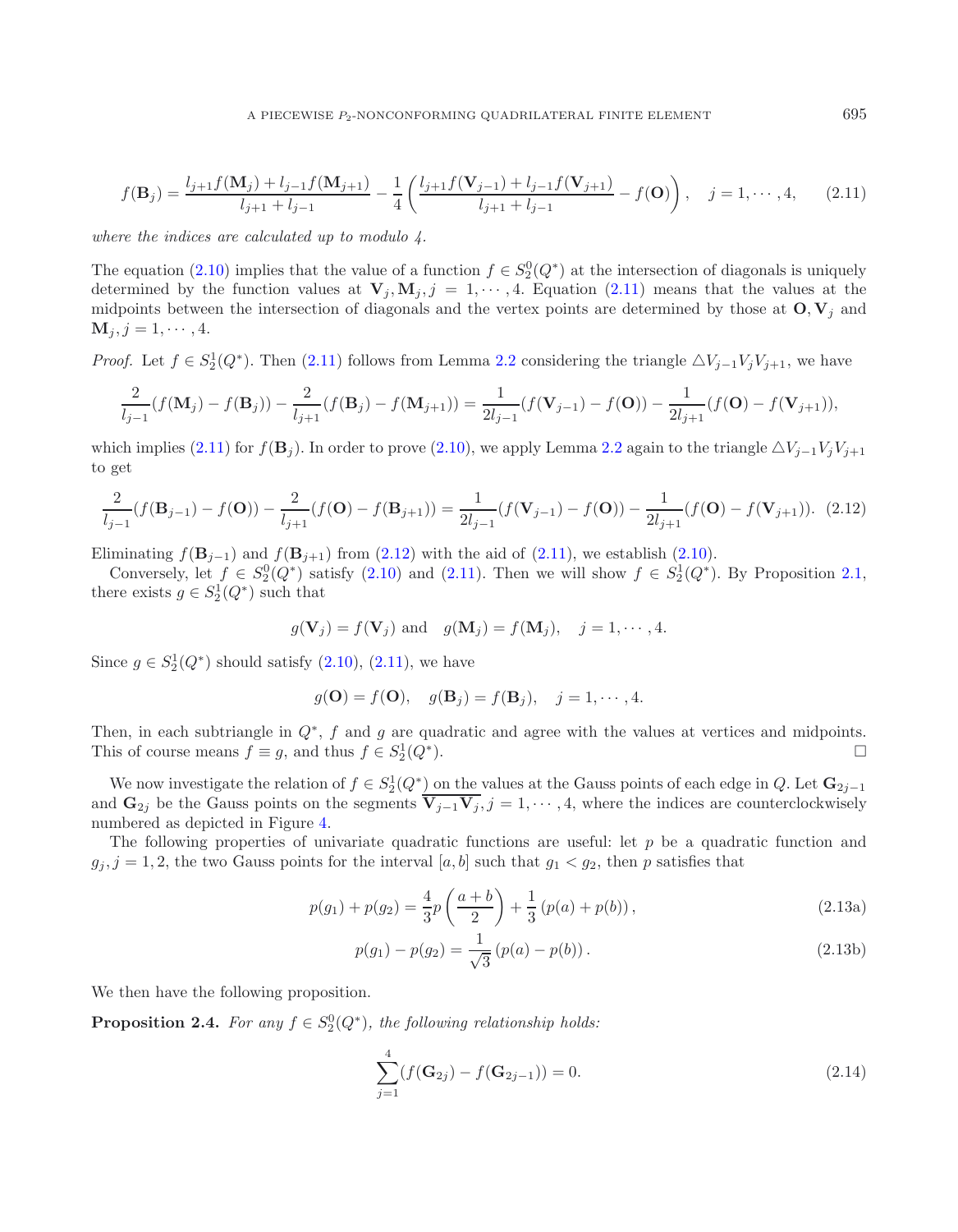<span id="page-7-0"></span>

<span id="page-7-1"></span>FIGURE 4. Gauss points  $\mathbf{G}_j, j = 1, \cdots, 8$  in  $Q^*$ .

*Proof.* Since  $f \in S_2^0(Q^*)$  is quadratic on each edge of Q, it follows from [\(2.13\)](#page-7-0) that

<span id="page-7-3"></span><span id="page-7-2"></span>
$$
f(\mathbf{G}_{2j}) - f(\mathbf{G}_{2j-1}) = \frac{1}{\sqrt{3}} (f(\mathbf{V}_j) - f(\mathbf{V}_{j-1})), \quad j = 1, \cdots, 4.
$$
 (2.15)

Therefore  $\sum_{j=1}^{4} (f(\mathbf{G}_{2j}) - f(\mathbf{G}_{2j-1})) = 0$  due to the convention  $\mathbf{V}_4 = \mathbf{V}_0$ .

The following proposition is immediate, but useful, which gives explicit formula at the Gauss points if the values at the vertices and midpoints are given.

**Proposition 2.5.** *Let*  $p \in S_2^k(Q^*), k = 0, 1$  *be given. Then the values at the Gauss points are given by* 

$$
p(\mathbf{G}_{2j-1}) = \frac{2}{3}p(\mathbf{M}_j) + \frac{p(\mathbf{V}_{j-1}) + p(\mathbf{V}_j)}{6} + \frac{1}{2\sqrt{3}}\left[p(\mathbf{V}_{j-1}) - p(\mathbf{V}_j)\right],
$$
\n(2.16a)

$$
p(\mathbf{G}_{2j}) = \frac{2}{3}p(\mathbf{M}_{j}) + \frac{p(\mathbf{V}_{j-1}) + p(\mathbf{V}_{j})}{6} - \frac{1}{2\sqrt{3}}[p(\mathbf{V}_{j-1}) - p(\mathbf{V}_{j})],
$$
\n(2.16b)

*for*  $j = 1, \dots, 4$ *. Moreover, if*  $k = 1$ *, then* [\(2.10\)](#page-5-5) *should be fulfilled.* 

*Proof.* The proof is an easy consequence of  $(2.13)$  and Theorem [2.3.](#page-5-0)

Finally, the following theorem is a converse to the above Proposition [2.5](#page-7-1) which describes the formula at the vertices and midpoints given the values at the Gauss points.

**Theorem 2.6.** For any given real numbers  $a_j$ ,  $j = 0, \dots, 8$ , satisfying

$$
\sum_{j=1}^{4} (a_{2j} - a_{2j-1}) = 0,
$$
\n(2.17)

*there exists a unique*  $f \in S_2^1(Q^*)$  *such that*  $f(\mathbf{G}_j) = a_j$ , *for*  $j = 1, \dots, 8$ , *and*  $f(\mathbf{O}) = a_0$ .<br>*Furthermore, let*  $b_i = a_0$ ,  $f$  and  $f$  and  $f$  and  $f$  and  $f$  and  $f(\mathbf{O})$  is uniquely determined.

*Furthermore, let*  $b_j = a_{2j} - a_{2j-1}$ , *for*  $j = 1, \dots, 4$ , *then*  $f \in S_2^1(Q^*)$  *is uniquely determined by setting*  $\sqrt{3}$ 

$$
f(\mathbf{V}_j) = \alpha + \frac{\sqrt{3}}{4} (b_{j-1} + 2b_j - b_{j+1}), \quad j = 1, \cdots, 4,
$$
\n(2.18a)

$$
f(\mathbf{M}_{j}) = -\frac{\alpha}{2} + \frac{3}{4}(a_{2j} + a_{2j-1}) - \frac{\sqrt{3}}{8}(b_{j-1} - b_{j+1}), \quad j = 1, \cdots, 4,
$$
\n(2.18b)

*where the indices of b are modulo 4 and*  $\alpha$  *is calculated from [\(2.10\)](#page-5-5)*.

$$
\qquad \qquad \Box
$$

 $\Box$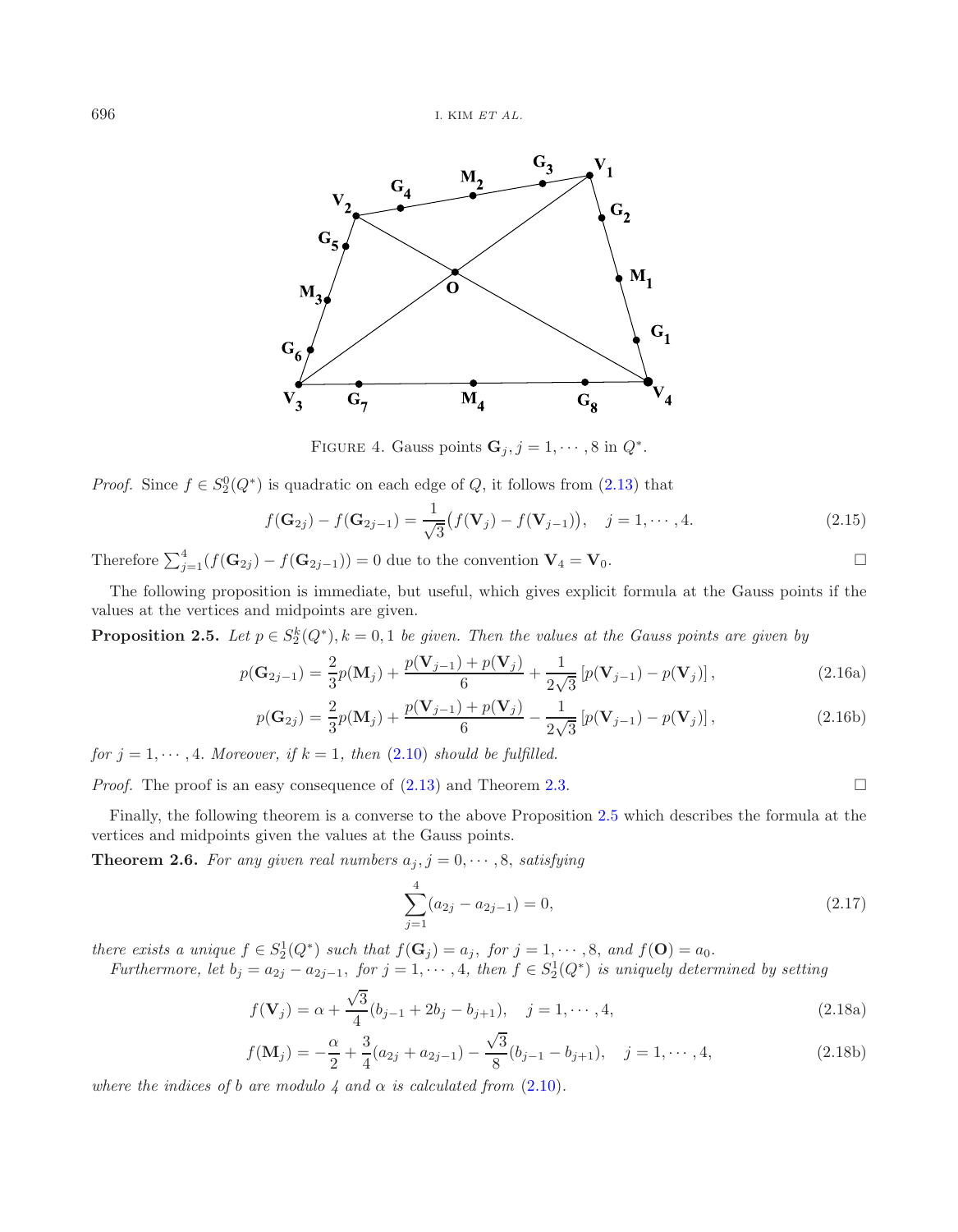*Proof.* Suppose  $a_j$ ,  $j = 0, \dots, 8$ , are given fulfilling [\(2.17\)](#page-7-2) and set  $b_j = a_{2j} - a_{2j-1}$ , for  $j = 1, \dots, 4$ . Plugging into [\(2.18\)](#page-7-2) the formulae for  $f(\mathbf{V}_i)$  and  $f(\mathbf{M}_i)$  in [\(2.10\)](#page-5-5) and  $f(\mathbf{O}) = a_0$ , one obtains a linear equation in  $\alpha$ . Indeed, the coefficient of  $\alpha$  is given by

$$
-2\frac{\sum_{j=1}^{4}l_{j+1}l_{j+2}}{(l_1+l_3)(l_2+l_4)} = -2,
$$

which is nonzero. Therefore, for given  $\alpha \in \mathbb{R}$ , by Theorem [2.3,](#page-5-0) there exists  $f \in S_2^1(Q^*)$  which fulfills [\(2.18\)](#page-7-2).<br>Moreover such an  $f \in S_2^1(O^*)$  satisfies  $f(\mathbf{O}) = a_0$  and we can easily verify  $f(\mathbf{C}) = a_1, i = 1, \dots,$ Moreover, such an  $f \in S_2^1(Q^*)$  satisfies  $f(\mathbf{O}) = a_0$  and we can easily verify  $f(\mathbf{G}_j) = a_j$ ,  $j = 1, \dots, 8$ , using the values of f in (2.13) and (2.18) values of f in  $(2.13)$  and  $(2.18)$ .

To prove uniqueness, suppose that  $f \in S_2^1(Q^*)$  satisfy

$$
f(\mathbf{O}) = 0
$$
,  $f(\mathbf{G}_j) = 0$ ,  $j = 1, \dots, 8$ .

If  $f(\mathbf{V}_1) = c$ , then, from  $(2.13)$ , we get

$$
f(\mathbf{V}_j) = c
$$
,  $f(\mathbf{M}_j) = -\frac{c}{2}$ ,  $j = 1, \dots, 4$ .

Applying Theorem [2.3,](#page-5-0) we have

$$
f(\mathbf{O}) = \left(\frac{-\sum_{j=1}^{4} l_{j+1} l_{j+2}}{(l_1 + l_3)(l_2 + l_4)} - 1\right) c = -2c.
$$

From  $f(\mathbf{O}) = 0$  it follows that  $c = 0$ . Thus f vanishes and this completes our proof.

<span id="page-8-0"></span>**Remark 2.7.** Theorem [2.6](#page-7-3) guarantees the existence of four vertex-based functions whose values are 1 at the two nearest Gauss points from each given vertex and 0 at the other six Gauss points and at the intersection point of diagonals. Similarly, we have four edge-based functions whose values are 1 at the two Gauss points for each given edge and 0 at the other six Gauss points and at the intersection point of diagonals. Lastly, there is one bubble-type function whose values are 1 at the intersection point of diagonals and 0 at all the Gauss points.

#### **2.2. Basis functions for the piecewise** *P***<sup>2</sup> spline function space**

So far, we have analyzed the structure of a piecewise  $P_2$  spline function space  $S_2^1(Q^*)$ , and supplied some<br>reactions for endowing it with suitable DOEs in Bemark 2.7. Thus we proceed to define the eight local basis suggestions for endowing it with suitable DOFs in Remark [2.7.](#page-8-0) Thus we proceed to define the eight local basis functions by using any seven values at the eight Gauss points plus one bubble function based on Theorem [2.6.](#page-7-3) Define the four vertex-wise local basis functions (see Fig. [5a](#page-9-0)) by

<span id="page-8-1"></span>

$$
\phi^{\mathbf{V}_j}(\mathbf{G}_k) = \begin{cases} 1, k = 2j, 2j + 1 \\ 0, \text{ otherwise} \end{cases} \text{ and } \phi^{\mathbf{V}_j}(\mathbf{O}) = 0, \quad j = 1, \cdots, 4,
$$
 (2.19)

<span id="page-8-2"></span>the four edge-wise local basis functions (see Fig. [5b](#page-9-0)) by

<span id="page-8-3"></span>
$$
\phi^{\mathbf{E}_j}(\mathbf{G}_k) = \begin{cases} 1, k = 2j - 1, 2j \\ 0, \text{ otherwise} \end{cases} \text{ and } \phi^{\mathbf{E}_j}(\mathbf{O}) = 0, \quad j = 1, \cdots, 4,
$$
 (2.20)

and the bubble function (see Fig. [5c](#page-9-0)) by

$$
\phi^Q(\mathbf{O}) = 1 \text{ and } \phi^Q(\mathbf{G}_j) = 0, \quad j = 1, \cdots, 8. \tag{2.21}
$$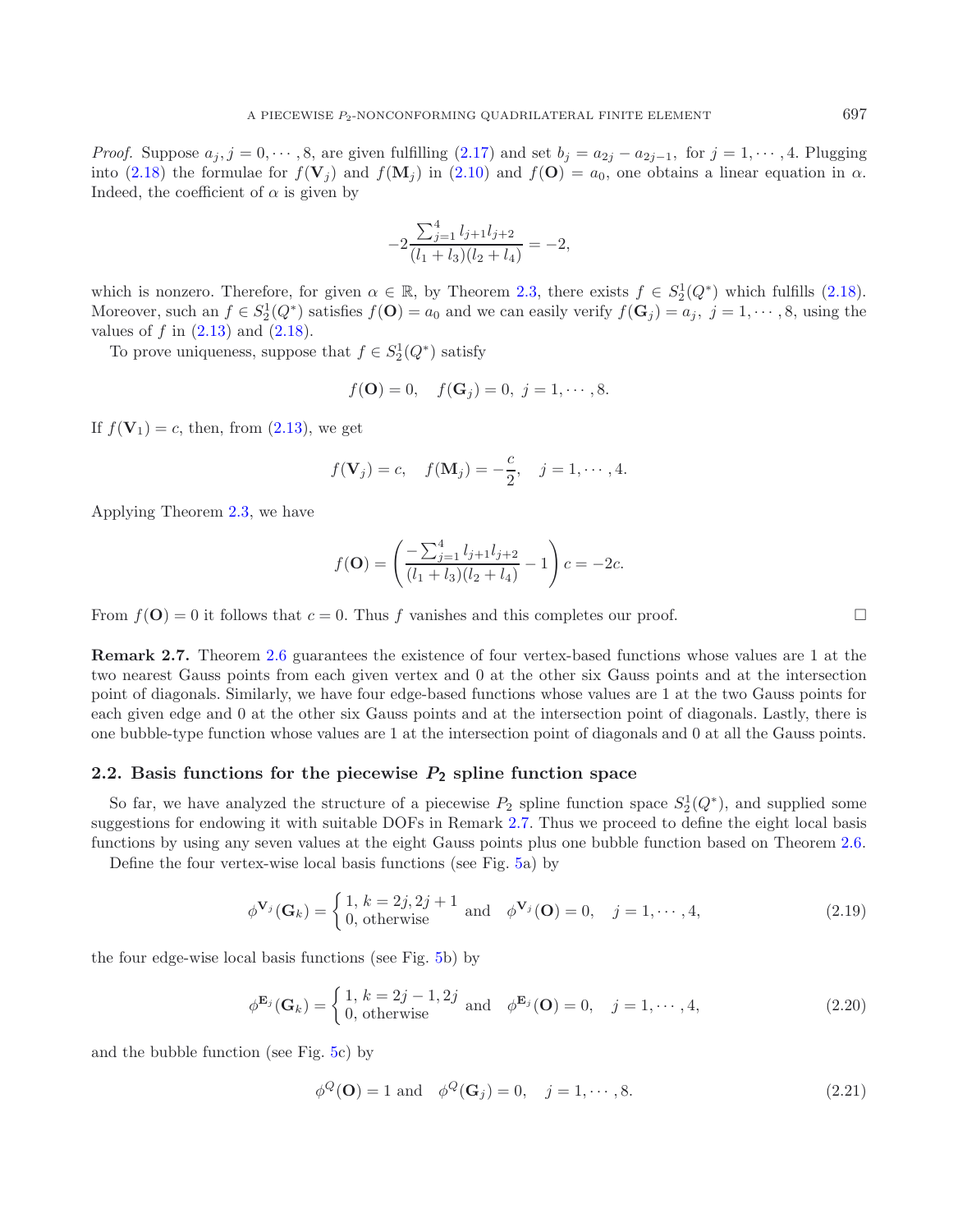

<span id="page-9-0"></span>(a) The vertex-wise nonconforming local basis func-(b) The edge-wise nonconforming local basis function  $\phi^{\mathbf{V}}(\mathbf{x})$ . tion  $\phi^{\mathbf{E}}(\mathbf{x})$ .



(c) The bubble type nonconforming local basis function  $\phi^Q(\mathbf{x})$ .

FIGURE 5. Shapes of local basis functions  $\phi^{\mathbf{V}}(\mathbf{x})$  in [\(2.19\)](#page-8-1),  $\phi^{\mathbf{E}}(\mathbf{x})$  in [\(2.20\)](#page-8-2) and  $\phi^Q(\mathbf{x})$  in [\(2.21\)](#page-8-3).

## 3. THE PIECEWISE  $P_2$ -NONCONFORMING ELEMENT ON QUADRILATERALS

Based on the analysis of the previous section we are ready to define a piecewise  $P_2$ -nonconforming quadrilateral element.

Define the piecewise  $P_2$ -nonconforming quadrilateral element  $(Q, P_Q, \Sigma_Q)$  as follows:

- $Q$  is a convex quadrilateral;
- The (piecewise) polynomial space is given by  $P_Q = S_2^1(Q^*);$ <br>• The degrees of freedom are given by  $\sum_{\alpha} \frac{f_{\alpha}(\mathbf{G}_{\alpha})}{\alpha}$  i  $= 1, \ldots$
- The degrees of freedom are given by  $\Sigma_Q = \{ \phi(\mathbf{G}_j), j = 1, \cdots, 7; \phi(\mathbf{O}) \}$  for every  $\phi \in P_Q$ .

Alternatively, due to Proposition [2.5](#page-7-1) and Theorem [2.6,](#page-7-3) the degrees of freedom may be defined as follows:

$$
\Sigma'_Q = \{ \phi(\mathbf{V}_j), \phi(\mathbf{M}_j), j = 1, \cdots, 4; \phi(\mathbf{O}) \}
$$
 for every  $\phi \in P_Q$ .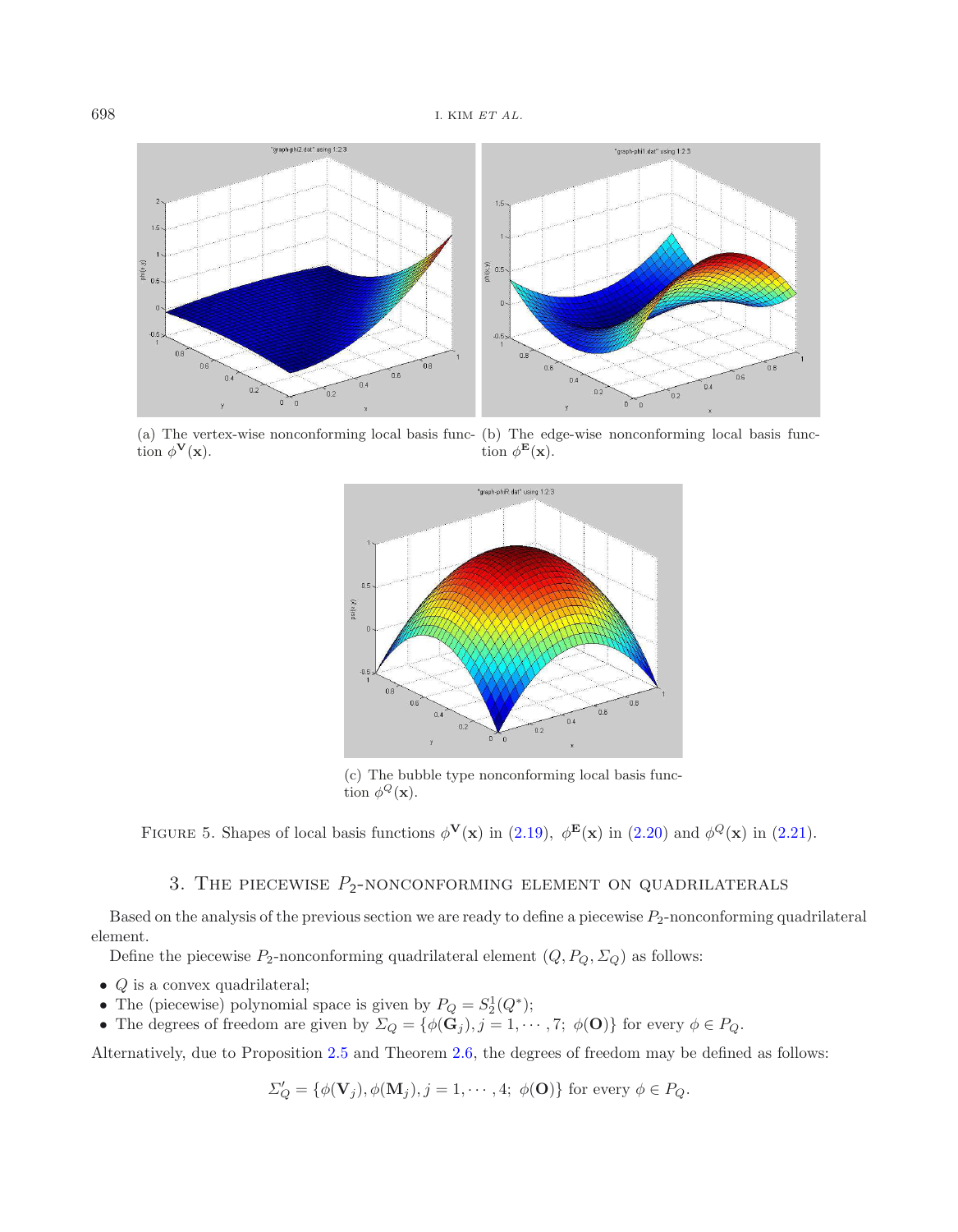## **3.1. The piecewise** *P***2-nonconforming finite element space**

Let  $\Omega$  be a simply connected polygonal domain with the Lipschitz-continuous boundary  $\partial\Omega$  and  $\mathcal{T}_h = \bigcup_{i=1}^{N_Q} Q_i$  $j=1\,{}^{\mathcal{Q}}\,$ be a triangulation of the domain  $\Omega$  by non-overlapping convex quadrilaterals  $Q_j$ 's such that  $\Omega = \bigcup_{j=1}^{N_Q} Q_j$  with  $\dim(\Omega) \leq h$  where  $N_Q$  is the number of quadrilaterals. Let  $\Omega^*$  be the union of subdivision  $T$  b  $\text{diam}(Q_j) \leq h$ , where  $N_Q$  is the number of quadrilaterals. Let  $Q_j^*$  be the union of subdivision  $T_j$  by connecting its diagonals. Then set  $\mathcal{T}_h^* = \bigcup_{j=1}^{N_Q} Q_j^*$ .<br>Let  $N_V$ ,  $N_E$  and  $N_G$  denote the number of vertices, edges and Gauss points, respectively, in  $\mathcal{T}_h$ . Set

- $\mathcal{V}_h = {\mathbf{V}_1, \mathbf{V}_2, \cdots, \mathbf{V}_{N_V}}$  : the set of all vertices in  $\mathcal{T}_h$ ,
- $\mathcal{E}_h = \{ \mathbf{E}_1, \mathbf{E}_2, \cdots, \mathbf{E}_{N_E} \}$ : the set of all edges in  $\mathcal{T}_h$ ,
- $\mathcal{G}_h = \{\mathbf{G}_1, \mathbf{G}_2, \cdots, \mathbf{G}_{N_G}\}$ : the set of all Gauss points on the edges in  $\mathcal{T}_h$ ,
- $M_h = {\bf{M}}_1, {\bf{M}}_2, \cdots, {\bf{M}}_{N_E}$ : the set of all midpoints on the edges in  $\mathcal{T}_h$ ,
- $\mathcal{O}_h = {\bf{O}}_1, {\bf{O}}_2, \cdots, {\bf{O}}_{N_O}$ : the set of all intersections of the two diagonals of quadrilaterals in  $\mathcal{T}_h$ .

In particular, let  $N_V^i$ ,  $N_E^i$  and  $N_G^i$  denote the number of interior vertices, edges, and Gauss points, respectively.<br>Also  $S_i^i$  and  $S_i^b$  will designate the sets of all interior and boundary edges, respectively. In particular, let  $N_V$ ,  $N_E$  and  $N_G$  denote the number of interior vertices, edges, and Gas Also,  $\mathcal{E}_h^i$  and  $\mathcal{E}_h^b$  will designate the sets of all interior and boundary edges, respectively.<br>Our objective is to

Our objective is to introduce a piecewise  $P_2$ -nonconforming finite element space associated with the quadrilateral decomposition  $\mathcal{T}_h$ . Set

$$
\mathcal{N}C_2^h = \{v_h : \Omega \to \mathbb{R} \mid v_h|_Q \in S_2^1(Q^*) \text{ for all } Q \in \mathcal{T}_h,
$$

<span id="page-10-0"></span> $v_h$  is continuous at every Gauss point  $\mathbf{G} \in \mathcal{G}_h$  that is not on  $\partial \Omega$ ,

 $\mathcal{NC}_{2,0}^n = \{v_h \in \mathcal{NC}_2^n \mid v_h \text{ vanishes at every Gauss point on } \partial\Omega\}.$ We also consider the piecewise  $P_2$ -conforming spaces:

$$
X_h = \{v_h \in C^0(\Omega) | v_h|_Q \in S_2^1(Q^*) \quad \forall Q \in \mathcal{T}_h\},
$$
  

$$
X_{0,h} = \{v_h \in X_h | v_h \text{ vanishes on } \partial\Omega\},
$$

with the bubble space  $\Phi_h$  given as follows:

$$
\Phi_h = \{ \phi_h \in \mathcal{N}C_2^h \mid \phi_h(\mathbf{G}) = 0 \text{ for all } \mathbf{G} \in \mathcal{G}_h \}.
$$

# **3.2.** Global basis functions for  $\mathcal{N}C_{2}^{h}$  and  $\mathcal{N}C_{2,0}^{h}$  and their dimensions

For each vertex  $\mathbf{V}_j \in \mathcal{V}_h$ , denote by  $\mathcal{E}_h(j)$  and  $\mathcal{G}_h(j)$  the set of all edges  $\mathbf{E} \in \mathcal{E}_h$  with one of the endpoints being  $\mathbf{V}_j$  and the set of Gauss points nearer to  $\mathbf{V}_j$  of the two Gauss points on **E** for all  $\mathbf{E} \in \mathcal{E}_h(j)$ , respectively. Utilizing the three types of local basis functions given in  $(2.19)$ ,  $(2.20)$ , and  $(2.21)$ , we define the three types of global basis functions for  $\mathcal{N}C_2^h$ .

**Definition 3.1.** The first type of global basis functions are associated with vertices  $V_j \in V_h$  (see Fig. [6a](#page-11-0)). Define  $\varphi_j^V \in \mathcal{N}C_2^h, j = 1, \cdots, N_V,$  by

$$
\varphi_j^V(\mathbf{G}) = \begin{cases} 1, & \mathbf{G} \in \mathcal{G}_h(j), \\ 0, & \text{otherwise,} \end{cases}
$$

$$
\varphi_j^V(\mathbf{O}_k) = 0 \text{ for all } k = 1, \cdots, N_Q.
$$

The second type of global basis functions are associated with edges  $\mathbf{E}_j \in \mathcal{E}_h$  (see Fig. [6b](#page-11-0)). Define  $\varphi_j^E \in \mathcal{NC}_2^h$ ,  $j = 1, \ldots, N_{\Gamma}$  by  $1, \cdots, N_E$ , by

$$
\varphi_j^E(\mathbf{G}) = \begin{cases} 1, & \mathbf{G} \text{ is a Gauss point on } \mathbf{E}_j, \\ 0, & \text{otherwise,} \end{cases}
$$

$$
\varphi_j^E(\mathbf{O}_k) = 0 \text{ for all } k = 1, \cdots, N_Q.
$$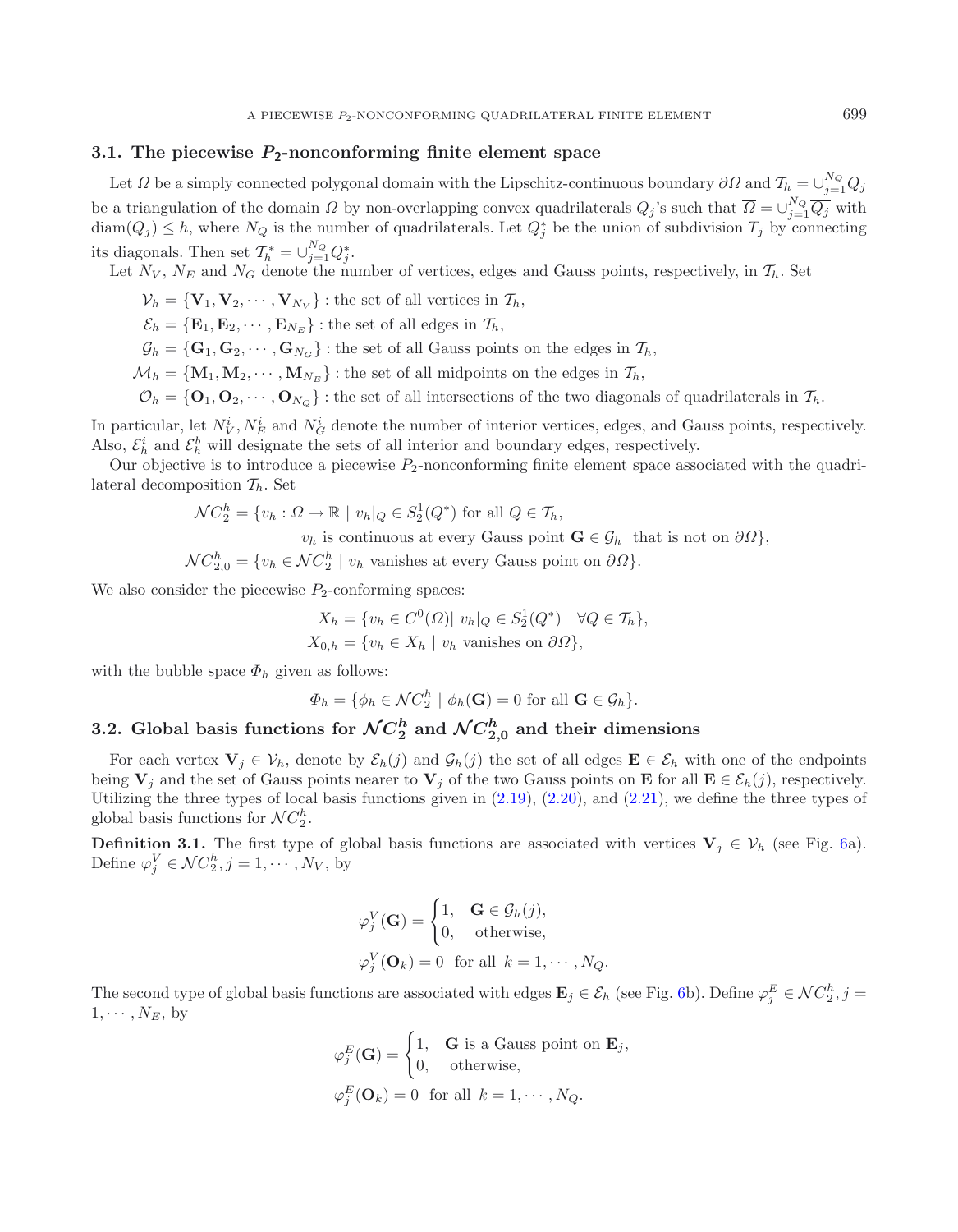

(a) The first type global basis function is associated with a (b) The second type global basis function is associated with vertex. an edge.

<span id="page-11-0"></span>

(c) The third type global basis function is associated with a quadrilateral.

FIGURE 6. The global basis functions.

The last type of global basis functions are associated with the quadrilaterals (see Fig. [6c](#page-11-0)). Define  $\varphi_j^Q \in \mathcal{NC}_2^n$ ,  $j = 1, \ldots, N_Q$  by  $1, \cdots, N_Q$ , by

 $\varphi_j^{\mathcal{Q}}(\mathbf{G}_k) = 0$ , for all  $k = 1, \cdots, N_G$ , and  $\varphi_j^{\mathcal{Q}}(\mathbf{O}_k) = \delta_{jk}$ , for all  $k = 1, \cdots, N_Q$ .

Similarly, define the three types of functions which will serve as global basis functions for  $\mathcal{NC}_2^n$  with those for  $\mathcal{NC}_2^h$  excluding  $\phi_j^V$ 's which are associated with boundary vertices and  $\phi_j^E$ 's which are are associated with boundary edges boundary edges.

Now let us present the dimensions for the nonconforming finite element spaces  $\mathcal{NC}_2^h$  and  $\mathcal{NC}_{2,0}^h$ . We begin<br>invoking that  $Y_t$  is a conforming finite element space whose local DOEs consist of the values at the by invoking that  $X_h$  is a conforming finite element space whose local DOFs consist of the values at the four vertices and four midpoints on each quadrilateral by Proposition [2.1.](#page-2-0) We have the following observation which is similar to the quadratic nonconforming element on triangles of Fortin and Soulie [\[30](#page-25-15)].

<span id="page-11-1"></span>**Theorem 3.2.** *Any function in*  $NC_2^h$  *can be written as the sum of a function in piecewise*  $S_2^1$ -conforming finite<br>element space X, and a function in bubble space  $\Phi$ . This representation can be made uniquely by s *element space* <sup>X</sup>h *and a function in bubble space* <sup>Φ</sup>h*. This representation can be made uniquely by specifying*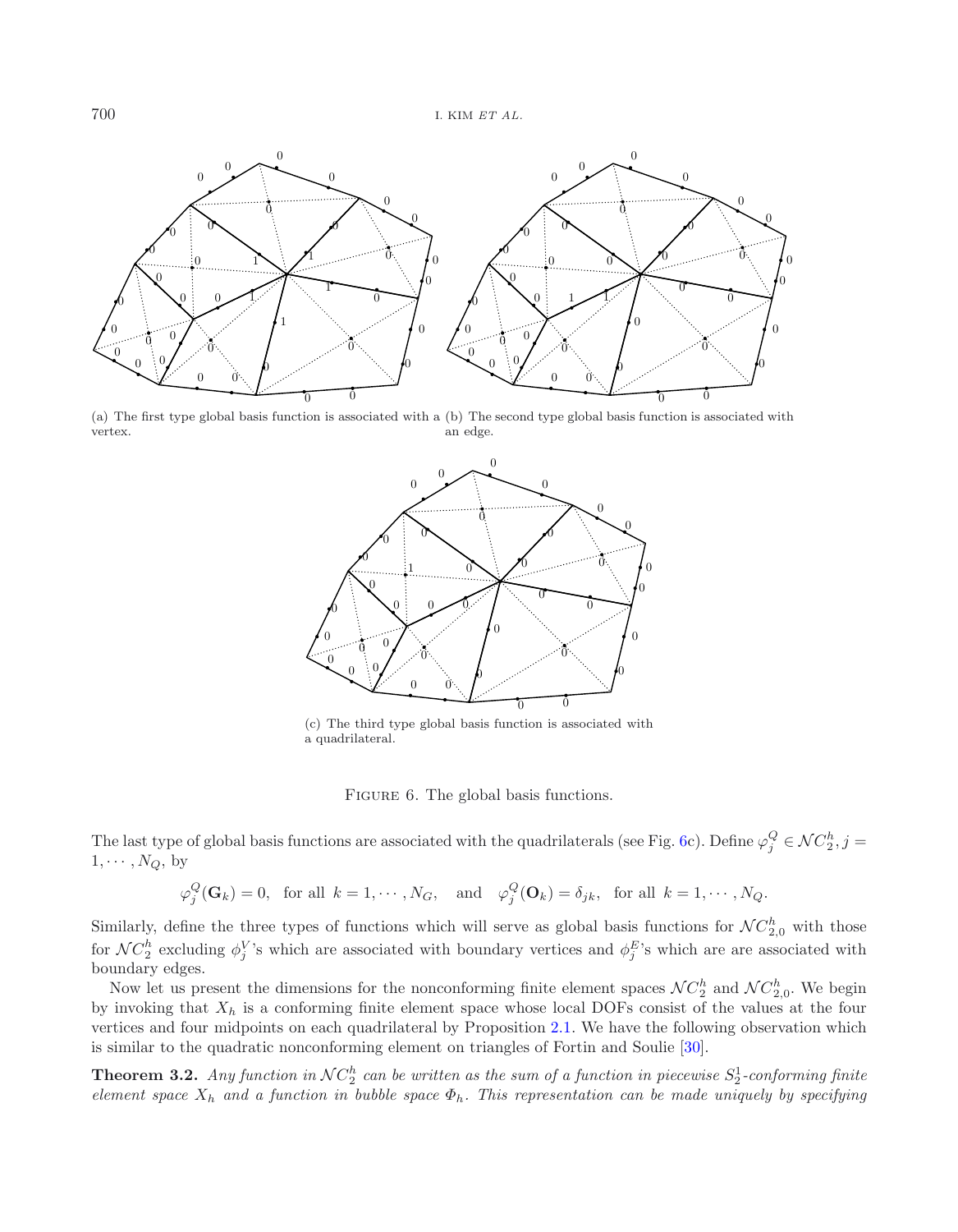*one function value at any vertex in bubble space, that is*  $\mathcal{NC}_2^n = X_h + \Phi_h$  *and*  $\dim(X_h \cap \Phi_h) = 1$ *. Moreover,*<br> $\dim(\mathcal{NC}_1^h) = 2N_E - N_E + N_V + N_O = 1$  $\dim(\mathcal{N}C_2^n) = 2N_E = N_E + N_V + N_Q - 1.$ 

*Proof.* It is clear that  $X_h + \Phi_h \subset \mathcal{NC}_2^n$  since adding to  $v_h \in X_h$  a bubble function  $\phi^Q$  on each Q preserves the continuity at the Gauss points. To prove equality we consider the dimensions of  $X_h + \Phi_h$  and  $\mathcal{NC}_h$ the continuity at the Gauss points. To prove equality we consider the dimensions of  $X_h + \Phi_h$  and  $\mathcal{NC}_2^n$ . First,  $\mathcal{NC}_2^n$  is  $\mathcal{CN}_n$  and  $\Phi_h$  is one-dimensional. Let us choose the function  $\phi_h \in X_h \cap \Phi_h$ . we prove that the intersection of  $X_h$  and  $\Phi_h$  is one-dimensional. Let us choose the function  $\phi_h \in X_h \cap \Phi_h$ with  $\phi_h(\mathbf{V}_j) = \alpha$  for some j and  $\phi_h(\mathbf{G}_k) = 0$  for all k. Since  $\phi_h$  has the same value (zero value) at all Gauss points and  $\phi_h \in S_2^1(Q^*)$ , one sees that  $\phi_h(\mathbf{V}_k) = \alpha$  for all k due to [\(2.13\)](#page-7-0). This gives the whole information on<br>each edge including the midpoint values due to Theorem 2.3. Therefore, with the eight function values each edge including the midpoint values due to Theorem [2.3.](#page-5-0) Therefore, with the eight function values at four vertices and four midpoints,  $\phi_h \in X_h \cap \Phi_h$  is uniquely determined by the constant value at  $\mathbf{V}_i$ . By [\[41\]](#page-25-25) and  $X_h + \Phi_h \subset \mathcal{N}C_2^n$ , we have

<span id="page-12-0"></span>
$$
\dim X_h + \dim \Phi_h - 1 = \dim(X_h + \Phi_h) \le \dim \mathcal{NC}_2^h \le 2N_E. \tag{3.1}
$$

For  $X_h$  there are  $N_E + N_V$  DOFs and for  $\Phi_h$  there are  $N_Q$  DOFs. Thus, the number of DOFs of  $X_h + \Phi_h$  is  $(N_E + N_V) + N_O - 1 = N_E + (N_V + N_O - 1) = 2N_E$ . This completes the proof  $(N_E + N_V) + N_Q - 1 = N_E + (N_V + N_Q - 1) = 2N_E$ . This completes the proof.

**Remark 3.3.** From Theorem [3.2,](#page-11-1) it follows that  $NC_2^n$  is nothing but a standard piecewise  $P_2$ -conforming finite element space enriched by the space of bubble functions  $\Phi_t = \text{Span}\{A^Q : \text{for } i = 1, ..., N_Q\}$ element space enriched by the space of bubble functions  $\Phi_h = \text{Span}\{\phi_j^{\mathcal{Q}}: \text{ for } j = 1, \cdots, N_Q\}.$ 

Now, we construct global basis functions for the piecewise  $P_2$ -nonconforming finite element space  $NC_2^n$ .

**Theorem 3.4.** Let  $\varphi_j^i$ ,  $j = 1, \dots, N_i$ ,  $i = E, V, Q$  be the functions defined in Definition [3.1.](#page-10-0) Either by omitting any one of verter-hased functions or any one of edge-hased functions. *any one of vertex-based functions or any one of edge-based functions,*

$$
\mathcal{B}_1 = \left\{ \varphi_1^E, \varphi_2^E, \cdots, \varphi_{N_E}^E, \varphi_1^V, \varphi_2^V, \cdots, \varphi_{N_V-1}^V, \varphi_1^Q, \varphi_2^Q, \cdots, \varphi_{N_Q}^Q \right\}
$$

*or*

$$
\mathcal{B}_2 = \left\{ \varphi_1^E, \varphi_2^E, \cdots, \varphi_{N_E-1}^E, \varphi_1^V, \varphi_2^V, \cdots, \varphi_{N_V}^V, \varphi_1^Q, \varphi_2^Q, \cdots, \varphi_{N_Q}^Q \right\}
$$

 $forms\ a\ set\ of\ global\ basis\ functions\ for\ NC_2^n$ .

*Proof.* The proof of linear independence for the set  $\mathcal{B}_1$  comes from a similar procedure as Theorem 2.6 in [\[41](#page-25-25)]. Indeed, if the linear combination for all vectors in  $\mathcal{B}_1$  is zero, then the coefficients, say  $c_k^{\vee}$ , related to  $\varphi_k^{\vee}$  are zero for all  $k-1, \ldots, N_{\Omega}$  by the definition of bubble functions. To show that all for all  $k = 1, \dots, N_Q$ , by the definition of bubble functions. To show that all the coefficients  $c_k^V, c_k^E$  associated<br>with  $c_k^V, c_k^E$  are zero, suppose that **V**, is a vertex adiacently connected to **V**, by an edge  $F_i = \over$ with  $\varphi_k^V$ ,  $\varphi_k^E$  are zero, suppose that  $V_l$  is a vertex adjacently connected to  $V_{N_V}$  by an edge  $E_k = V_l V_{N_V}$ . By using the values of  $\phi_k^E(G_i)$  at the Gauss points  $G_i \in G_l(N_{r_i})$  that is also on  $F_l$ , one conclu using the values of  $\phi_k^E(\mathbf{G}_j)$  at the Gauss points  $\mathbf{G}_j \in \mathcal{G}_h(N_V)$  that is also on  $E_k$ , one concludes that  $c_k^E$  should<br>vanish. This then leads to  $c^V = 0$  since  $\mathbf{V}_k$  and  $\mathbf{G}_k$  are connected *wie* E. vanish. This then leads to  $c_l^V = 0$  since  $V_l$  and  $G_j$  are connected *via*  $E_k$ . Since  $\Omega$  is simply connected, by another this sweeping out argument on edges and vertices that are connected to  $V_i$ 's we can conclude t applying this sweeping out argument on edges and vertices that are connected to  $V_l$ 's, we can conclude that all  $c_k^V, c_k^E$  are zeros. The dimension of the set  $\mathcal{B}_1$  is  $2N_E$  which equals to the dimension of  $\mathcal{NC}_2^h$ . Thus,  $\mathcal{B}_1$  forms a set of global basis functions for  $\mathcal{NC}_2^h$ . Similar arguments hold for the set  $\$ set of global basis functions for  $\mathcal{NC}_2^n$ . Similar arguments hold for the set  $\mathcal{B}_2$ .

Next, we investigate the dimension and a global basis function for  $\mathcal{NC}_{2,0}^n$ .

**Theorem 3.5.** *Any function of*  $NC_{2,0}^n$  *can be written as the direct sum of a function in the piecewise*  $P_2$ *conforming finite element space*  $X_{0,h}$  *and one function in the bubble space*  $\Phi_h$ , *that is*  $\mathcal{NC}_{2,0}^h = X_{0,h} \oplus \Phi_h$ .<br>Managementing  $\mathcal{NC}_h^h$   $\longrightarrow$   $\mathbb{Z}_h^i + \mathbb{Z}_h^i + \mathbb{Z}_h^i + \mathbb{Z}_h^i + \mathbb{Z}_h^i$ *Moreover*,  $\dim(\mathcal{N}C_{2,0}^n) = N_E^i + N_V^i + N_Q = 2N_E^i + 1.$ 

*Proof.* First, obviously  $X_{0,h} \oplus \Phi_h \subset \mathcal{NC}_{2,0}^n$ . Assume that there is a nontrivial function  $\phi_h \in X_{0,h} \cap \Phi_h$  and analy the same argument as in the proof of Theorem 3.2. Then one sees that  $\phi_h$  is identically zero apply the same argument as in the proof of Theorem [3.2.](#page-11-1) Then one sees that  $\phi_h$  is identically zero in the whole domain  $\Omega$  owing to the boundary condition. This contradicts to the assumption that  $\phi_h \in X_{0,h} \cap \Phi_h$  is nontrivial. Therefore,  $X_{0,h} \cap \Phi_h = \{0\}$ . Thus, in order to prove the equality  $X_{0,h} \oplus \Phi_h = \mathcal{N}C_{2,0}^h$ , it is sufficient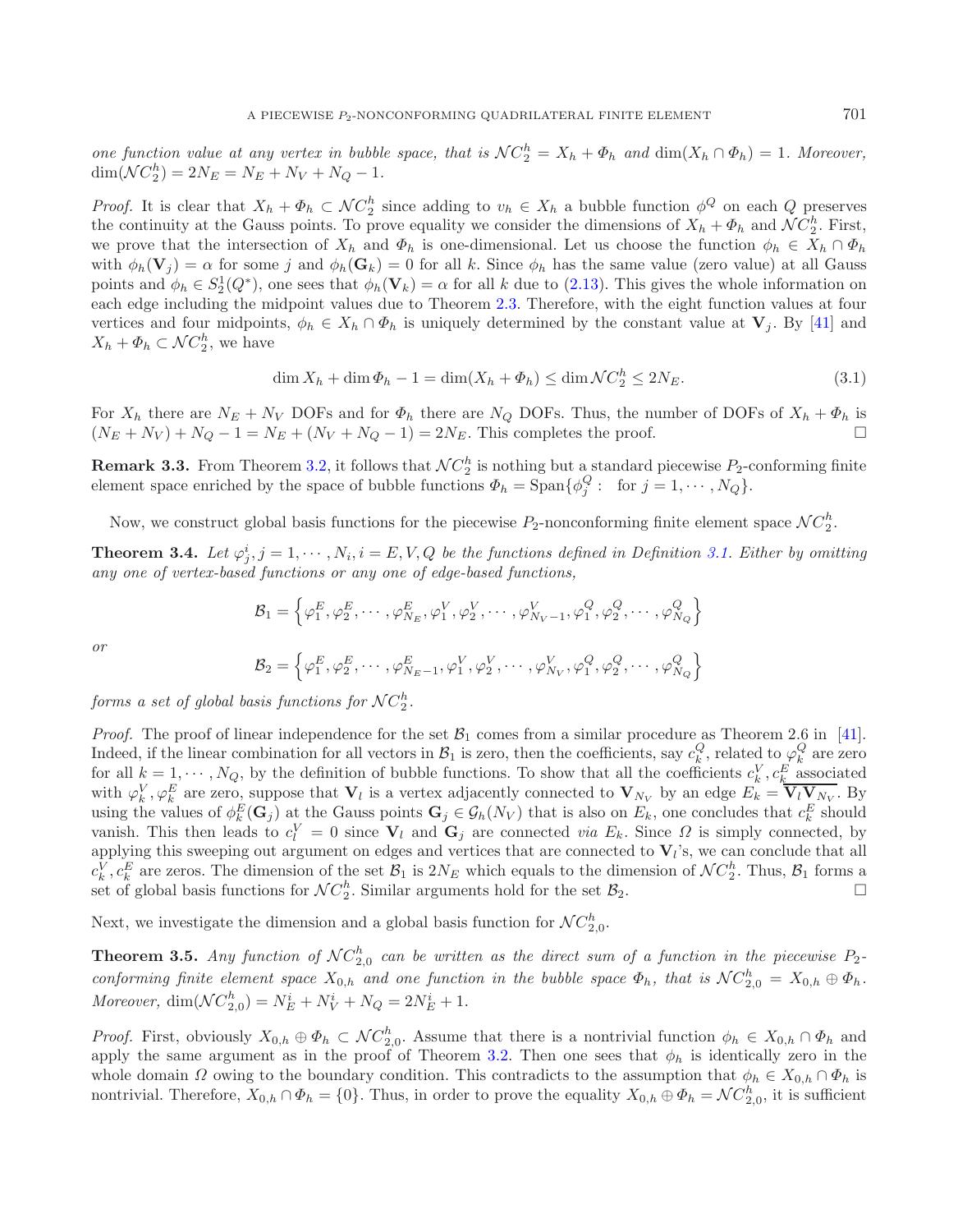702 I. KIM *ET AL.*

to prove  $\dim \mathcal{NC}_{2,0}^n = \dim X_{0,h} + \dim \Phi_h$ . The number of DOFs of  $\mathcal{NC}_{2,0}^n$  is bounded by  $2N_E^i + 1$  (see [\[41](#page-25-25)]). The number of DOFs of  $X_{0,h} \oplus \Phi_h$  equals to  $N_E^i + N_O^j = 2N_E^i + 1$  due to  $N_E + N_E^i = 4N_O$   $N_E^i + N_V = 3N_O + 1$ number of DOFs of  $X_{0,h} \oplus \Phi_h$  equals to  $N_E^i + N_V^i + N_Q = 2N_E^i + 1$ , due to  $N_E + N_E^i = 4N_Q$ ,  $N_E^i + N_V = 3N_Q + 1$ <br>and  $N_E^b = N_E^b$ , where  $N_E^b$  and  $N_E^b$  are the number of boundary vertices and boundary edges respectively. Al and  $N_E^b = N_V^b$ , where  $N_V^b$  and  $N_E^b$  are the number of boundary vertices and boundary edges, respectively. All together we have together we have

$$
2N_E^i + 1 = \dim(X_{0,h} \oplus \Phi_h) \le \dim \mathcal{N}C_{2,0}^h \le 2N_E^i + 1. \tag{3.2}
$$

This completes the proof.  $\Box$ 

 $\textbf{Theorem 3.6.} \; \mathcal{B} = \Big\{ \varphi^E_1, \varphi^E_2, \cdots, \varphi^E_{N_E^i}, \varphi^V_1, \varphi^V_2, \cdots, \varphi^V_{N_V^i}, \varphi^Q_1, \varphi^Q_2, \cdots, \varphi^Q_{N_Q} \Big\}$  *forms a set of global basis functions for*  $NC_{2,0}^h$ .

*Proof.* The proof of linear independence for B follows the same procedure in Theorem [3.4.](#page-12-0) The dimension of the set  $\mathcal{B}$  is  $2N_E^i + 1$  which equals to the dimension of  $\mathcal{N}C_{2,0}^h$ . Thus,  $\mathcal{B}$  forms a set of global basis functions for  $\mathcal{N}C_{2,0}^h$ .  $2,0$ .  $\Box$ 

## 4. The error estimates for elliptic problem

In this section, we define some linear and interpolation operators and perform convergence analysis for elliptic problems with Robin boundary condition. Throughout the section, for an open bounded set  $S \subset \mathbb{R}^2$  with its boundary  $\partial S$ , we will denote by  $(\cdot, \cdot)_S$  and  $\langle \cdot, \cdot \rangle_{\partial S}$  the  $L^2(S)$  and  $L^2(\partial S)$  inner products, respectively. If  $S = \Omega$ , these may be omitted from indices. For Sobolev spaces  $H^k(S)$ , their norms  $\|\cdot\|_{H^k(S)}$  and seminorm  $|\cdot|_{H^k(S)}$ are used.

#### <span id="page-13-3"></span>**4.1. Some linear and interpolation operators**

Denote by  $\gamma_0$  and  $\gamma_1$  the trace maps from  $H^{s+3/2}(Q_j)$  to  $\Pi_{\mathbf{E}\subset\partial Q_j}H^s(\mathbf{E})$  such that  $\gamma_0v=v|_{\mathbf{E}}$  and  $\gamma_1v=\frac{\partial v}{\partial\nu}|_{\mathbf{E}}$ . Then set

$$
\tilde{\Lambda}^h = \Pi_{\mathbf{E} \in \mathcal{E}_h^i} \left[ L^2(\mathbf{E}) \times L^2(\mathbf{E}) \right] \times \Pi_{\mathbf{E} \in \mathcal{E}_h^b},
$$
\n
$$
\Lambda^h = \left\{ \lambda \in \Pi_{\mathbf{E} \in \mathcal{E}_h^i} \left[ P_1(\mathbf{E}) \times P_1(\mathbf{E}) \right] \times \Pi_{\mathbf{E} \in \mathcal{E}_h^b} P_1(\mathbf{E}) \; : \; \lambda_j = \gamma_0(\lambda |_{Q_j}) \in P_1(\mathbf{E}); \; \lambda_j + \lambda_k = 0 \right\}
$$
\n
$$
\forall \mathbf{E} = \partial Q_j \cap \partial Q_k; \; \lambda_j = \gamma_0(\lambda |_{Q_j}) \in P_1(\mathbf{E}) \; \forall \mathbf{E} = \partial Q_j \cap \partial \Omega \right\},
$$

where  $P_1(\mathbf{E})$  denotes the set of linear functions on the edge **E**. Denoting by  $\mathcal{P}_\mathbf{E}^1 : \Lambda^h \to \Lambda^h$  the  $L^2$  projection.<br>Then the composition map  $(\mathcal{P}_\mathbf{E}^1 \circ \alpha_1) : H^{3/2}(O) \to \Lambda^h$  fulfills Then the composition map  $(\mathcal{P}_{\mathbf{E}}^1 \circ \gamma_1) : H^{3/2}(\Omega) \to \Lambda^h$  fulfills

$$
\left\langle \frac{\partial v_j}{\partial \nu_j} - \left( (\mathcal{P}_{\mathbf{E}}^1 \circ \gamma_1) v \right)_j, z \right\rangle_{\mathbf{E}} = 0 \quad \text{for all } z \in P_1(\mathbf{E}), \text{ for all } \mathbf{E} \cap \partial Q_j \in \mathcal{E}_h^i \cup \mathcal{E}_h^b,
$$
 (4.1)

<span id="page-13-1"></span>where  $v_j = v|_{Q_j}$  and  $\nu_j$  denotes the unit outward normal to  $Q_j$ . Then, from the standard polynomial approximation result we have

<span id="page-13-0"></span>
$$
\left\{\sum_{j=1}^{N_Q} \|\frac{\partial v_j}{\partial \nu_j} - ((\mathcal{P}_{\mathbf{E}}^1 \circ \gamma_1)v)_j\|_{L^2(\partial Q_j)}^2\right\}^{1/2} \le Ch^s \|v\|_{H^{s+3/2}(\Omega)}, \quad 1 < s \le 2. \tag{4.2}
$$

<span id="page-13-2"></span>Denote  $\mathbf{E}_{jk} = \partial Q_j \cap \partial Q_k$  for all  $Q_j, Q_k \in \mathcal{T}_h$  whenever the intersection is nonempty. Since  $v_j - v_k$  has zero values at the Gauss points on  $\mathbf{E}_{jk}$  for all  $v \in \mathcal{NC}_2^n$  and the two points Gauss quadrature rule is exact up to polynomials of degree these the following useful orthogonality holds polynomials of degree three, the following useful orthogonality holds.

**Proposition 4.1.** *If*  $u \in H^{3/2}(\Omega)$ , then the following orthogonality holds: for all  $w \in \mathcal{NC}_2^h$ ,

$$
\left\langle ((\mathcal{P}_{\mathbf{E}}^1 \circ \gamma_1)u)_j, w_j \right\rangle_{\mathbf{E}_{jk}} + \left\langle ((\mathcal{P}_{\mathbf{E}}^1 \circ \gamma_1)u)_k, w_k \right\rangle_{\mathbf{E}_{kj}} = \left\langle ((\mathcal{P}_{\mathbf{E}}^1 \circ \gamma_1)u)_j, w_j - w_k \right\rangle_{\mathbf{E}_{jk}} = 0. \tag{4.3}
$$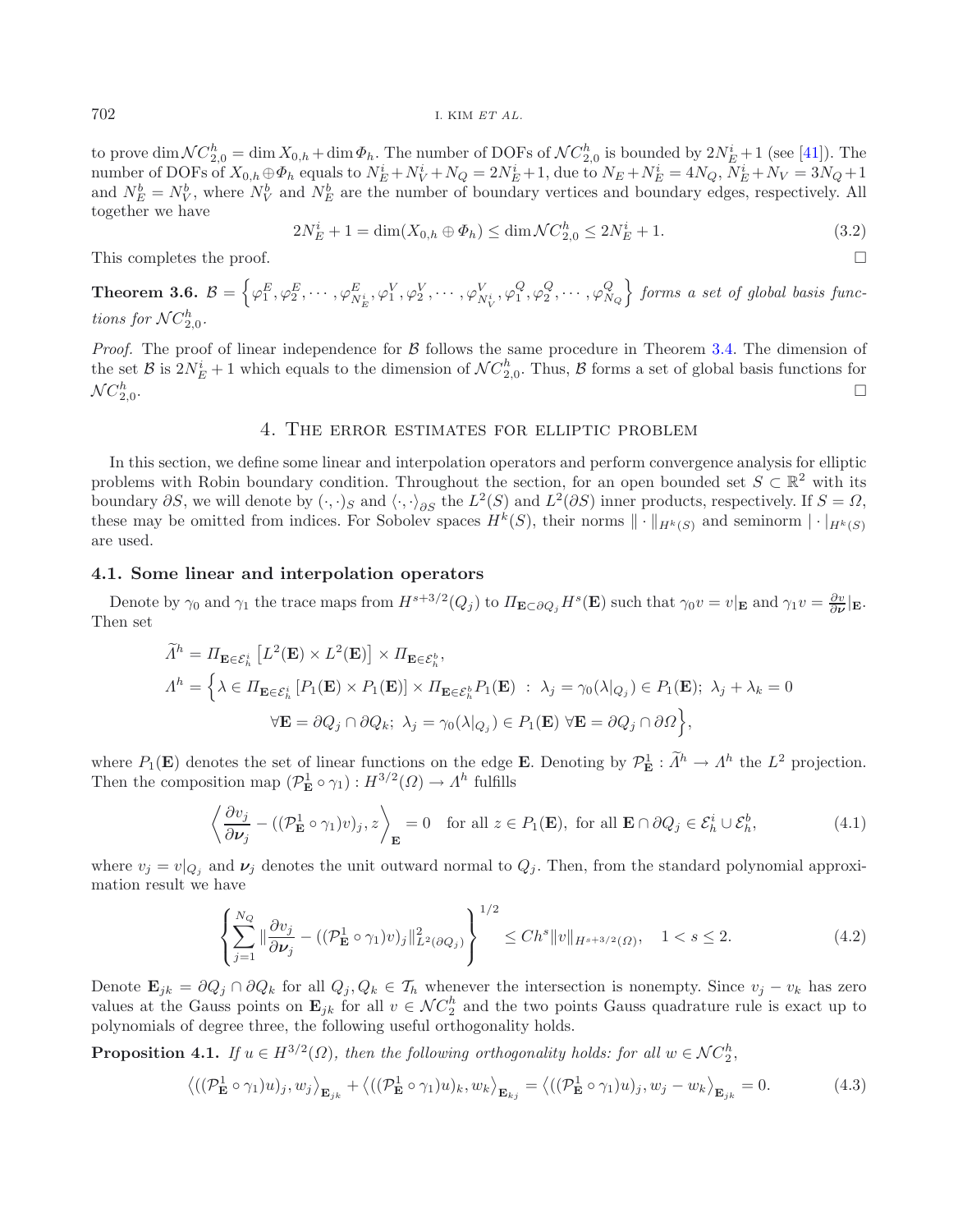Furthermore, employing the following notation

$$
\gamma_0(\mathcal{N}C_2^h) = \left\{ \Pi_{\mathbf{E} = \partial Q_j \cap \partial Q_k \in \mathcal{E}_h^i} \left( \gamma_0 w_h \mid_{\partial Q_j \cap \mathbf{E}}, \gamma_0 w_h \mid_{\partial Q_k \cap \mathbf{E}} \right) \times \Pi_{\mathbf{E} \in \mathcal{E}_h^b} \gamma_0 w_h \mid_{\mathbf{E}} \forall w_h \in \mathcal{N}C_2^h \right\},
$$

which is a subset of  $\Lambda^h$ , designate by  $\Pi^{\perp}_{\mathbf{E}} : \gamma_0(\mathcal{NC}_2^h) \to \Lambda^h$  the interpolation such that  $\Pi^{\perp}_{\mathbf{E}}(\gamma_0 w_h)$  and  $w_h$ <br>coincide at the two Gauss points on **E** for every edge **E** in  $\mathcal{T}_h$  for all  $w_h$ coincide at the two Gauss points on **E** for every edge **E** in  $\mathcal{T}_h$  for all  $w_h \in \mathcal{NC}_2^n$ . Then we have

<span id="page-14-2"></span><span id="page-14-1"></span>
$$
\sum_{Q \in \mathcal{T}_h} \sum_{\mathbf{E} \subset \partial Q \setminus \partial \Omega} \left\langle w_h - (\Pi^1_{\mathbf{E}} \circ \gamma_0)(w_h), z \right\rangle_{\mathbf{E}} = 0 \ \forall z \in \Pi_{\mathbf{E} \in \mathcal{E}_h^i} P_1(\mathbf{E}). \tag{4.4}
$$

The following orthogonality is also valid.

**Proposition 4.2.** *If*  $u \in H^{3/2}(\Omega)$ *, then the following orthogonality holds:* 

$$
\sum_{Q \in \mathcal{T}_h} \sum_{\mathbf{E} \subset \partial Q \setminus \partial \Omega} \left\langle \frac{\partial u}{\partial \nu_{\mathbf{E}}} - (\mathcal{P}_{\mathbf{E}}^1 \circ \gamma_1) u, (H_{\mathbf{E}}^1 \circ \gamma_0)(w_h) \right\rangle_{\mathbf{E}} = 0 \quad \text{for all } w \in \mathcal{NC}_2^h,
$$
\n(4.5)

*where*  $\nu$ **E** *denotes the unit outward normal to*  $\partial Q$ *.* 

Let Q be a quadrilateral in  $\mathcal{T}_h$  and  $\Pi_Q$  be a conforming interpolation operator  $\Pi_Q: H^2(Q) \to S^1_2(Q^*)$  defined by

$$
\widetilde{\Pi}_Q \phi(\mathbf{V}_j) = \phi(\mathbf{V}_j), \quad j = 1, \cdots, 4,
$$
\n(4.6a)

$$
\int_{\mathbf{E}_j} \widetilde{H}_Q \phi \, d\sigma = \int_{\mathbf{E}_j} \phi \, d\sigma, \quad j = 1, \cdots, 4,
$$
\n(4.6b)

for all  $\phi \in H^2(Q)$ . Then define the local interpolation operator  $\Pi_Q: H^2(Q) \to S^1_2(Q^*)$  by

$$
\Pi_Q \phi = \tilde{\Pi}_Q \phi + \alpha_Q \phi^Q, \qquad (4.7)
$$

so that the real number  $\alpha_Q$  is chosen such that

$$
\Pi_Q \phi(\mathbf{O}_Q) = \phi(\mathbf{O}_Q),\tag{4.8}
$$

where  $\mathbf{O}_Q$  denotes the intersection point of the two diagonals in Q. In other words, the interpolant  $\Pi_Q\phi$  is a perturbation of  $\Pi_Q \phi$  by a bubble function  $\phi^Q$ . The global interpolation operator  $\Pi_h : H^2(\Omega) \to \mathcal{N}C_2^h$  is then<br>defined by localization defined by localization.

Denote by  $\|\cdot\|_{m,h}$  and  $|\cdot|_{m,h}$  the usual mesh-dependent norm and seminorm:

$$
||v||_{m,h} = \left[\sum_{Q \in \mathcal{T}_h} ||v||_{H^m(Q)}^2\right]^{1/2}; \quad |v|_{m,h} = \left[\sum_{Q \in \mathcal{T}_h} |v|_{H^m(Q)}^2\right]^{1/2}.
$$

<span id="page-14-0"></span>Since  $\Pi_Q$  preserves  $S_2^1(Q^*)$  for all  $Q \in \mathcal{T}_h$  and  $P_2(Q) \subset S_2^1(Q^*)$ , it follows from the Bramble–Hilbert lemma [\[7](#page-24-6)[,19\]](#page-25-2) that

$$
\|\phi - \Pi_h \phi\|_{0,h} + h \|\phi - \Pi_h \phi\|_{1,h} \le C h^s |\phi|_{H^s(\Omega)}, \quad \phi \in H^s(\Omega), \ 2 < s \le 3. \tag{4.9}
$$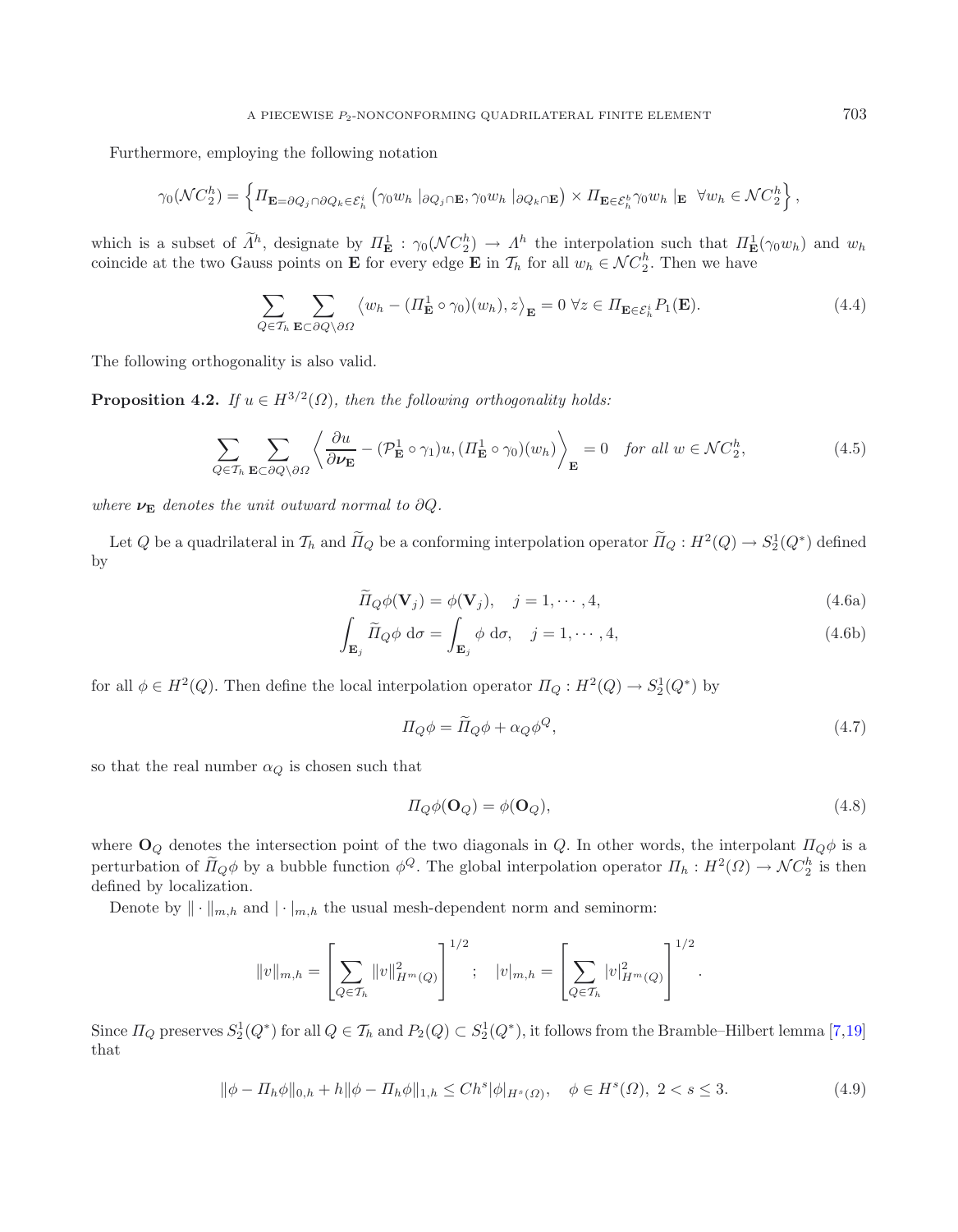704 I. KIM *ET AL.*

## <span id="page-15-0"></span>**4.2. A Robin boundary value problem**

We consider the following second-order elliptic problem with Robin boundary condition:

$$
-\Delta u + \alpha u = f \qquad \text{in} \qquad \Omega,
$$
\n
$$
(4.10a)
$$

<span id="page-15-7"></span>
$$
\beta u + \frac{\partial u}{\partial \nu} = g \qquad \text{on} \quad \partial \Omega,
$$
\n(4.10b)

where  $\alpha \in L^{\infty}(\Omega)$  and  $\beta \in L^{\infty}(\partial\Omega)$  are nonnegative,  $f \in L^{2}(\Omega)$ ,  $g \in H^{1/2}(\partial\Omega)$ .

<span id="page-15-1"></span>The weak problem of  $(4.10)$  is then to find  $u \in H^1(\Omega)$  such that

$$
a(u, v) = (f, v) + \langle g, v \rangle \qquad \text{for all} \quad v \in H^1(\Omega), \tag{4.11}
$$

where the bilinear form  $a(\cdot, \cdot) : H^1(\Omega) \times H^1(\Omega) \to \mathbb{R}$  is given by

$$
a(u, v) = (\nabla u, \nabla v) + (\alpha u, v) + \langle \beta u, v \rangle, \quad u, v \in H^1(\Omega).
$$

Also, the piecewise  $P_2$ -nonconforming finite element method is to find a solution  $u_h \in \mathcal{NC}_2^n$  such that

$$
a_h(u_h, v_h) = (f, v_h) + \langle g, v_h \rangle, \quad v_h \in \mathcal{NC}_2^h,
$$
\n
$$
(4.12)
$$

where

<span id="page-15-2"></span>
$$
a_h(u_h, v_h) = \sum_{Q \in \mathcal{T}_h} (\nabla u_h, \nabla v_h)_Q + (\alpha u_h, v_h) + \langle \beta u_h, v_h \rangle, \quad u_h, v_h \in \mathcal{N}C_2^h.
$$

Since  $NC_2^n$  contains the conforming space  $X_h$ , we have the following orthogonality result:

$$
a_h(u - u_h, w_h) = 0 \quad \text{for all } w_h \in X_h.
$$
\n
$$
(4.13)
$$

#### **4.3. The error estimates**

To show an optimal order of convergence results, we first recall the well-known second Strang's lemma [\[53](#page-26-14)[,54](#page-26-15)].

<span id="page-15-3"></span>**Lemma 4.3.** *Let*  $u \in H^1(\Omega)$  *and*  $u_h \in \mathcal{NC}_2^h$  *be the solutions of* [\(4.11\)](#page-15-1) *and* [\(4.12\)](#page-15-2)*, respectively. Then, one has* 

$$
||u - u_h||_{1,h} \le C \left\{ \inf_{v_h \in \mathcal{NC}_2^h} ||u - v_h||_{1,h} + \sup_{w_h \in \mathcal{NC}_2^h, w_h \ne 0} \frac{|a_h(u, w_h) - (f, w_h) - \langle g, w_h \rangle|}{||w_h||_{1,h}} \right\}.
$$
 (4.14)

Assume sufficient regularity such that  $u \in H^3(\Omega)$ . Due to [\(4.9\)](#page-14-0), the first term in the right side of [\(4.14\)](#page-15-3) is bounded by

$$
\inf_{v_h \in \mathcal{N}C_2^h} \|u - v_h\|_{1,h} \le \|u - \Pi_h u\|_{1,h} \le C h^s |u|_{H^{s+1}(\Omega)}, \ 1 < s \le 2. \tag{4.15}
$$

<span id="page-15-4"></span>In order to bound the second term of the right side of [\(4.15\)](#page-15-4) which denotes the consistency error, integrate by parts elementwise so that

$$
a_h(u, w_h) - (f, w_h) - \langle g, w_h \rangle = \sum_{Q \in \mathcal{T}_h} \left\langle \frac{\partial u}{\partial \nu_Q}, w_h \right\rangle_{\partial Q \setminus \partial \Omega}, \quad w_h \in \mathcal{N}C_2^h,
$$
\n(4.16)

<span id="page-15-6"></span><span id="page-15-5"></span>where  $\nu_Q$  designates the unit outward normal vector to  $\partial Q$ .

We have the following lemma, which plays an important role in the analysis of nonconforming methods.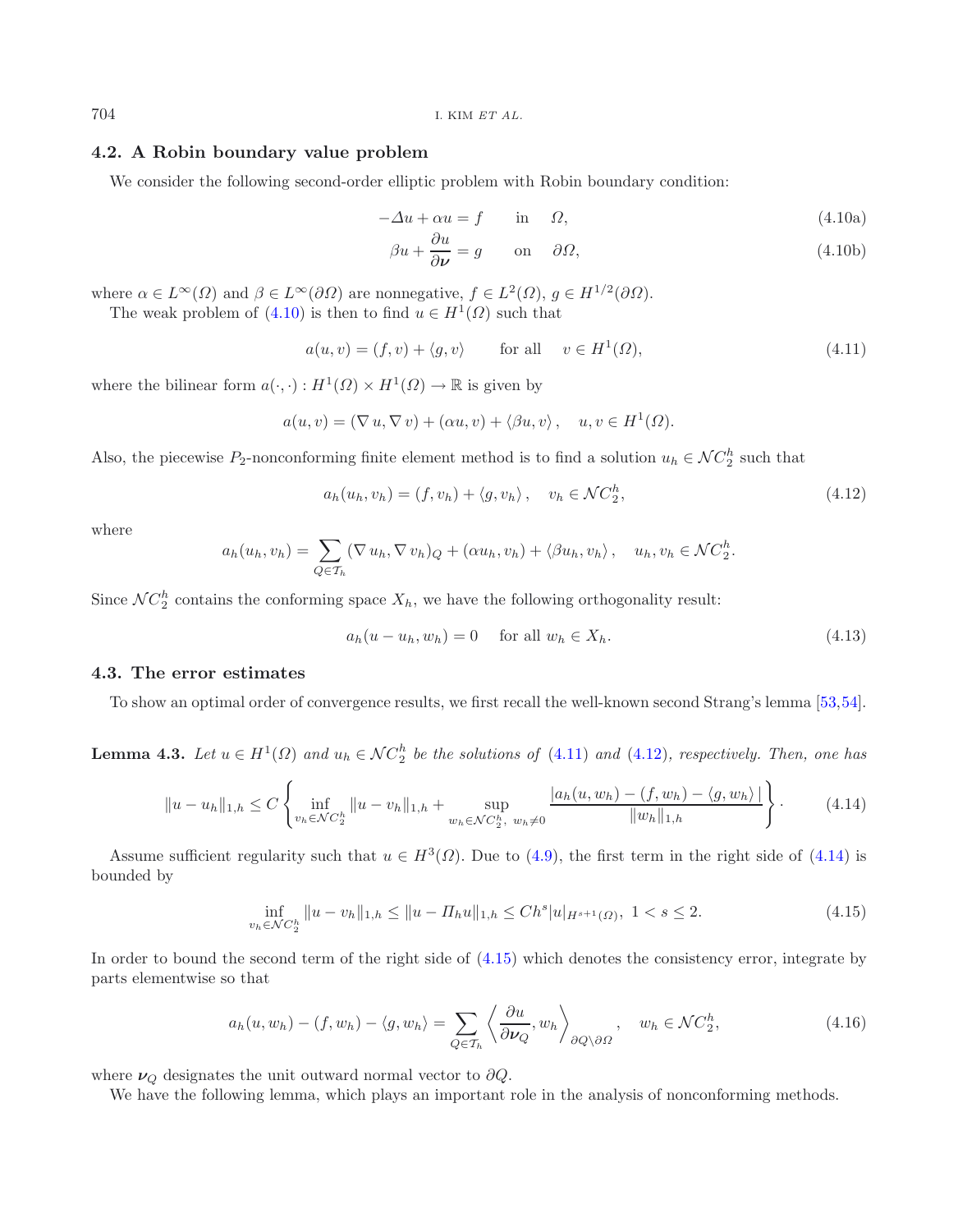**Lemma 4.4.** *Let*  $u \in H^{s+1}(\Omega)$  *for*  $1 < s \leq 2$ . *Then we have the following estimate, for all*  $w_h \in \mathcal{NC}_2^h$ ,

<span id="page-16-0"></span>
$$
\left|\sum_{Q\in\mathcal{T}_h}\left\langle\frac{\partial u}{\partial\boldsymbol{\nu}_Q},w_h\right\rangle_{\partial Q\setminus\partial\Omega}\right|\leq Ch^s|u|_{H^{s+1}(\Omega)}\|w_h\|_{1,h},\ 1
$$

*Proof.* First, owing to [\(4.3\)](#page-13-0), we have

$$
\sum_{Q \in \mathcal{T}_h} \left\langle \frac{\partial u}{\partial \nu_Q}, w_h \right\rangle_{\partial Q \setminus \partial \Omega} = \sum_{Q \in \mathcal{T}_h} \sum_{\mathbf{E} \subset \partial Q \setminus \partial \Omega} \left\langle \frac{\partial u}{\partial \nu_{\mathbf{E}}} - \left( \mathcal{P}_{\mathbf{E}}^1 \circ \gamma_1 \right) u, w_h \right\rangle_{\mathbf{E}}.
$$
\n(4.17)

Next, by using  $(4.5)$ ,  $(4.1)$ , the trace theorem, and  $(4.2)$ , it follows from  $(4.17)$  that

$$
\left| \sum_{Q \in \mathcal{T}_h} \left\langle \frac{\partial u}{\partial \nu_Q}, w_h \right\rangle_{\partial Q \setminus \partial \Omega} \right| = \left| \sum_{Q \in \mathcal{T}_h} \sum_{\mathbf{E} \subset \partial Q \setminus \partial \Omega} \left\langle \frac{\partial u}{\partial \nu_{\mathbf{E}}} - (\mathcal{P}_{\mathbf{E}}^1 \circ \gamma_1) u, w_h - (\Pi_{\mathbf{E}}^1 \circ \gamma_0) (w_h) \right\rangle_{\mathbf{E}} \right|
$$
  
\n
$$
\leq \sum_{Q \in \mathcal{T}_h} \sum_{\mathbf{E} \subset \partial Q \setminus \partial \Omega} \left\| \frac{\partial u}{\partial \nu_{\mathbf{E}}} - (\mathcal{P}_{\mathbf{E}}^1 \circ \gamma_1) u \right\|_{L^2(\mathbf{E})} \left\| w_h - (\Pi_{\mathbf{E}}^1 \circ \gamma_0) (w_h) \right\|_{L^2(\mathbf{E})}
$$
  
\n
$$
\leq Ch^s \sum_{Q \in \mathcal{T}_h} |u|_{H^{s+1}(Q)} \|w_h\|_{H^1(Q)}
$$
  
\n
$$
\leq Ch^s |u|_{H^{s+1}(Q)} \|w_h\|_{1,h}, \text{ for } 1 < s \leq 2.
$$

<span id="page-16-3"></span>This proves the lemma.

Owing to Lemma [4.4](#page-15-5) applied to [\(4.16\)](#page-15-6), the consistency term is bounded as follows:

$$
|a_h(u, w_h) - (f, w_h) - \langle g, w_h \rangle| \le Ch^s |u|_{H^{s+1}(\Omega)} \|w_h\|_{1,h}, \ 1 < s \le 2. \tag{4.18}
$$

<span id="page-16-1"></span>A combination of  $(4.15)$  and  $(4.18)$  leads to a discrete  $H^1$ -norm error estimate, summarized in the following theorem.

<span id="page-16-2"></span>**Theorem 4.5.** *Let*  $u \in H^{s+1}(\Omega)$ ,  $1 < s \le 2$ , and  $u_h \in \mathcal{NC}_2^h$  be the solutions of [\(4.11\)](#page-15-1) and [\(4.12\)](#page-15-2), respectively.<br>Then we have *Then we have*

$$
||u - u_h||_{1,h} \le Ch^s |u|_{H^{s+1}(\Omega)}, \ 1 < s \le 2.
$$

Next, in order to derive an L<sup>2</sup>-error estimate, we use the Aubin–Nitsche duality argument [\[41\]](#page-25-25). Set  $e_h = u - u_h$ and let  $\eta \in H^2(\Omega)$  be the solution of the dual problem:

$$
-\Delta \eta + \alpha \eta = e_h \quad \text{in} \quad \Omega,
$$
  

$$
\beta \eta + \frac{\partial \eta}{\partial \nu} = 0 \quad \text{on} \quad \partial \Omega.
$$

with the elliptic regularity:

$$
\|\eta\|_{H^2(\Omega)} \le C \|e_h\|_{L^2(\Omega)}.
$$
\n(4.19)

Let  $w_h \in L^2(\Omega)$  be arbitrary such that

$$
w_h|_Q \in H^1(Q) \,\,\forall Q \in \mathcal{T}_h
$$
 and  $\int_{\mathbf{E}_{jk}} w_h|_{Q_j} \,d\sigma = \int_{\mathbf{E}_{kj}} w_h|_{Q_k} \,d\sigma$ ,  $Q_j, Q_k \in \mathcal{T}_h$ ,

 $\Box$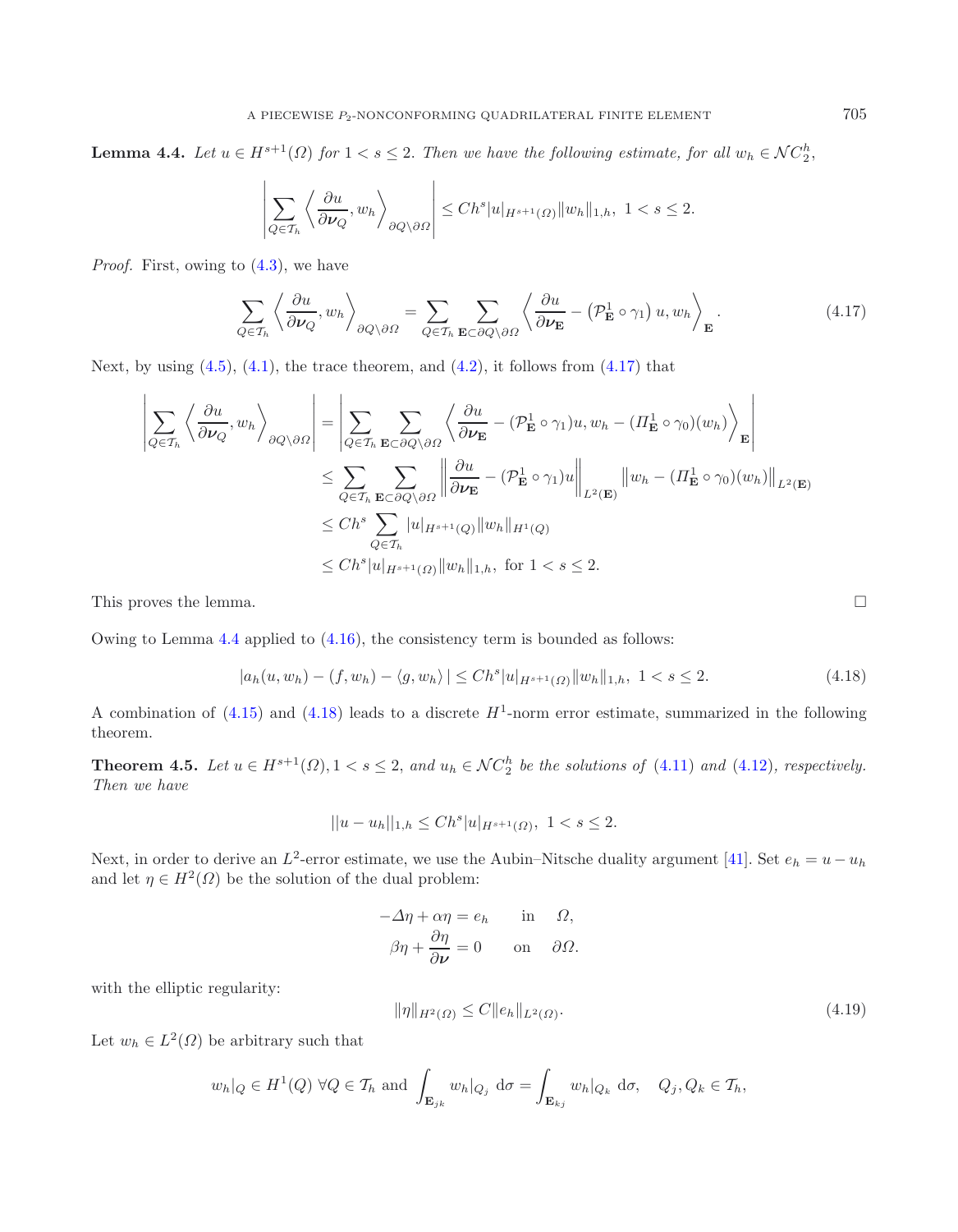where  $\mathbf{E}_{jk} = \mathbf{E}_{kj} = \partial Q_j \cap \partial Q_k$ . Then, by a similar argument as in the previous consistency error estimate, we have

$$
|a_h(w_h, \eta) - (w_h, e_h)| \leq Ch ||\eta||_{H^2(\Omega)} ||w_h||_{1,h}.
$$

In particular, with the choice  $w_h = e_h$ ,

$$
|a_h(e_h, \eta) - (e_h, e_h)| \le Ch \|\eta\|_{H^2(\Omega)} \|e_h\|_{1,h}.
$$
\n(4.20)

Let  $\eta_h$  be the conforming interpolant of  $\eta$  to  $\mathcal{NC}_2^n$  as in [\(4.6\)](#page-14-1). Then, from [\(4.13\)](#page-15-7), we get the orthogonality:

<span id="page-17-0"></span>
$$
a_h(e_h, \eta_h) = 0. \tag{4.21}
$$

Now, from  $(4.19)$ – $(4.21)$  and Theorem [4.5](#page-16-3) it follows that

$$
||e_h||_{L^2(\Omega)}^2 \le |a_h(e_h, \eta - \eta_h)| + Ch||\eta||_{H^2(\Omega)}||e_h||_{1,h}
$$
  
\n
$$
\le C||\eta - \eta_h||_{H^1(\Omega)}||e_h||_{1,h} + Ch||\eta||_{H^2(\Omega)}||e_h||_{1,h}
$$
  
\n
$$
\le Ch||\eta||_{H^2(\Omega)}||e_h||_{1,h}
$$
  
\n
$$
\le Ch||e_h||_{L^2(\Omega)}||e_h||_{1,h}
$$
  
\n
$$
\le Ch^{s+1}||e_h||_{L^2(\Omega)}|u|_{H^{s+1}(\Omega)}, 1 < s \le 2.
$$

Summarizing the above, we have the following  $L^2$ -error estimate:

**Theorem 4.6.** *Let*  $u \in H^{s+1}(\Omega)$ ,  $1 < s \leq 2$ , and  $u_h \in \mathcal{NC}_2^h$  be the solutions of [\(4.11\)](#page-15-1) and [\(4.12\)](#page-15-2), respectively.<br>Then we have *Then we have*

$$
||u - u_h||_{L^2(\Omega)} \le Ch^{s+1} |u|_{H^{s+1}(\Omega)}, \ 1 < s \le 2.
$$

## 5. The error estimates for the Stokes problem

In this section, we will apply the proposed piecewise  $P_2$ -nonconforming element for the approximation of each component of velocity and the piecewise  $P_1$ -nonconforming element for the pressure to solve the Stokes problem. We will derive an optimal order error estimate in broken energy norm.

#### **5.1. The Stokes problem**

Consider the following stationary Stokes equations:

<span id="page-17-1"></span>
$$
-\mu \Delta \mathbf{u} + \nabla p = \mathbf{f} \quad \text{in} \quad \Omega,
$$
  
div  $\mathbf{u} = 0$  in  $\Omega$ ,  
 $\mathbf{u} = \mathbf{0} \quad \text{on} \quad \partial \Omega,$  (5.1)

where  $\mathbf{u} = (u_1, u_2)^T$  represents the velocity vector, p the pressure,  $\mathbf{f} = (f_1, f_2)^T$  the body force, and  $\mu > 0$ denotes the viscosity. As usual set

$$
L_0^2(\Omega) = \left\{ q \in L^2(\Omega) \mid \int_{\Omega} q \, \mathrm{d}\mathbf{x} = 0 \right\},\,
$$

and consider the variational formulation of  $(5.1)$  to seek a pair  $(\mathbf{u}, p) \in [H_0^1(\Omega)]^2 \times L_0^2(\Omega)$  such that

$$
a(\mathbf{u}, \mathbf{v}) - b(\mathbf{v}, p) = (\mathbf{f}, \mathbf{v}) \qquad \forall \quad \mathbf{v} \in [H_0^1(\Omega)]^2,
$$
(5.2a)

$$
b(\mathbf{u}, q) = 0 \qquad \forall \quad q \in L_0^2(\Omega), \tag{5.2b}
$$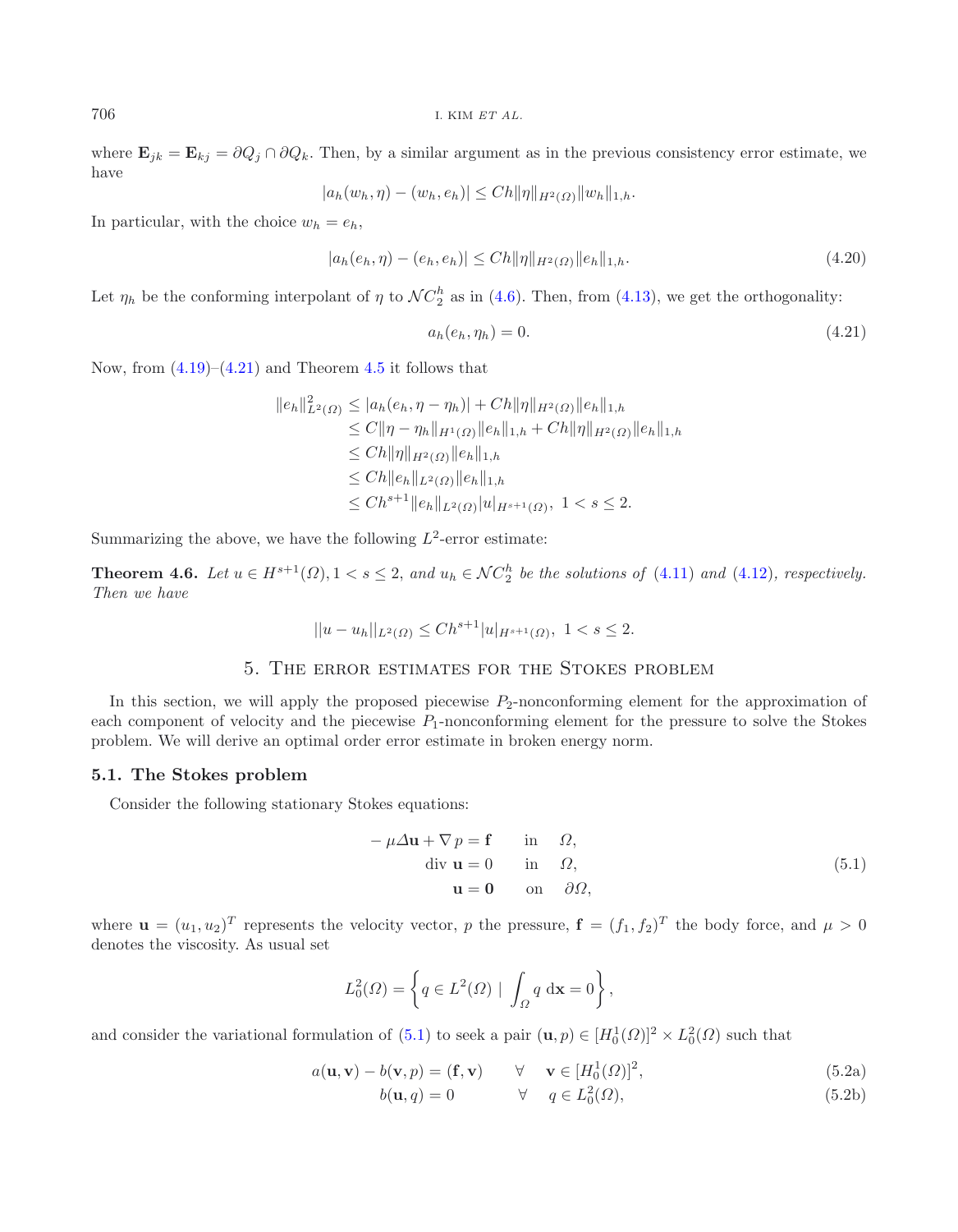where the bilinear forms are defined by

<span id="page-18-1"></span>
$$
a(\mathbf{u}, \mathbf{v}) = \mu(\nabla \mathbf{u}, \nabla \mathbf{v}) = \mu \sum_{j=1}^{2} (\nabla u_j, \nabla v_j)
$$
 and  $b(\mathbf{v}, q) = (\text{div } \mathbf{v}, q).$ 

Assume that the domain is sufficiently smooth so that the solution of [\(5.2\)](#page-17-1) is  $H^s(\Omega)$ -regular for  $1 < s \leq 2$ . In other words for any  $\mathbf{f} \in [H^{s-2}(\Omega)]^2$  the Stokes problem has a unique solution  $\mathbf{u} \in [H^s(\Omega)]^2 \cap [H$ other words, for any  $\mathbf{f} \in [H^{s-2}(\Omega)]^2$ , the Stokes problem has a unique solution  $\mathbf{u} \in [H^s(\Omega)]^2 \cap [H_0^1(\Omega)]^2$  and  $n \in L^2(\Omega) \cap H^{s-1}(\Omega)$  satisfying the following a priori estimate:  $p \in L_0^2(\Omega) \cap H^{s-1}(\Omega)$  satisfying the following *a priori* estimate:

$$
\|\mathbf{u}\|_{H^s(\Omega)} + \|p\|_{H^{s-1}(\Omega)} \le C \|\mathbf{f}\|_{H^{s-2}(\Omega)},\tag{5.3}
$$

where C is a constant independent of the **<sup>f</sup>**.

Set  $\mathbf{V}_h = [NC_{2,0}^h]^2$  and by  $W_h$  designate the space of piecewise  $P_1$ -nonconforming quadrilateral element [\[46](#page-26-9)]:

$$
W_h = \{ q \in L_0^2(\Omega) \mid q|_{Q_j} \in P_1(Q_j) \quad \forall Q_j \in \mathcal{T}_h \}.
$$

Then, the nonconforming method is to find  $(\mathbf{u}_h, p_h) \in \mathbf{V}_h \times W_h$  fulfilling

$$
a_h(\mathbf{u}_h, \mathbf{v}_h) - b_h(\mathbf{v}_h, p_h) = (\mathbf{f}, \mathbf{v}_h) \quad \forall \mathbf{v}_h \in \mathbf{V}_h,
$$
\n(5.4a)

<span id="page-18-2"></span> $b_h(\mathbf{u}_h, q_h) = 0 \qquad \forall \ q_h \in W_h,$  (5.4b)

where  $a_h(\mathbf{u}, \mathbf{v}) = \mu \sum_{Q \in \mathcal{T}_h} (\nabla \mathbf{u}, \nabla \mathbf{v})_Q$  and  $b_h(\mathbf{v}, q) = \sum_{Q \in \mathcal{T}_h} (\text{div } \mathbf{v}, q)_Q$ .

## **5.2. The linear maps and interpolation operators**

The linear maps and interpolation operators defined for elliptic problems are extended componentwise to the vector–valued case, and will be used to analyze convergence of the nonconforming solutions.

Let  $\mathbf{P}_{\mathbf{E}}^1 \circ \gamma_1 : [H^{3/2}(\Omega)]^2 \to [A^h]^2$  and  $(\mathbf{\Pi}_{\mathbf{E}}^1 \circ \gamma_0) : \mathbf{V}_h \to [H_{\mathbf{E} \in \mathcal{E}_h} P_1(\mathbf{E})]^2$  be defined such that their components<br>are defined by  $\mathcal{P}_{\mathbf{E}}^1 \circ \gamma_1$  and  $H_{\mathbf{E}}^1 \circ \gamma_0$  as in component, respectively. Also define the projections  $\mathcal{P}_{W_h}: L^2(\Omega) \to W_h$  and  $\mathcal{P}_{\mathbf{E}}^0: L^2(\mathbf{E}) \to P_0(\mathbf{E})$  for each edge **E** by edge **E** by

<span id="page-18-0"></span>
$$
(\mathcal{P}_{W_h} q, \eta)_{Q_j} = (q, \eta)_{Q_j} \quad \forall \eta \in P_1(Q_j) \text{ and } \forall Q_j \in \mathcal{T}_h, \ \forall q \in L^2(\Omega),
$$
\n
$$
(\mathcal{P}_{W_h} q, \eta)_{Q_j} = (q, \eta)_{Q_j} \quad \forall \eta \in P_1(\Omega) \ \forall \eta \in L^2(\Omega)
$$
\n
$$
(5.5a)
$$

$$
\left\langle \mathcal{P}_{\mathbf{E}}^0 q, \zeta \right\rangle_{\mathbf{E}} = \left\langle q, \zeta \right\rangle_{\mathbf{E}} \quad \forall \zeta \in P_0(\mathbf{E}), \ \forall q \in L^2(\mathbf{E}). \tag{5.5b}
$$

It then follows from the standard polynomial approximation result that

$$
\|\mathcal{P}_{W_h}q - q\|_{0,h} + h|\mathcal{P}_{W_h}q - q|_{1,h} \le Ch^2 \|q\|_{H^2(\Omega)} \quad \forall q \in \Pi_{Q_j \in \mathcal{T}_h} H^2(Q_j),
$$
\n(5.6a)

$$
\left\{\sum_{\partial Q_j} \|\mathcal{P}_{\mathbf{E}}^0 q - q\|_{L^2(\partial Q_j)}^2 \right\}^{1/2} \le Ch \|q\|_{H^{3/2}(Q_j)} \quad \forall q \in H^{3/2}(Q_j). \tag{5.6b}
$$

The following lemma will be useful.

# # # # #  $\begin{array}{c} \hline \end{array}$ 

**Lemma 5.1.** *Let*  $\mathbf{w} \in [H^{s+1}(\Omega)]^2$ ,  $1 < s \leq 2$ , and  $q \in H^2(\Omega)$ . *Then we have the following estimates:* 

$$
\left|\sum_{Q\in\mathcal{T}_h}\sum_{\mathbf{E}\subset\partial Q\setminus\partial\Omega}\left\langle\frac{\partial\mathbf{w}}{\partial\boldsymbol{\nu}},\mathbf{v}\right\rangle_{\mathbf{E}}\right|\leq Ch^s\|\mathbf{w}\|_{H^{s+1}(\Omega)}|\mathbf{v}|_{1,h}\,\,\forall\mathbf{v}\in[H_0^1(\Omega)]^2\cup\mathbf{V}_h,\tag{5.7a}
$$

$$
\sum_{Q \in \mathcal{T}_h} \sum_{\mathbf{E} \subset \partial Q \setminus \partial \Omega} \langle q, \nu \cdot \mathbf{w}_h \rangle_{\mathbf{E}} \Bigg| \le Ch^2 \|q\|_{H^2(\Omega)} |\mathbf{w}_h|_{1,h} \quad \forall \mathbf{w}_h \in \mathbf{V}_h.
$$
\n(5.7b)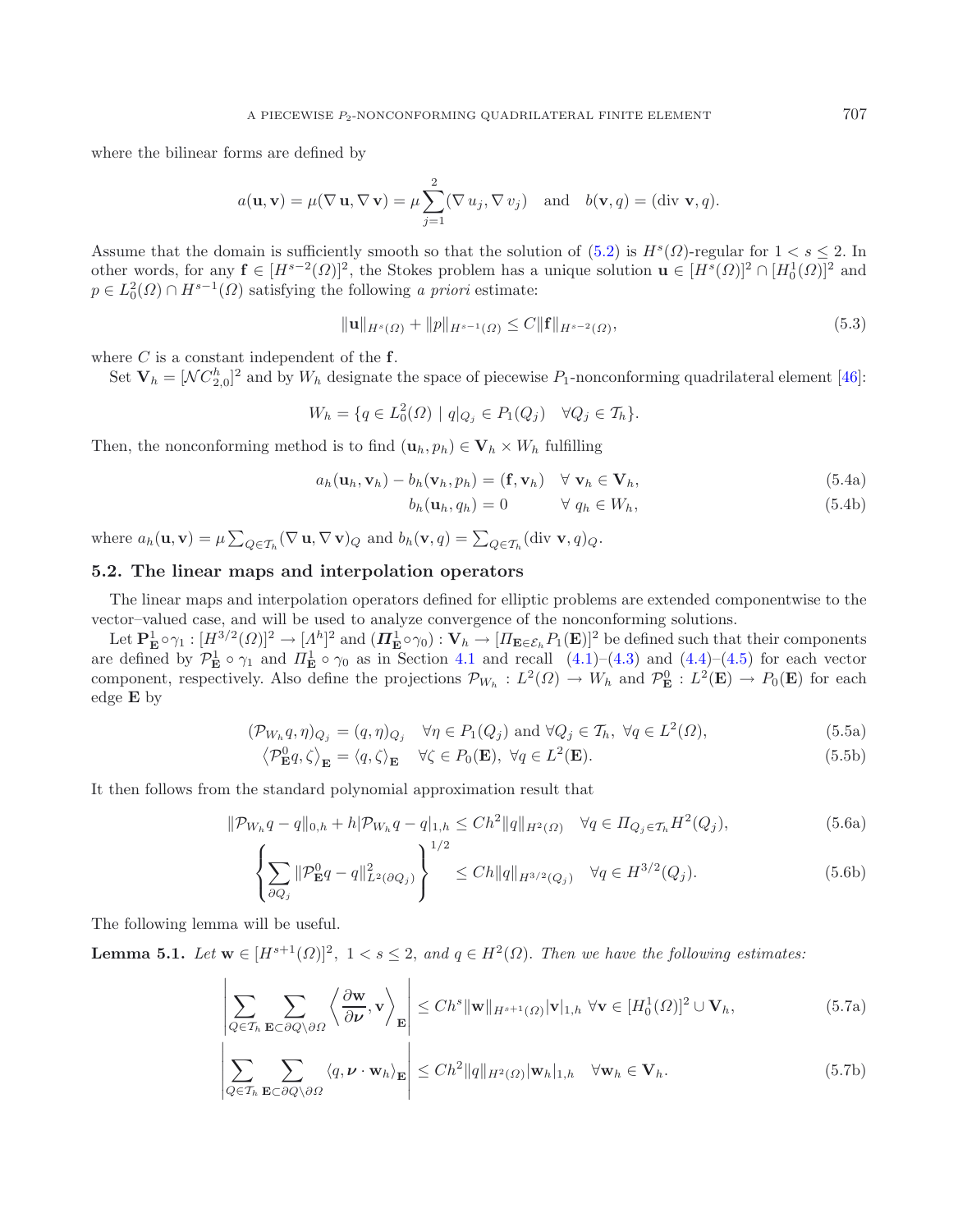*Proof.* Let  $\mathbf{v} \in [H_0^1(\Omega)]^2 \cup \mathbf{V}_h$  be arbitrary. The estimate [\(5.7a\)](#page-18-0) is obvious from Lemma [4.4.](#page-15-5) Next, let  $q \in H^2(\Omega)$  be given. By using the linear map  $H_0^1 \circ \infty$  and the trace theorem, we have be given. By using the linear map  $\Pi_{\mathbf{E}}^1 \circ \gamma_0$  and the trace theorem, we have

$$
\left| \sum_{Q \in \mathcal{T}_h} \sum_{\mathbf{E} \subset \partial Q \setminus \partial \Omega} \langle q, \nu \cdot \mathbf{w}_h \rangle_{\mathbf{E}} \right| = \left| \sum_{Q \in \mathcal{T}_h} \sum_{\mathbf{E} \subset \partial Q \setminus \partial \Omega} \langle q - (H_{\mathbf{E}}^1 \circ \gamma_0) q, \nu \cdot \mathbf{w}_h \rangle_{\mathbf{E}} \right|
$$
  
\n
$$
= \left| \sum_{Q \in \mathcal{T}_h} \sum_{\mathbf{E} \subset \partial Q \setminus \partial \Omega} \langle q - (H_{\mathbf{E}}^1 \circ \gamma_0) q, \nu \cdot (\mathbf{w}_h - \mathbf{P}_{\mathbf{E}}^0 \mathbf{w}_h) \rangle_{\mathbf{E}} \right|
$$
  
\n
$$
\leq Ch^{3/2} \|q\|_{H^2(\Omega)} h^{1/2} |\mathbf{w}_h|_{1,h} = Ch^2 \|q\|_{H^2(\Omega)} |\mathbf{w}_h|_{1,h},
$$

where  $\mathbf{P}_{\mathbf{E}}^0$  is the componentwise extension of  $\mathcal{P}_{\mathbf{E}}^0$  to vectors. Hence, the proof is complete.

We defined the interpolation operator  $\Pi_h$  for the elliptic problems in Section 4. In this subsection, we also introduce the interpolation operator  $\Pi_h$  so that it satisfies the hypothesis H.1 of Crouzeix and Raviart [\[21](#page-25-13)], that is

$$
\boldsymbol{\Pi}_h \in \mathcal{L}([H^2(\Omega)]^2; \mathbf{V}_h),\tag{5.8a}
$$

 $\Box$ 

$$
(\text{div } \Pi_h \mathbf{v}, q_h) = (\text{div } \mathbf{v}, q_h) \quad \forall q_h \in W_h,
$$
\n
$$
(5.8b)
$$

$$
\|\mathbf{v} - \mathbf{\Pi}_h \mathbf{v}\|_{1,h} \le C h^2 |\mathbf{v}|_{H^3(\Omega)} \quad \forall \mathbf{v} \in [H^3(\Omega)]^2. \tag{5.8c}
$$

Now, we consider the interpolation operator  $\Pi_Q$  in two steps. We first define for  $\mathbf{v} = (v_1, v_2)^T \in [H^2(Q)]^2$ ,

$$
\widetilde{\boldsymbol{\Pi}}_{Q}\mathbf{v} = \begin{pmatrix} \widetilde{\Pi}_{Q}v_{1} \\ \widetilde{\Pi}_{Q}v_{2} \end{pmatrix},\tag{5.9}
$$

where  $\widetilde{\Pi}_Q v_i$  is defined by relations [\(4.6\)](#page-14-1). We thereafter define

$$
\boldsymbol{\Pi}_{Q}\mathbf{v} = \widetilde{\boldsymbol{\Pi}}_{Q}\mathbf{v} + \begin{pmatrix} \alpha_{Q}^{1} \phi^{Q}(\mathbf{x}) \\ \alpha_{Q}^{2} \phi^{Q}(\mathbf{x}) \end{pmatrix},
$$
\n(5.10)

where  $\alpha_Q^1$  and  $\alpha_Q^2$  are determined such that

$$
\int_{Q} \operatorname{div} \mathbf{\Pi}_{Q} \mathbf{v} \ q_{h} \ d\mathbf{x} = \int_{Q} \operatorname{div} \mathbf{v} \ q_{h} \ d\mathbf{x} \qquad \forall q_{h} \in P_{1}(Q). \tag{5.11}
$$

The global interpolation operator  $\Pi_h : [H^2(\Omega)]^2 \to V_h$  is then extended by using  $\Pi_Q$ . The analogue of [\(4.9\)](#page-14-0) holds:

$$
\|\mathbf{v} - \mathbf{\Pi}_h \mathbf{v}\|_{0,h} + h \|\mathbf{v} - \mathbf{\Pi}_h \mathbf{v}\|_{1,h} \le Ch^s |\mathbf{v}|_{H^s(\Omega)}, \quad \mathbf{v} \in H^s(\Omega), \ 2 < s \le 3. \tag{5.12}
$$

#### <span id="page-19-0"></span>**5.3. The** *inf-sup* **condition and error estimates**

It is well-known that the bilinear form  $b(\cdot, \cdot)$  satisfies the continuous *inf-sup* condition, *i.e.*, there exists a positive constant  $\beta$  such that

$$
\sup_{\mathbf{v}\in[H_0^1(\Omega)]^2}\frac{b(\mathbf{v},q)}{|\mathbf{v}|_{1,\Omega}}\geq\beta\|q\|_{L^2(\Omega)}\quad\forall q\in L^2_0(\Omega).
$$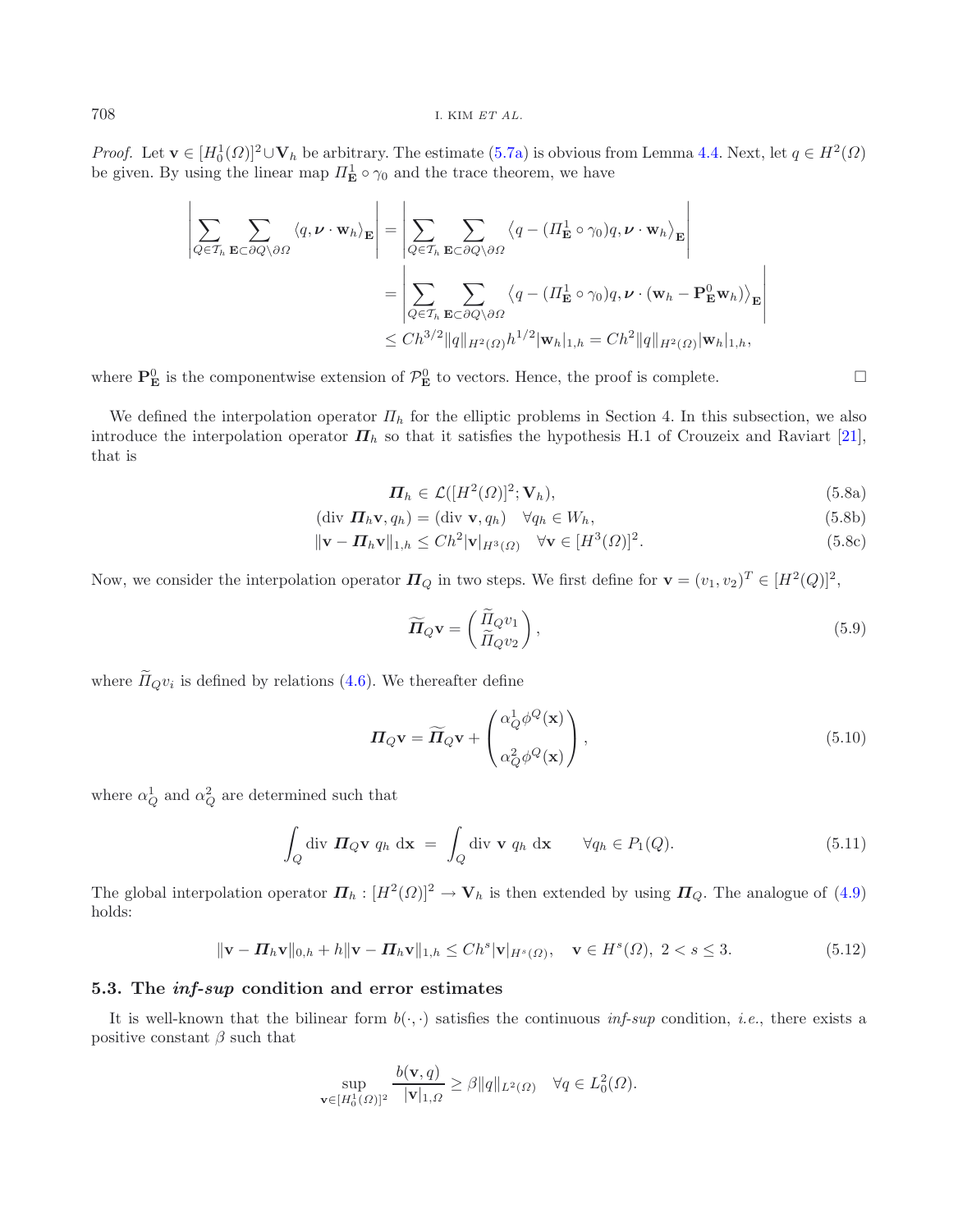<span id="page-20-3"></span>The argument in references [\[13,](#page-25-1)[17,](#page-25-12)[21](#page-25-13)] proves that the bilinear form  $b_h(\cdot, \cdot)$  satisfies a discrete *inf-sup* condition on the pair of the finite element space  $\mathbf{V}_h \times W_h$  such that, for any  $q_h \in W_h \subset L_0^2(\Omega)$ ,

<span id="page-20-0"></span>
$$
\sup_{\mathbf{v}_h \in \mathbf{V}_h} \frac{b_h(\mathbf{v}_h, q_h)}{|\mathbf{v}_h|_{1,h}} \ge \sup_{\mathbf{w} \in [H^2(\Omega)]^2} \frac{b_h(\boldsymbol{\Pi}_h \mathbf{w}, q_h)}{|\boldsymbol{\Pi}_h \mathbf{w}|_{1,h}}
$$
\n
$$
= \sup_{\mathbf{w} \in [H^2(\Omega)]^2} \frac{b(\mathbf{w}, q_h)}{|\mathbf{w}|_{1,h}}
$$
\n
$$
\ge \beta ||q_h||_{L^2(\Omega)}.
$$
\n(5.13)

Moreover, in this subsection, we introduce the optimal-order error estimates in the (broken) energy-norm for the velocity and the  $L^2$ -norm for the pressure. The energy-norm error analysis in the velocity is based on  $(5.2)$ and [\(5.4\)](#page-18-1), and then an application of the discrete *inf-sup* condition [\(5.13\)](#page-20-0) estimate results in the error estimate of the pressure.

**Lemma 5.2.** *Let*  $(\mathbf{u}, p) \in [H^3(\Omega)]^2 \times H^2(\Omega)$  *and*  $(\mathbf{u}_h, p) \in \mathbf{V}_h \times W_h$  *be the solutions of* [\(5.2\)](#page-17-1) *and* [\(5.4\)](#page-18-1)*, respectively. Then the following estimates hold:*

$$
|\mathbf{u}-\mathbf{u}_h|_{1,h} \leq \inf_{\mathbf{v}_h \in \mathbf{V}_h} |\mathbf{u}-\mathbf{v}_h|_{1,h} + \sup_{\mathbf{v}_h \in \mathbf{V}_h} \frac{|a_h(\mathbf{u}, \mathbf{v}_h) - b_h(\mathbf{v}_h, p) - (\mathbf{f}, \mathbf{v}_h)|}{|\mathbf{v}_h|_{1,h}},
$$
(5.14a)

$$
||p - p_h||_{L^2(\Omega)} \le \inf_{q_h \in W_h} |p - q_h|_{L^2(\Omega)} + \sup_{\mathbf{v}_h \in \mathbf{V}_h} \frac{|a_h(\mathbf{u}, \mathbf{v}_h) - b_h(\mathbf{v}_h, p) - (\mathbf{f}, \mathbf{v}_h)|}{|\mathbf{v}_h|_{1,h}} + \inf_{\mathbf{v}_h \in \mathbf{V}_h} |\mathbf{u} - \mathbf{v}_h|_{1,h}.
$$
\n(5.14b)

<span id="page-20-1"></span>*Proof.* For  $\mathbf{v}_h \in \mathbf{V}_h$ , if follows from [\(5.2\)](#page-17-1) and [\(5.4\)](#page-18-1) that

$$
\mu|\mathbf{u}_h - \mathbf{v}_h|_{1,h}^2 = a_h(\mathbf{u}_h - \mathbf{v}_h, \mathbf{u}_h - \mathbf{v}_h)
$$
\n
$$
= a_h(\mathbf{u}_h, \mathbf{u}_h - \mathbf{v}_h) - a_h(\mathbf{u}, \mathbf{u}_h - \mathbf{v}_h) + a_h(\mathbf{u} - \mathbf{v}_h, \mathbf{u}_h - \mathbf{v}_h)
$$
\n
$$
= (\mathbf{f}, \mathbf{u}_h - \mathbf{v}_h) + b_h(\mathbf{u}_h - \mathbf{v}_h, p) - a_h(\mathbf{u}, \mathbf{u}_h - \mathbf{v}_h) + a_h(\mathbf{u} - \mathbf{v}_h, \mathbf{u}_h - \mathbf{v}_h).
$$
\n(5.15)

<span id="page-20-2"></span>Dividing both sides of  $(5.15)$  by  $|\mathbf{u}_h - \mathbf{v}_h|_{1,h}$  gives

$$
\mu|\mathbf{u}_h - \mathbf{v}_h|_{1,h} \leq \sup_{\mathbf{w}_h \in \mathbf{V}_h} \frac{|(\mathbf{f}, \mathbf{w}_h) + b_h(\mathbf{w}_h, p) - a_h(\mathbf{u}, \mathbf{w}_h)|}{|\mathbf{w}_h|_{1,h}} + |\mathbf{u} - \mathbf{v}_h|_{1,h}.
$$
(5.16)

By using the triangle inequality and [\(5.16\)](#page-20-2), we see that

$$
|\mathbf{u}-\mathbf{u}_h|_{1,h} \leq \frac{1}{\mu} \sup_{\mathbf{w}_h \in \mathbf{V}_h} \frac{|(\mathbf{f}, \mathbf{w}_h) + b_h(\mathbf{w}_h, p) - a_h(\mathbf{u}, \mathbf{w}_h)|}{|\mathbf{w}_h|_{1,h}} + \left(1 + \frac{1}{\mu}\right) \inf_{\mathbf{v}_h \in \mathbf{V}_h} |\mathbf{u}-\mathbf{v}_h|_{1,h}, \tag{5.17}
$$

which proves  $(5.14a)$ .

Next, for  $\mathbf{v}_h \in \mathbf{V}_h$  and  $q_h \in W_h$ , from the discrete variational formulation [\(5.4\)](#page-18-1), we get

$$
b_h(\mathbf{v}_h, q_h - p_h) = b_h(\mathbf{v}_h, q_h - p) + b_h(\mathbf{v}_h, p) - b_h(\mathbf{v}_h, p_h)
$$
(5.18)

$$
= b_h(\mathbf{v}_h, q_h - p) + b_h(\mathbf{v}_h, p) + (\mathbf{f}, \mathbf{v}_h) - a_h(\mathbf{u}_h, \mathbf{v}_h)
$$
(5.19)

$$
=b_h(\mathbf{v}_h,q_h-p)+a_h(\mathbf{u}-\mathbf{u}_h,\mathbf{v}_h)+[(\mathbf{f},\mathbf{v}_h)+b_h(\mathbf{v}_h,p)-a_h(\mathbf{u},\mathbf{v}_h)].
$$
 (5.20)

<span id="page-20-4"></span>It thus follows from the above equality that

$$
\sup_{\mathbf{v}_h \in \mathbf{V}_h} \frac{|b_h(\mathbf{v}_h, q_h - p_h)|}{|\mathbf{v}_h|_{1,h}} \le C\{||q_h - p||_{L^2(\Omega)} + |\mathbf{u} - \mathbf{u}_h|_{1,h}\} + \sup_{\mathbf{v}_h \in \mathbf{V}_h} \frac{|(\mathbf{f}, \mathbf{v}_h) + b_h(\mathbf{v}_h, p) - a_h(\mathbf{u}, \mathbf{v}_h)|}{|\mathbf{v}_h|_{1,h}}.
$$
\n(5.21)

<span id="page-20-5"></span>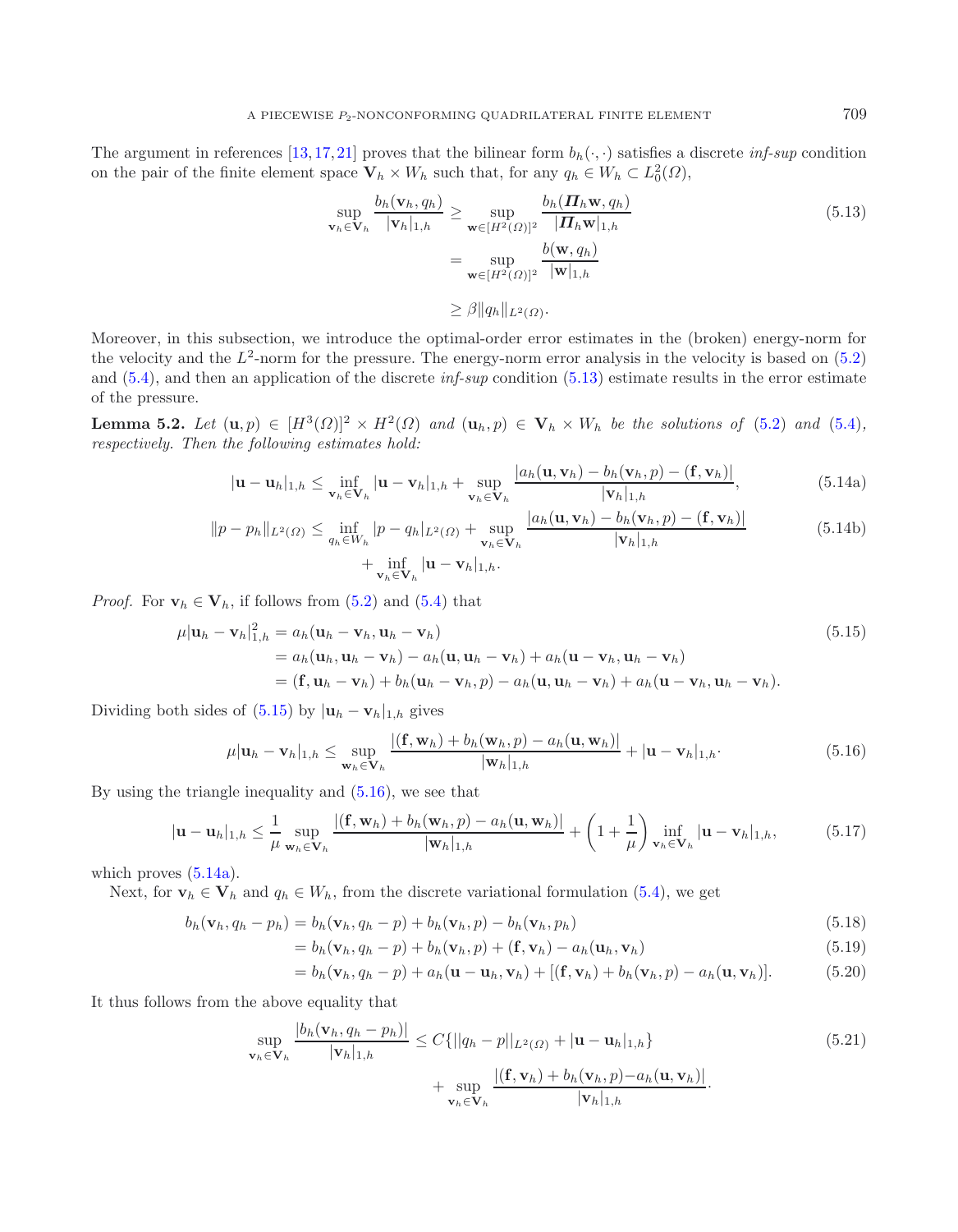By using the triangle inequality, we have

$$
||p - p_h||_{L^2(\Omega)} \le ||p - q_h||_{L^2(\Omega)} + ||p_h - q_h||_{L^2(\Omega)}.
$$
\n(5.22)

From the discrete the *inf-sup* condition [\(5.13\)](#page-20-0), we have

<span id="page-21-0"></span>
$$
\beta \| p_h - q_h \|_{L^2(\Omega)} \le \sup_{\mathbf{v}_h \in \mathbf{V}_h} \frac{|b_h(\mathbf{v}_h, q_h - p_h)|}{|\mathbf{v}_h|_{1,h}}.
$$
\n(5.23)

Then, a combination of the above inequalities  $(5.21)$ – $(5.23)$  and result of  $(5.14a)$  leads to  $(5.14c)$ .  $\Box$ 

**Theorem 5.3.** *Let*  $(\mathbf{u}, p) \in [H^3(\Omega)]^2 \times H^2(\Omega)$  *and*  $(\mathbf{u}_h, p) \in \mathbf{V}_h \times W_h$  *be the solutions of* [\(5.2\)](#page-17-1) *and* [\(5.4\)](#page-18-1)*, respectively. Then there exists a positive constant* C *such that*

$$
|\mathbf{u} - \mathbf{u}_h|_{1,h} + ||p - p_h||_{L^2(\Omega)} \le Ch^2(||\mathbf{u}||_{H^3(\Omega)} + ||p||_{H^2(\Omega)}).
$$
\n(5.24)

<span id="page-21-2"></span>*Proof.* Multiply [\(5.1\)](#page-17-1) by  $\mathbf{v}_h \in \mathbf{V}_h$ , and integrating by parts on each element, we see that

$$
(\mathbf{f}, \mathbf{v}_h) = (-\mu \Delta \mathbf{u} + \nabla p, \mathbf{v}_h)
$$
  
=  $a_h(\mathbf{u}, \mathbf{v}_h) - b_h(\mathbf{v}_h, p) - \mu \sum_{Q \in \mathcal{T}_h} \sum_{\mathbf{E} \subset \partial Q \setminus \partial \Omega} \left\langle \frac{\partial \mathbf{u}}{\partial \nu}, \mathbf{v}_h \right\rangle_{\mathbf{E}} + \sum_{Q \in \mathcal{T}_h} \sum_{\mathbf{E} \subset \partial Q \setminus \partial \Omega} \left\langle p, \nu \cdot \mathbf{v}_h \right\rangle_{\mathbf{E}}.$ 

<span id="page-21-1"></span>By using the Lemma [5.1,](#page-18-0) we get

$$
|(\mathbf{f}, \mathbf{v}_h) - a_h(\mathbf{u}, \mathbf{v}_h) + b_h(\mathbf{v}_h, p)| \le \mu \left| \sum_{Q \in \mathcal{T}_h} \sum_{\mathbf{E} \subset \partial Q \setminus \partial \Omega} \left\langle \frac{\partial \mathbf{u}}{\partial \nu}, \mathbf{v}_h \right\rangle_{\mathbf{E}} \right| + \left| \sum_{Q \in \mathcal{T}_h} \sum_{\mathbf{E} \subset \partial Q \setminus \partial \Omega} \left\langle p, \nu \cdot \mathbf{v}_h \right\rangle_{\mathbf{E}} \right|
$$
(5.25)  
 
$$
\le C_1 h^2 (\|\mathbf{u}\|_{H^3(\Omega)} + \|p\|_{H^2(\Omega)}) |\mathbf{v}_h|_{1,h},
$$

where  $C_1$  is constant. From  $(5.25)$  and Lemma [5.2,](#page-20-3) we obtain

$$
|\mathbf{u} - \mathbf{u}_h|_{1,h} + ||p - p_h||_{L^2(\Omega)} \le \inf_{\mathbf{v}_h \in \mathbf{V}_h} |\mathbf{u} - \mathbf{v}_h|_{1,h} + \inf_{q_h \in W_h} ||p - q_h||_{L^2(\Omega)} + \sup_{\mathbf{v}_h \in \mathbf{V}_h} \frac{|a_h(\mathbf{u}, \mathbf{v}_h) - b_h(\mathbf{v}_h, p) - (\mathbf{f}, \mathbf{v}_h)|}{|\mathbf{v}_h|_{1,h}} \le \inf_{\mathbf{v}_h \in \mathbf{V}_h} |\mathbf{u} - \mathbf{v}_h|_{1,h} + \inf_{q_h \in W_h} ||p - q_h||_{L^2(\Omega)} + C_1 h^2(||\mathbf{u}||_{H^3(\Omega)} + ||p||_{H^2(\Omega)}).
$$

We choose  $\mathbf{v}_h := \mathbf{\Pi}_h \mathbf{v} \in \mathbf{V}_h$  and  $q_h := \mathcal{P}_{W_h} q \in W_h$ , for  $\mathbf{v} \in [H^3(\Omega)]^2$  and  $q \in H^2(\Omega)$ . By using [\(5.6\)](#page-18-2) and [\(5.12\)](#page-19-0), we can have the estimates (5.24). This completes the proof of the theorem. we can have the estimates  $(5.24)$ . This completes the proof of the theorem.

## 6. Numerical results

In this section, we describe our numerical algorithms and their applications to the Robin, Neumann, and Dirichlet elliptic problems by using the proposed piecewise  $P_2$ -nonconforming finite element. In addition, we illustrate our numerical algorithms and their applications to the Stokes problem.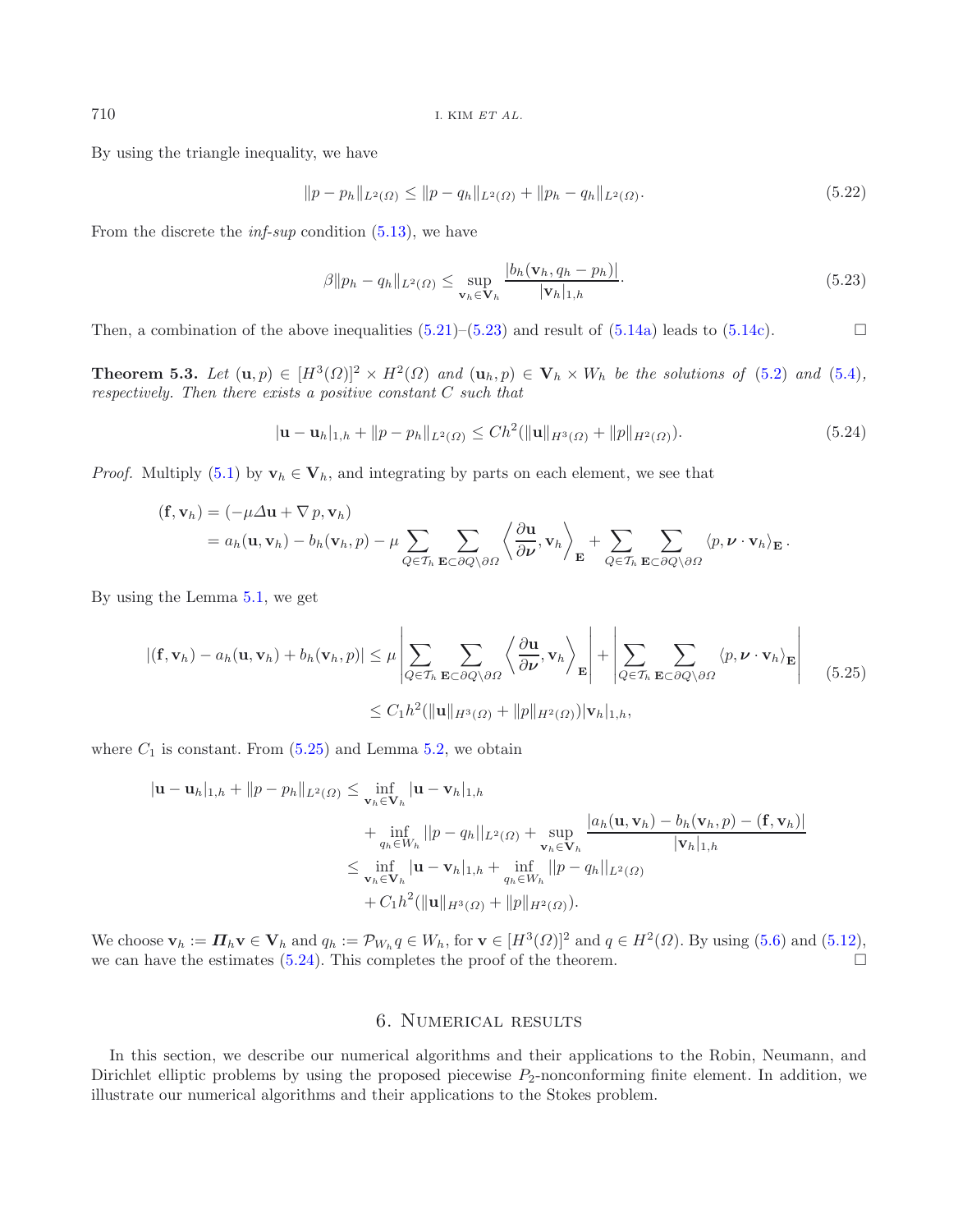<span id="page-22-0"></span>TABLE 1. The Robin problem: The apparent  $L^2$  and broken energy norm errors and their reduction ratios on the quadrilateral meshes.

| h     | <b>DOFs</b> | $  u-u_h  _0$ | ratio | $  u-u_h  _h$    | ratio |
|-------|-------------|---------------|-------|------------------|-------|
| 1/4   | 80          | 0.108139E-01  |       | $0.368472E + 00$ |       |
| 1/8   | 288         | 0.174690E-02  | 2.63  | $0.108033E + 00$ | 1.77  |
| 1/16  | 1088        | 0.234655E-03  | 2.90  | 0.275774E-01     | 1.97  |
| 1/32  | 4224        | 0.320626E-04  | 2.87  | $0.720034E-02$   | 1.94  |
| 1/64  | 16640       | 0.400834E-05  | 3.00  | 0.179782E-02     | 2.00  |
| 1/128 | 66048       | 0.500288E-06  | 3.00  | 0.448901E-03     | 2.00  |

#### **6.1. Numerical implementation**

Let  $\Omega$  be a unit square. In order to generate a quadrilateral mesh, we first generate a uniform quadrilateral mesh, and then perturb it randomly for each vertex (see Fig. [7\)](#page-23-0). We solve the discrete bilinear forms for the Robin, Neumann, and Dirichlet boundary problems and the stationary Stokes problem. In order to check error decay behavior precisely, our numerical integration to calculate the discretized weak form [\(4.12\)](#page-15-2) adopts a 24 point quadrature rule for each quadrilateral [\[20](#page-25-32)]. In our implementation, it is necessary to physically construct the four subtriangles of each quadrilateral. Indeed, each quadrilateral Q is first decomposed into four triangles by its diagonals  $\ell_{13}$  and  $\ell_{24}$  as shown in Figure [1.](#page-3-1) Then for each triangle, we choose the quadrature rule based<br>on six barycentric points which are exact unto polynomials of degree four. If instead, we use simply on six barycentric points which are exact upto polynomials of degree four. If, instead, we use simply the four point or the nine point Gauss quadrature rule on each quadrilateral, we are not able to get sufficiently precise point values in numerical integration that contain the polynomials  $(\ell_{13}^+)^2$  and  $(\ell_{13}^-)^2$  $\ell_{24}^+)^2$ .

## **6.2. Numerical examples for elliptic problems**

In this subsection, we illustrate three numerical examples of elliptic problem. After assembling the mass and stiffness matrices, one arrives at the linear system  $Ax = b$  where A is a symmetric, positive definite matrix. The linear system is solved by the CG (Conjugate Gradient) method with initial guess  $x_0 = 0.0$  and tolerance  $\epsilon = 10^{-10}.$ 

First, consider the Robin problem:

$$
-\Delta u + u = f \quad \text{in} \quad \Omega,
$$
  

$$
u + \frac{\partial u}{\partial \nu} = g \quad \text{on} \quad \partial \Omega,
$$

where  $\Omega = (0, 1)^2$ . The source terms f and g are generated from the exact solution

$$
u(x,y) = \cos(2\pi x)\cos(2\pi y)\left(x^3 - y^4 + x^2y^3\right)
$$

Table [1](#page-22-0) shows the numerical results on the quadrilateral meshes using the proposed piecewise  $P_2$ -nonconforming finite element, where the error reduction ratios in  $L^2$  and energy norms are optimal. The generated quadrilateral mesh for  $16 \times 16$  case is shown in Figure [7.](#page-23-0)

As a second example, consider the Neumann problem:

$$
-\Delta u + u = f \quad \text{in} \quad \Omega,
$$

$$
\frac{\partial u}{\partial \nu} = g \quad \text{on} \quad \partial \Omega,
$$

where  $\Omega = (0, 1)^2$ . The source terms f and g are generated from the same exact solution used in Robin problem. Table [2](#page-23-1) shows the numerical results on the meshes using the proposed piecewise  $P_2$ -nonconforming finite element.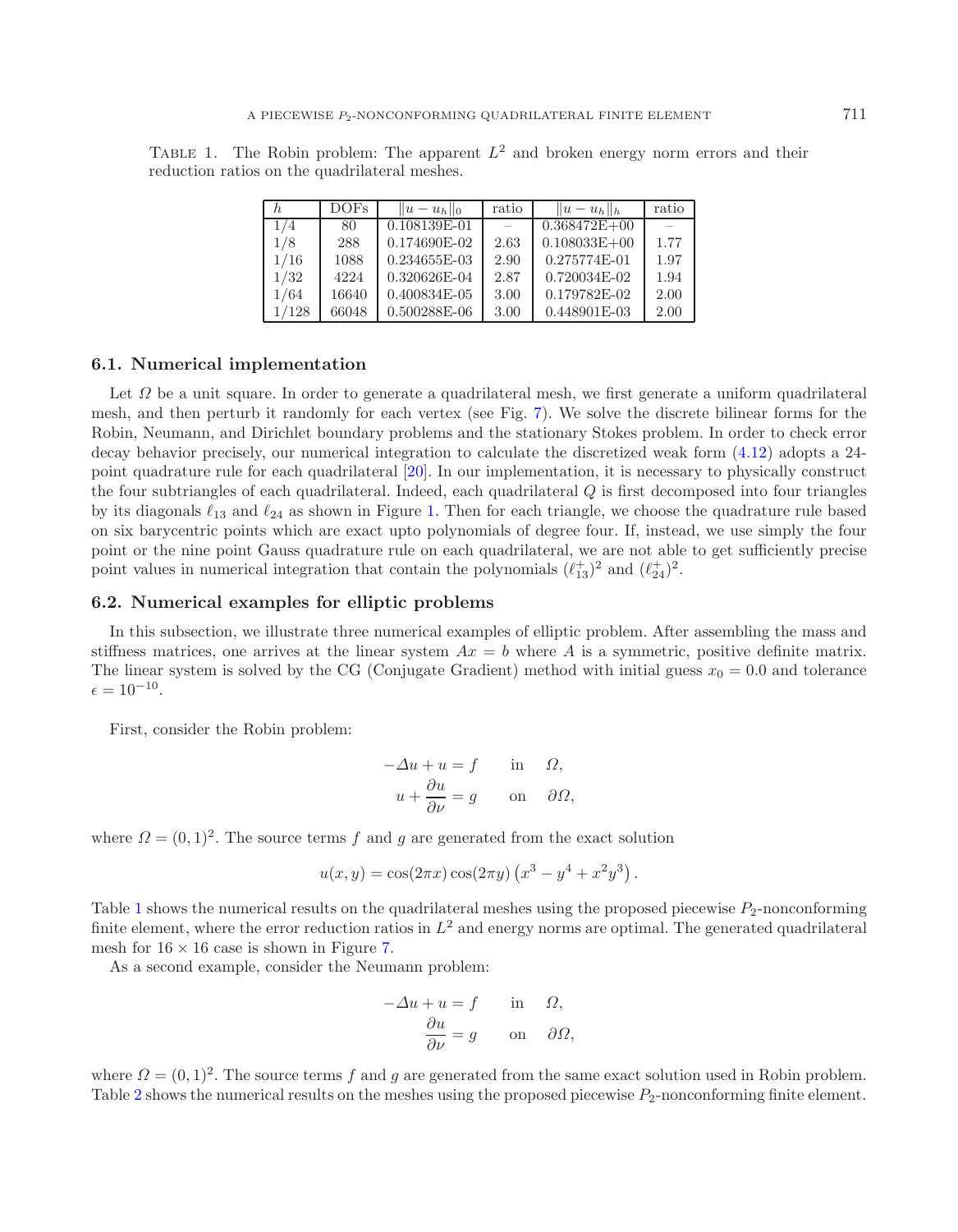<span id="page-23-2"></span><span id="page-23-1"></span>TABLE 2. The Neumann problem: The apparent  $L^2$  and broken energy norm errors and their reduction ratios on the quadrilateral meshes.

| h.    | <b>DOFs</b> | $  u-u_h  _0$  | ratio | $  u-u_h  _h$    | ratio |
|-------|-------------|----------------|-------|------------------|-------|
| 1/4   | 80          | $0.110603E-01$ |       | $0.367487E + 00$ |       |
| 1/8   | 288         | 0.175355E-02   | 2.66  | $0.107900E + 00$ | 1.77  |
| 1/16  | 1088        | 0.234800E-03   | 2.90  | 0.275582E-01     | 1.97  |
| 1/32  | 4224        | 0.320650E-04   | 2.87  | 0.719831E-02     | 1.94  |
| 1/64  | 16640       | 0.400822E-05   | 3.00  | 0.179756E-02     | 2.00  |
| 1/128 | 66048       | 0.500270E-06   | 3.00  | 0.448870E-03     | 2.00  |

TABLE 3. The Dirichlet problem: The apparent  $L^2$  and broken energy norm errors and their reduction ratios on the quadrilateral meshes.

|       | DOFs  | $  u - u_h  _0$ | ratio | $  u-u_h  _h$    | ratio |
|-------|-------|-----------------|-------|------------------|-------|
| 1/4   | 49    | $0.102292E-01$  |       | $0.358321E + 00$ |       |
| 1/8   | 225   | 0.176445E-02    | 2.54  | $0.107652E + 00$ | 1.73  |
| 1/16  | 961   | 0.240300E-03    | 2.88  | 0.282108E-01     | 1.93  |
| 1/32  | 3369  | 0.318292E-04    | 2.92  | 0.753306E-02     | 1.90  |
| 1/64  | 16129 | 0.403027E-05    | 2.98  | 0.187971E-02     | 2.00  |
| 1/128 | 65025 | 0.503134E-06    | 3.00  | 0.470513E-03     | 2.00  |

<span id="page-23-0"></span>

FIGURE 7. The generated quadrilateral mesh for  $16 \times 16$  case.

Finally, we consider the following Dirichlet problem:

$$
-\Delta u + u = f \quad \text{in} \quad \Omega,
$$
  

$$
u = 0 \quad \text{on} \quad \partial \Omega,
$$

where  $\Omega = (0, 1)^2$ . The source term f is calculated from the exact solution

$$
u(x, y) = \sin(2\pi x) \sin (2\pi y) (x^3 - y^4 + x^2 y^3).
$$

Table [3](#page-23-2) shows the numerical results on the quadrilateral meshes using the proposed piecewise  $P_2$ -nonconforming<br>finite element. The error reduction ratios in  $I^2$  and energy norm are optimal finite element. The error reduction ratios in  $L^2$  and energy norm are optimal.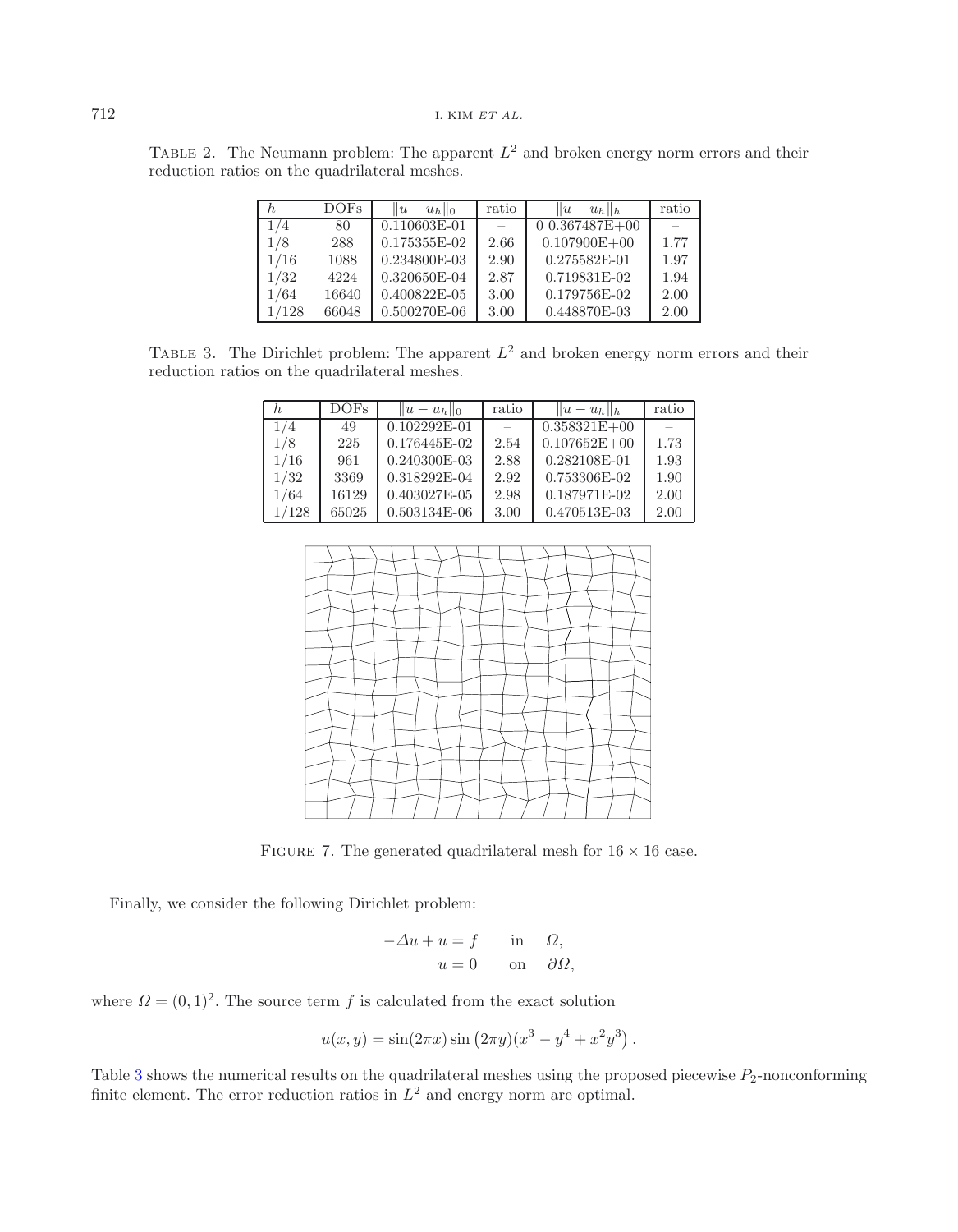<span id="page-24-7"></span>TABLE 4. The Stokes problem: The apparent  $L^2$  and broken energy norm errors and their reduction ratios on the quadrilateral meshes.

|      | <b>DOFs</b> | $  u-u_h  _0$  | ratio | $ u-u_h _1$      | ratio | $  p-p_h  _0$    | ratio |
|------|-------------|----------------|-------|------------------|-------|------------------|-------|
| 1/4  | 106         | 0.129588E-01   |       | $0.166315E + 00$ |       | $0.212764E + 00$ |       |
| 1/8  | 498         | $0.105722E-02$ | 3.62  | 0.342813E-01     | 2.28  | 0.422747E-01     | 2.33  |
| 1/16 | 2146        | 0.129835E-03   | 3.03  | 0.824496E-02     | 2.06  | 0.954216E-02     | 2.15  |
| 1/32 | 8898        | 0.160508E-04   | 3.02  | $0.212246E-02$   | 1.96  | $0.232163E-02$   | 2.04  |
| /64  | 36226       | $0.211149E-05$ | 2.93  | $0.536311E-03$   | 1.98  | 0.567958E-03     | 2.03  |

#### **6.3. Numerical examples for the Stokes problem**

In this subsection, we present an example in the two dimensional Stokes problem to illustrate the validity of the theoretical results obtained in the previous section.

The velocity and pressure variables are approximated by using randomly generated quadrilateral meshes.

First, the exact solution for **u**, which is divergence-free, is given by  $\nabla \times \psi$ , where

$$
\psi(x,y) = \exp(x+2y)x^2(x-1)^2y^2(y-1)^2,
$$

with the exact solution for  $p$  given by

 $-\sin(2\pi x)\sin(2\pi y)$ .

Then the body force term **f** can be generated by  $-\Delta u + \nabla p$ . The numerical results are presented in Table [4](#page-24-7) in terms of the  $H^1$ -norm and  $L^2$ -norm convergence rates. Also, in this table, DOFs mean the number of degrees of freedom for the velocity and pressure. In our case, DOFs are explicitly given by  $2N_E^i + 3N_V^i + 2N_Q - 1$ .

## 7. Conclusions

In this paper, we have developed a piecewise  $P_2$ -nonconforming finite element method that can be used on genuinely quadrilateral meshes. We provide rigorous mathematical analysis about the DOFs and error estimates. We have confirmed that our numerical results match very well with theoretical results in the elliptic and Stokes problems. In addition, our proposed method can be extended further for other problems, such as the Navier– Stokes and elasticity problems. An extension to three dimensions is our on-going project.

*Acknowledgements.* This work has been supported in part by an international cooperative research agreement between Chinese NSFC and Korean NRF. This research was partially supported by NRF of Korea (Nos. 2011-0000344, F01-2009- 000-10122-0). This research is also supported by NNSFC (Nos. 109111440268, 10771028, 10801023, 10826071) and the Fundamental Research Funds for the Central Universities.

#### **REFERENCES**

- <span id="page-24-5"></span>[1] R. Altmann and C. Carstensen, *p*1-nonconforming finite elements on triangulations into triangles and quadrilaterals. SIAM J. Numer. Anal. **50** (2012) 418–438.
- <span id="page-24-2"></span>[2] D.N. Arnold, F. Brezzi and M. Fortin, A stable finite element for the Stokes equations. Calcolo **21** (1984) 337–344.
- <span id="page-24-4"></span>[3] D. N. Arnold and R. Winther, Nonconforming mixed elements for elasticity. Dedicated to Jim Douglas, Jr. on the occasion of his 75th birthday. Math. Models Methods Appl. Sci. **13** (2003) 295–307.
- <span id="page-24-0"></span>[4] I. Babuška and M. Suri, Locking effect in the finite element approximation of elasticity problem. Numer. Math. **62** (1992) 439–463.
- <span id="page-24-1"></span>[5] I. Babu˘ska and M. Suri, On locking and robustness in the finie element method. SIAM J. Numer. Anal. **29** (1992) 1261–1293.

<span id="page-24-3"></span>[6] R. Bank and B. Welfert, A comparison between the mini-element and the Petrov-Galerkin formulations for the generalized Stokes problem. Comput. Methods Appl. Mech. Eng. **83** (1990) 61–68.

<span id="page-24-6"></span>[7] J.H. Bramble and S.R. Hilbert, Estimation of linear functionals on Sobolev spaces with application to Fourier transforms and spline interpolation. SIAM J. Numer. Anal. **7** (1970) 113–124.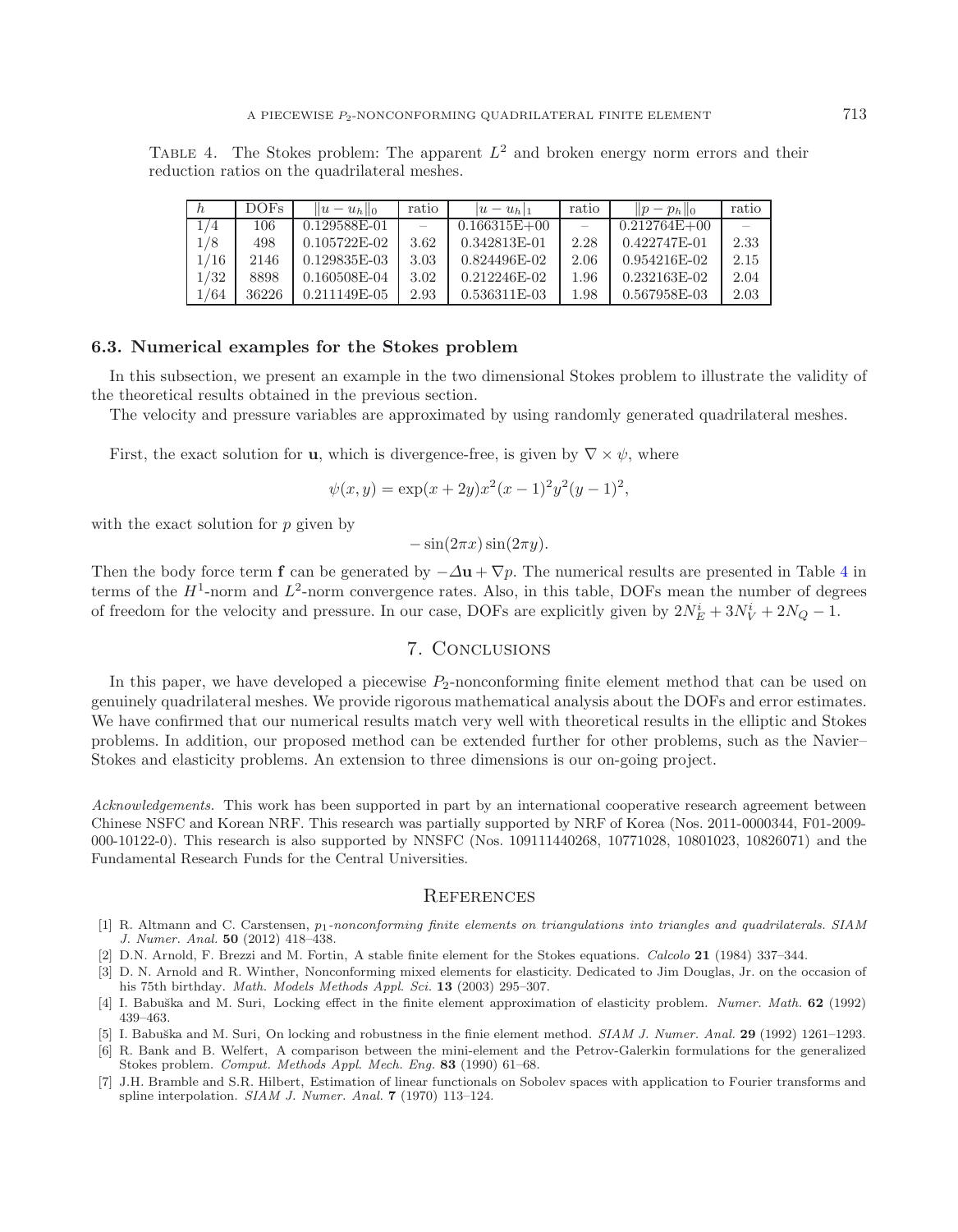#### 714 I. KIM *ET AL.*

- <span id="page-25-0"></span>[8] S. Brenner and L. Scott, The Mathematical Theorey of Finite Element Methods. Springer-Verlag, New York (1994).
- [9] S.C. Brenner and L.Y. Sung, Linear finite element methods for planar elasticity. Math. Comput. **59** (1992) 321–338.
- <span id="page-25-16"></span><span id="page-25-10"></span>[10] F. Brezzi, M.-O. Bristeau, L.P. Franca, M. Mallet and G. Rogé, A relationship between stabilized finite element methods and the Galerkin method with bubble functions. Comput. Meth. Appl. Mech. Eng. **96** (1992) 117–129.
- <span id="page-25-27"></span>[11] F. Brezzi, A. Buffa and K. Lipnikov, Mimetic finite differences for elliptic problems. ESAIM-Math. Model. Numer. Anal. **43** (2009) 277–295.
- <span id="page-25-5"></span>[12] F. Brezzi and J. Douglas, Jr. Stabilized mixed methods for the Stokes problem. Numer. Math. **53** (1988) 225–236.
- <span id="page-25-1"></span>[13] F. Brezzi and M. Fortin, Mixed and Hybrid Finite Element Methods, Springer-Verlag, New York. Springer Series Comput. Math. **15** (1991).
- <span id="page-25-28"></span>[14] F. Brezzi, K. Lipnikov and M. Shashkov, Convergence of the mimetic finite difference method for diffusion problems on polyhedral meshes. SIAM J. Numer. Anal. (2006) 1872–1896.
- <span id="page-25-6"></span>[15] A.N. Brooks and T.J.R. Hughes, Streamline upwind Petrov-Galerkin formulations for convective dominated flows with particular emphasis on the incompressible Navier-Stokes equations. Comput. Methods Appl. Mech. Eng. **32** (1982) 199–259.
- <span id="page-25-11"></span>[16] Z. Cai, J. Douglas, Jr., J.E. Santos, D. Sheen and X. Ye, Nonconforming quadrilateral finite elements: A correction. Calcolo **37** (2000) 253–254.
- <span id="page-25-12"></span>[17] Z. Cai, J. Douglas, Jr. and X. Ye, A stable nonconforming quadrilateral finite element method for the stationary Stokes and Navier-Stokes equations. Calcolo **36** (1999) 215–232.
- <span id="page-25-22"></span>[18] C. Carstensen and J. Hu, A unifying theory of a posteriori error control for nonconforming finite element methods. Numer. Math. **107** (2007) 473–502.
- <span id="page-25-2"></span>[19] P.G. Ciarlet, The Finite Element Method for Elliptic Equations. North-Holland, Amsterdam (1978).
- <span id="page-25-32"></span>[20] G.R. Cowper, Gaussian quadrature formulas for triangles. Int. J. Num. Meth. Eng. **7** (1973) 405–408.
- <span id="page-25-13"></span>[21] M. Crouzeix and P.-A. Raviart. Conforming and nonconforming finite element methods for solving the stationary Stokes equations. RAIRO Math. Model. Anal. Numer. **R-3** (1973) 33–75.
- <span id="page-25-29"></span>[22] L.B. da Veiga, V. Gyrya, K. Lipnikov and G. Manzini, Mimetic finite difference method for the Stokes problem on polygonal meshes. J. Comp. Phys. **228** (2009) 7215–7232.
- [23] L.B. da Veiga, K. Lipnikov and G. Manzini, Convergence analysis of the high-order mimetic finite difference method. Numer. Math. **113** (2009) 325–356.
- <span id="page-25-30"></span>[24] L.B. da Veiga and G. Manzini, A higher-order formulation of the mimetic finite difference method. SIAM J. Sci. Comput. **31** (2008) 732–760.
- <span id="page-25-21"></span>[25] J. Douglas, Jr., J.E. Santos, D. Sheen and X. Ye, Nonconforming Galerkin methods based on quadrilateral elements for second order elliptic problems. ESAIM Math. Model. Numer. Anal. **33** (1999) 747–770.
- <span id="page-25-7"></span>[26] J. Douglas, Jr. and J. Wang. An absolutely stabilized finite element method for the Stokes problem. Math. Comput. **52** (1989) 495–508.
- <span id="page-25-17"></span>[27] R.S. Falk, Nonconforming finite element methods for the equations of linear elasticity. Math. Comput. **57** (1991) 529–550.
- <span id="page-25-14"></span>[28] M. Farhloul and M. Fortin, A mixed nonconforming finite element for the elasticity and Stokes problems. Math. Models Methods Appl. Sci. **9** (1999) 1179–1199.
- <span id="page-25-24"></span>[29] M. Fortin, A three-dimensional quadratic nonconforming element. Numer. Math. **46** (1985) 269–279.
- <span id="page-25-15"></span>[30] M. Fortin and M. Soulie, A non-conforming piecewise quadratic finite element on the triangle. Int. J. Numer. Meth. Eng. **19** (1983) 505–520.
- <span id="page-25-8"></span>[31] L. Franca, S. Frey and T. Hughes, Stabilized finite element methods: I. Application to the advective-diffusive model. Comput. Methods Appl. Mech. Eng. **95** (1992) 221–242.
- <span id="page-25-3"></span>[32] V. Girault and P.-A. Raviart, Finite Element Methods for Navier–Stokes Equations, Theory and Algorithms. Springer-Verlag, Berlin (1986).
- <span id="page-25-31"></span>[33] V. Gyrya and K. Lipnikov, High-order mimetic finite difference method for diffusion problems on polygonal meshes. J. Comput. Phys. **227** (2008) 8841–8854.
- <span id="page-25-20"></span>[34] H. Han, Nonconforming elements in the mixed finite element method. J. Comput. Math. **2** (1984) 223–233.
- <span id="page-25-4"></span>[35] P. Hood and C. Taylor, A numerical solution for the Navier-Stokes equations using the finite element technique. Computers Fluids **1** (1973) 73–100.
- <span id="page-25-9"></span>[36] T.J.R. Hughes and A.N. Brooks, A multidimensional upwind scheme with no crosswind diffusion, in Finite Element Methods for Convection Dominated Flows, edited by T.J.R. Hughes. ASME, New York (1979) 19–35.
- <span id="page-25-23"></span>[37] B.M. Irons and A. Razzaque, Experience with the patch test for convergence of finite elements, in The Mathematics of Foundation of the Finite Element Methods with Applications to Partial Differential Equations, edited by A.K. Aziz. Academic Press, New York (1972) 557–587.
- <span id="page-25-18"></span>[38] P. Klouček, B. Li and M. Luskin, Analysis of a class of nonconforming finite elements for crystalline microstructures. Math. Comput. **65** (1996) 1111–1135.
- <span id="page-25-26"></span>[39] M. Köster, A. Quazzi, F. Schieweck, S. Turek and P. Zajac, New robust nonconforming finite elements of higher order. Appl. Numer. Math. **62** (2012) 166–184.
- <span id="page-25-19"></span>[40] C.-O. Lee, J. Lee and D. Sheen, A locking-free nonconforming finite element method for planar elasticity. Adv. Comput. Math. **19** (2003) 277–291.
- <span id="page-25-25"></span>[41] H. Lee and D. Sheen, A new quadratic nonconforming finite element on rectangles. Numer. Methods Partial Differ. Equ. **22** (2006) 954–970.